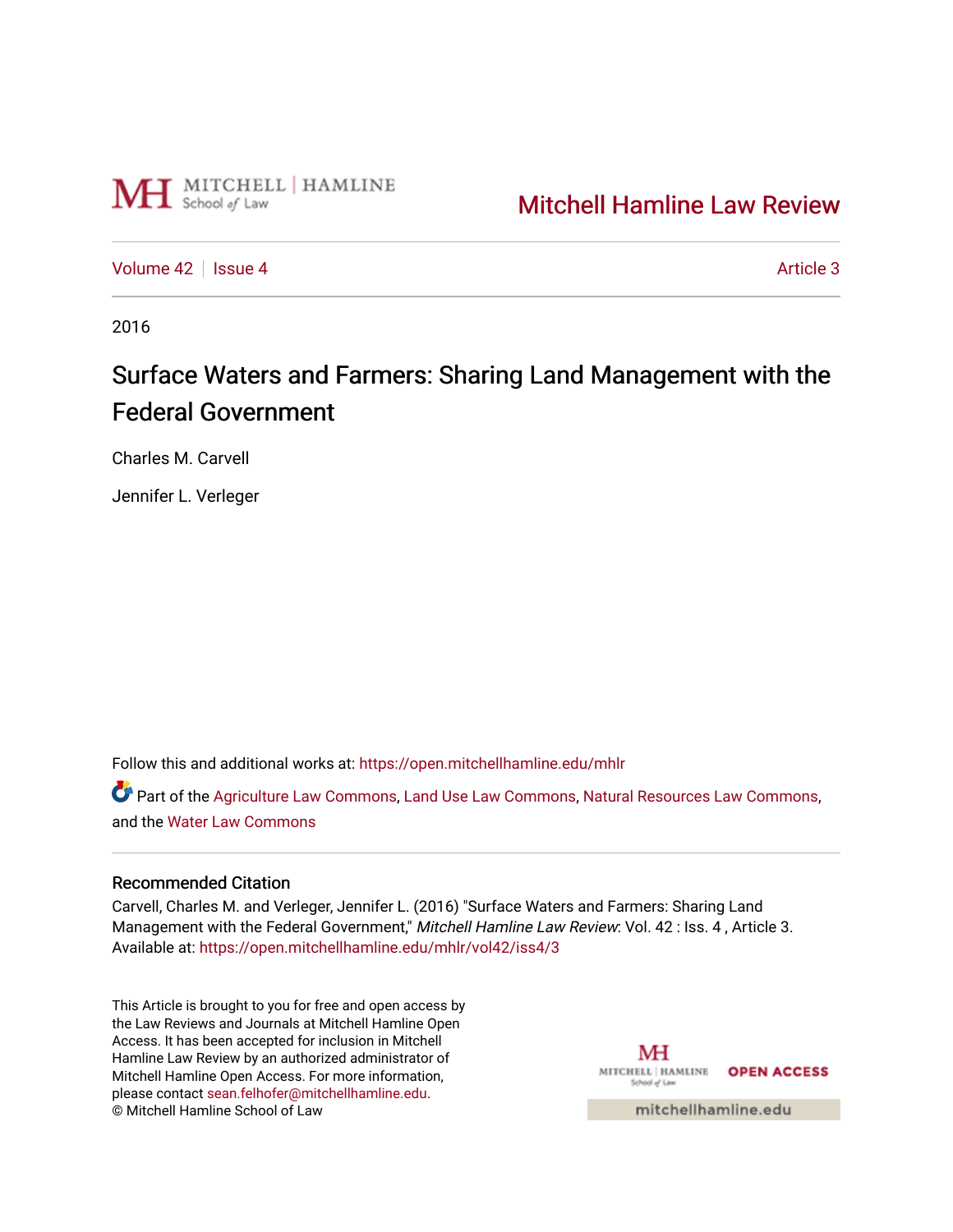### **SURFACE WATERS AND FARMERS: SHARING LAND MANAGEMENT WITH THE FEDERAL GOVERNMENT**

Charles M. Carvell $^\dagger$  and Jennifer L. Verleger $^{\dagger\dagger}$ 

| PRAIRIE POTHOLES: PROMINENCE, PURPOSE, AND           |
|------------------------------------------------------|
|                                                      |
| FEDERAL WETLAND EASEMENTS: A FEDERAL PROPERTY        |
|                                                      |
| THE MIGRATORY BIRD TREATY ACT AND ITS REACH INTO     |
|                                                      |
| ALL PATHS LEAD TO "WATERS OF THE UNITED STATES" 1086 |
|                                                      |
| B. United States Army Corps of Engineers v. Hawkes   |
|                                                      |
|                                                      |
|                                                      |
| THE RACCOON RIVER LITIGATION: A NEW CHALLENGE        |
|                                                      |
|                                                      |
|                                                      |

 † Charles M. Carvell, B.A., Jamestown College, J.D., University of North Dakota, LL.M., University of London, Ph.D., University of Edinburgh. Charles is an attorney in private practice with Pearce Durick PLLC in Bismarck, N.D., prior to which he served twenty-three years as Director of the Division of Natural Resources & Indian Affairs in the North Dakota Attorney General's Office.

 †† Jennifer L. Verleger, B.S., Cornell University, M.S., Carnegie-Mellon University, M.B.A., University of Michigan, J.D., Michigan State University. Jennifer is a registered professional engineer and also an Assistant Attorney General with the State of North Dakota and lead counsel for the North Dakota State Water Commission and the North Dakota State Engineer. The views represented in this article are her personal views and not those of the Office of Attorney General or any state agency or official.

The authors thank Paul Seby for reviewing a draft of this article and providing valuable insight and useful suggestions. Paul is a shareholder with Greenberg Traurig, LLP, and practices out of that firm's Denver office. The authors also thank Rosemary Pedersen, a paralegal with the North Dakota State Water Commission, for her assistance in preparing this article.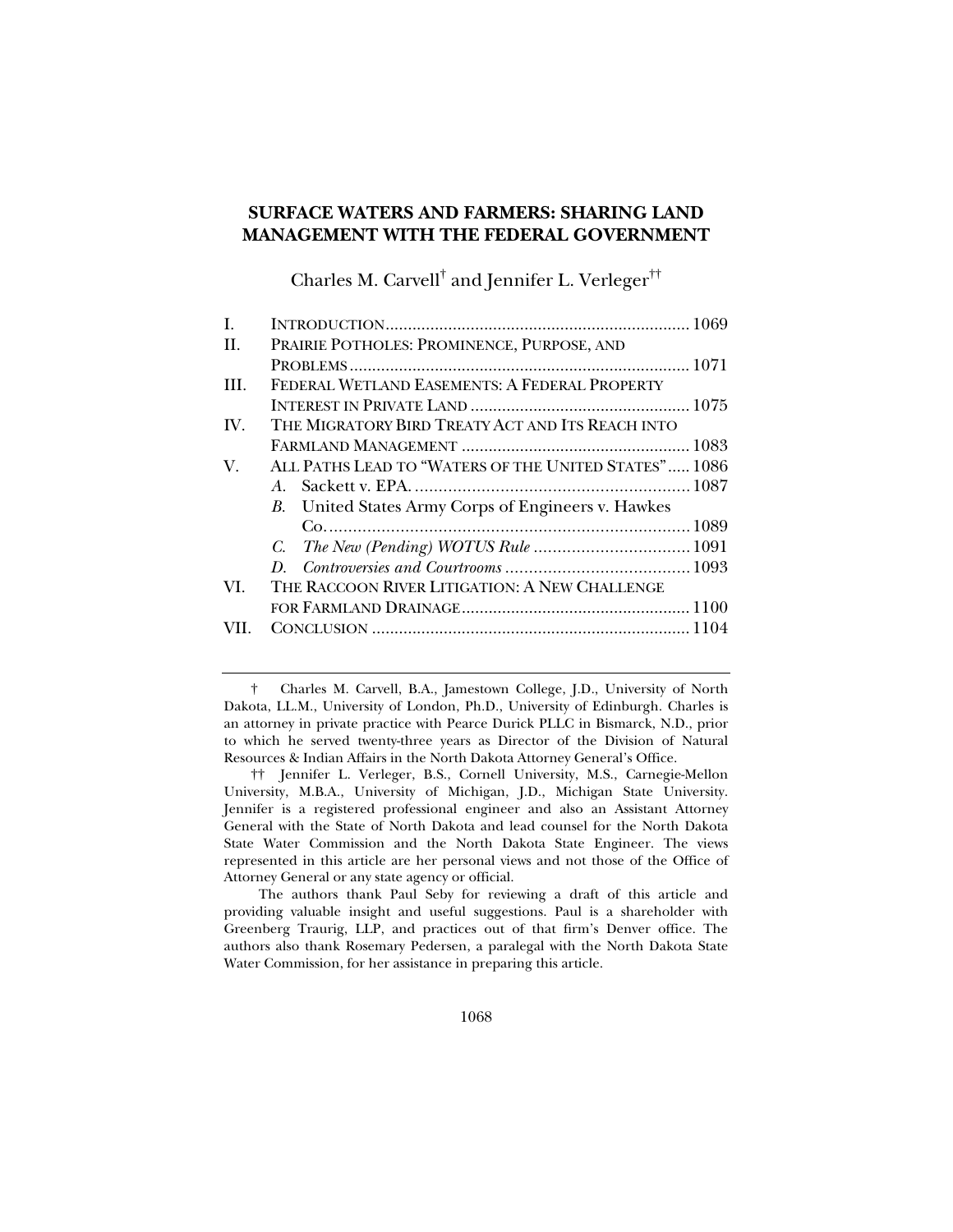#### I. INTRODUCTION

*Often bound up in controversy, wetlands are argued and fought over, coveted or loathed, depending on your perspective of what is 'appropriate' land use. Any way you look at it, the topic is attracting lots of attention.*<sup>1</sup>

Farmers are accustomed to being buffeted by forces beyond their control, such as pests, drought, floods, tornados, rainfall that comes too early or too late, or frost that makes a surprise encore appearance in the spring or a too-early arrival in autumn. But, as farmers, they have signed up for what nature provides and accept it as part of rural life. They can be troubled by diesel prices, commodity prices, interest rates, and trade policy, but absorb such challenges with stoicism. Some farmers face additional challenges because their land is saturated and poorly drained or because it contains wetlands that interfere with farming, yet the land provides a rich ecosystem, primarily for waterfowl.<sup>2</sup> The tension between environmental interests and improving agricultural productivity by drainage has existed for decades.<sup>3</sup> This tension is examined in this article by providing an overview of wetlands and their importance<sup>4</sup> and then discussing four issues in which federal environmental law can play a pronounced role in a farmer's land management decisions.<sup>5</sup>

The first issue concerns the federal government's acquisition of thousands of easements to preserve wetlands as waterfowl habitat.<sup>6</sup> While the number of easements managed by the U.S. Fish & Wildlife Service is known, the acreage covered is less certain, leading to disputes with farmers over the geographic scope of the

 <sup>1.</sup> PAUL REZENDES & PAULETTE ROY, WETLANDS: THE WEB OF LIFE 8 (1996).

 <sup>2.</sup> *See infra* Part II.

 <sup>3.</sup> *See infra* Part II.

 <sup>4.</sup> *See infra* Part II. The federal government defines wetlands as: "[A]reas that are inundated or saturated by surface or groundwater at a frequency and duration sufficient to support, and that under normal circumstances do support, a prevalence of vegetation typically adapted for life in saturated soil conditions." 33 C.F.R. § 328.3 (2015).

 <sup>5.</sup> *See infra* Parts III–VI.

 <sup>6.</sup> *See infra* Part III.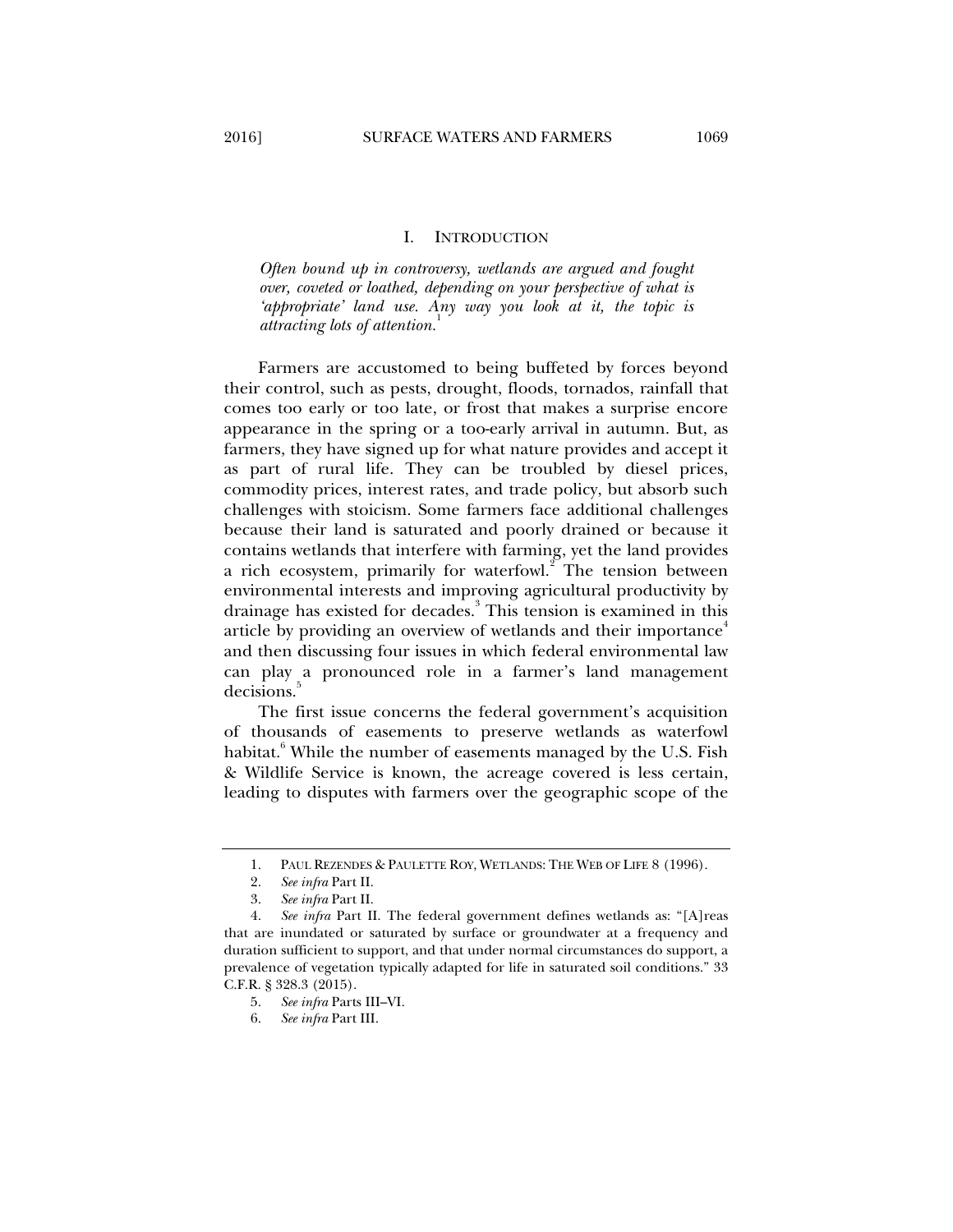easements.<sup>7</sup> Further, wetland easements issued by landowners supply the Fish & Wildlife Service with "bootstrapping" opportunities, allowing it to assert regulatory interests over not only the protected wetland, but also over the landowner's activities on land adjacent to the wetland as well as activities on a neighbor's land the Fish & Wildlife Service believe adversely affect its wetland easement.<sup>8</sup>

The second issue is the reach of the Migratory Bird Treaty Act of 1918, which is clearly directed at hunters and poachers and prohibits killing, taking, and capturing migratory birds.<sup>9</sup> However, what is less clear is the 1918 Act's application to indirect adverse effects on migratory birds, specifically actions by farmers that may affect bird habitat.<sup>10</sup> While courts have not specifically addressed this issue, some commentators believe federal officials could rely on the 1918 Act to prohibit draining or filling wetlands. $^{11}$ 

The third issue concerns the "waters of the United States" (WOTUS) rule. What a farmer does with water on his or her land can affect others because water travels, and to ensure the effects are largely benign, the U.S. Environmental Protection Agency (EPA) and the U.S. Corps of Engineers (Corps) recently adopted the WOTUS rule that grants these agencies greater authority to regulate private property.12 Depending on who you ask, the rule is a huge land grab, does not go far enough, or merely clarifies the scope of Clean Water Act and U.S. Supreme Court decisions interpreting the Act. Arguments of those filing suits challenging the EPA's and the Corps' authority to enact the rule had enough

 <sup>7.</sup> *E.g.*, United States v. Johansen, 93 F.3d 459 (8th Cir. 1996).

 <sup>8.</sup> *E.g.*, Montero v. Babbitt, 921 F. Supp. 134, 139 (E.D.N.Y. 1996); Murray G. Sagsveen & Matthew A. Sagsveen, *Waterfowl Production Areas: An Updated State Perspective*, 76 N.D. L. REV. 861, 868, 872–78 (2000).

 <sup>9.</sup> *See infra* Part IV; Migratory Bird Treaty Act, ch. 128, § 2, 40 Stat. 755 (1918) (codified as amended at 16 U.S.C. §§ 703–12).

 <sup>10.</sup> *See infra* Part IV*.*

 <sup>11.</sup> Collette L. Adkins Giese, *Spreading Its Wings: Using the Migratory Treaty Bird Act to Protect Habitat*, 36 WM. MITCHELL L. REV. 1157, 1170 (2010); Erin R. Flanagan, *It's the "Supreme Law of the Land": Using the Migratory Bird Treaty Act to Protect Isolated Wetlands Left High and Dry by SWANCC*, 22 PACE ENVTL. L. REV. 175, 179 (2005).

 <sup>12.</sup> *See* Clean Water Rule: Definition of "Waters of the United States," 33 C.F.R. pt. 328, 40 C.F.R. pts. 110, 112, 116–17, 122, 230, 232, 300, 302, 401; *see also* CLAUDIA COPELAND, CONG. RESEARCH SERV., R43455, EPA AND THE ARMY CORPS' RULE TO DEFINE "WATERS OF THE UNITED STATES" 6 (2016), https:// www.fas.org/sgp/crs/misc/R43455.pdf.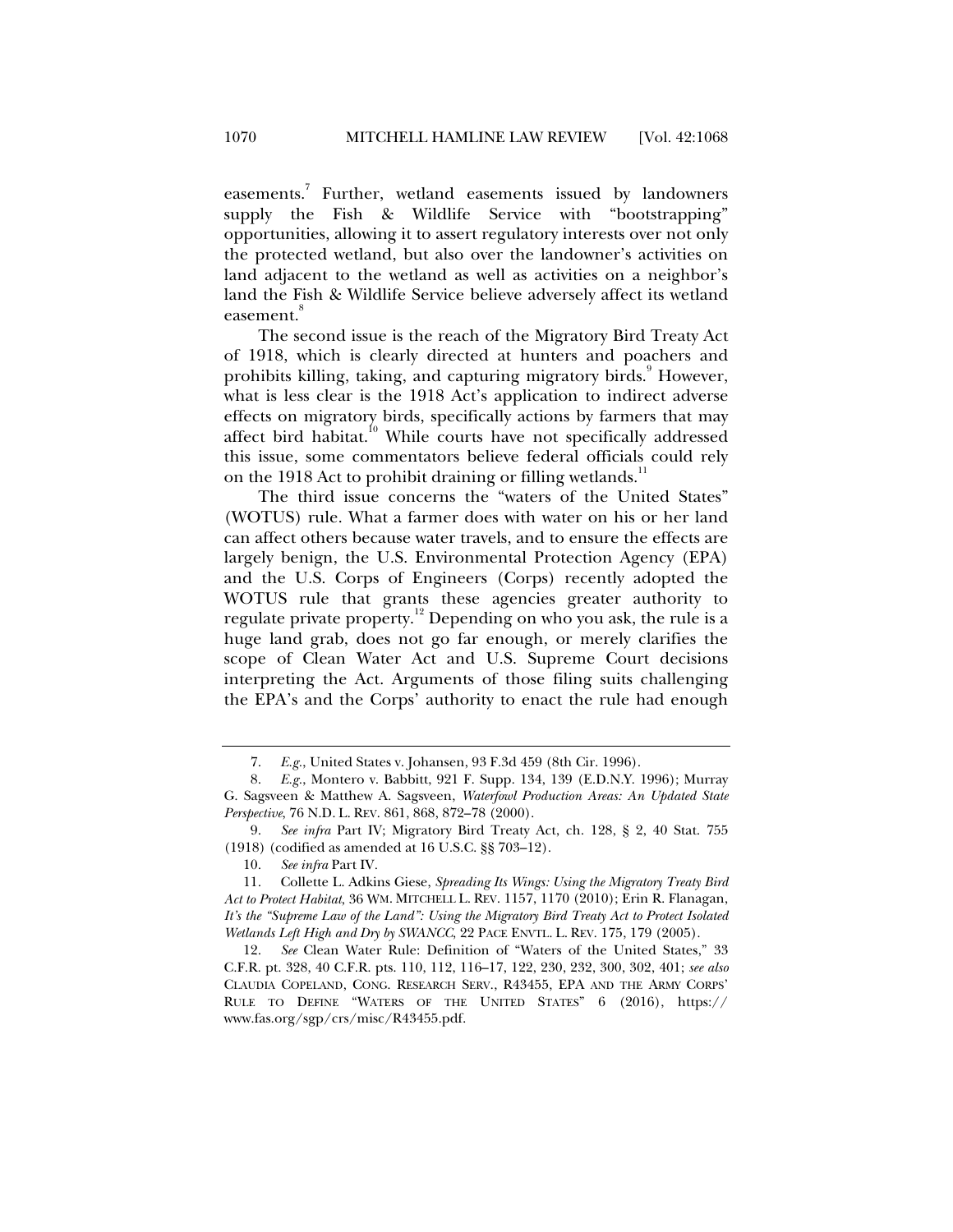merit to cause the Sixth Circuit Court of Appeals and a district court in North Dakota to enjoin the rule's implementation pending resolution of those challenges. $13$  This issue is currently taking form, and if the form sought by the federal government is attained, farmers will be subject to even greater federal agency involvement in land management decisions.

The fourth issue deals with potential liability farmers may owe downstream interests for moving water off poorly drained land.<sup>15</sup> In a lawsuit filed in 2015, the city of Des Moines claims that agricultural drainage of land many miles from Des Moines increases nitrate levels in the river that supplies some of the city's drinking water.<sup>16</sup> Nitrate removal to purify water can be expensive, and Des Moines does not believe it should have to pay the entire cost when high nitrate levels, according to the city, are caused by agricultural drainage.<sup>17</sup> The city relies on the Federal Clean Water Act, which regulates point sources of pollution, to seek a court order requiring substantial reductions in nitrate discharges by Iowa farmers.

As these four issues reveal, landowners, particularly farmers, with surface water or saturated lands face ongoing challenges in maintaining control over how their land is managed and used, and depending on how these issues are ultimately resolved, could face a burdensome regulatory regime.

#### II. PRAIRIE POTHOLES: PROMINENCE, PURPOSE, AND PROBLEMS

During the last Ice Age, glaciers carved and sculpted their way across what is now the upper Midwest. When those glaciers retreated over 10,000 years ago, they left behind myriad isolated shallow depressions in the landscape called glacial potholes.<sup>19</sup>

<sup>13.</sup> See infra Section V.D.<br>14. See infra Part V.

See infra Part V.

 <sup>15.</sup> *See infra* Part VI.

 <sup>16.</sup> Complaint, Bd. of Water Works Trs. v. Sac Cty. Bd. of Supervisors, No. 5:15-cv-04020 (N.D. Iowa Mar. 16, 2015), 2015 WL 1191173 [hereinafter Des Moines Complaint]; *see infra* notes 232–48, 257–58 and accompanying text.

 <sup>17.</sup> *See* Des Moines Complaint, *supra* note 16, ¶¶ 8, 10.

 <sup>18.</sup> *Id.* ¶¶ 159–86.

 <sup>19.</sup> *See, e.g.*, T.E. DAHL, U.S. FISH & WILDLIFE SERV., STATUS AND TRENDS OF PRAIRIE WETLANDS IN THE UNITED STATES 1997 TO 2009, at 6 (2014), http:// www.fws.gov/wetlands/Documents/Status-and-Trends-of-Prairie-Wetlands-in-the -United-States-1997-to-2009.pdf.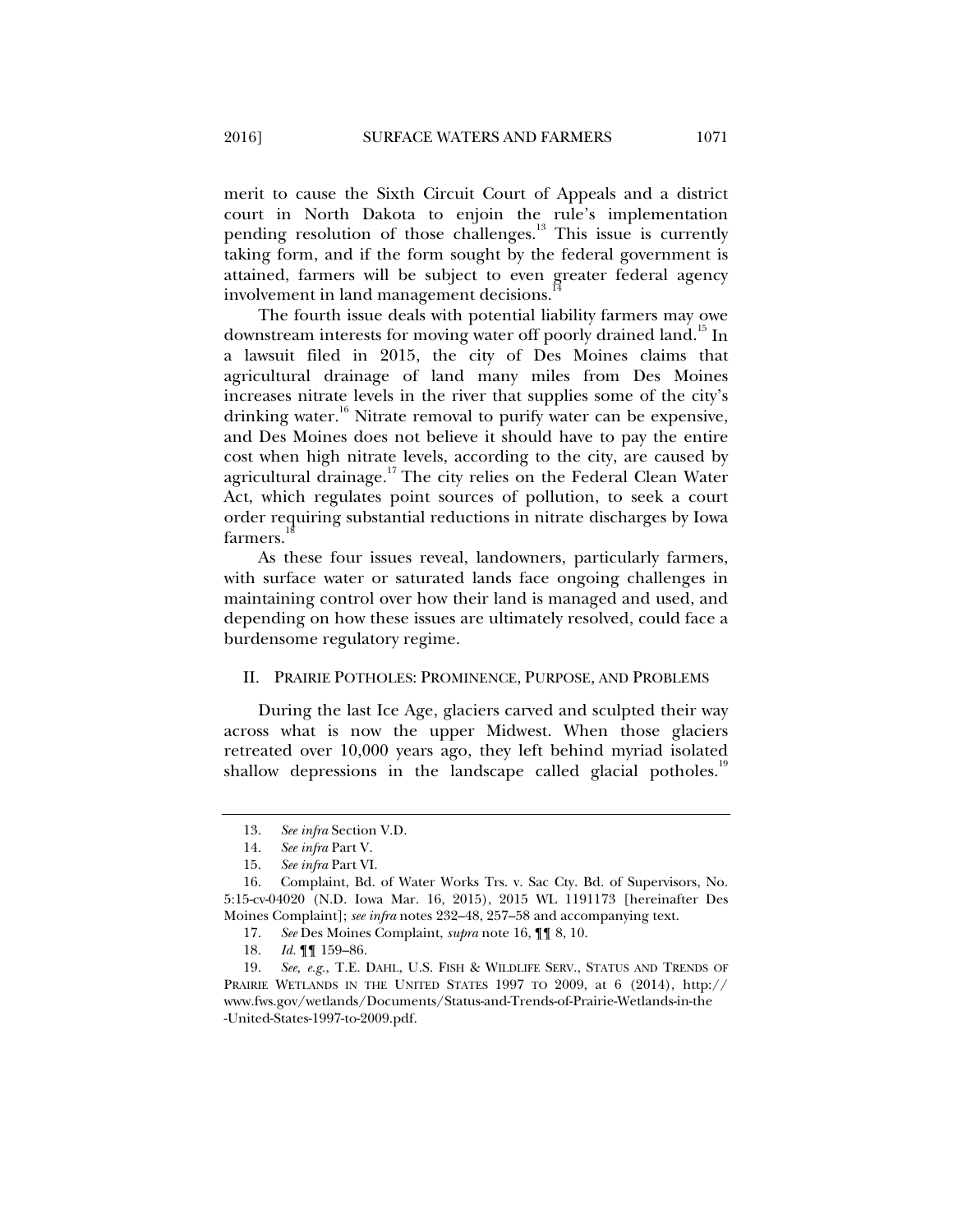Shaped like shallow pots, they are also known as kettles, kettle lakes, or, here on the prairie, prairie potholes.<sup>20</sup> Prairie potholes stretch across a wide swath, pockmarking the land in North Dakota, South Dakota, and Minnesota, but also stretching into central Iowa and northern Montana.<sup>21</sup> A single square mile in this region can often have as many as seventy or eighty potholes, small depressions three to four feet deep.<sup>22</sup> This area is the country's "principal" waterfowl breeding grounds  $\ldots$ ."<sup>23</sup> These areas are preferred by some migratory birds as ideal habitat to raise offspring because the potholes are isolated and produce aquatic food, the essential food for breeding ducks and their offspring.<sup>24</sup>

Due to the area's geology, prairie potholes are rarely connected to natural surface drains. $25$  Instead, the potholes receive water from snowmelt, groundwater connectivity, and precipitation.<sup>26</sup> Because their water sources are typically limited, the length of time a prairie pothole holds water can range from temporary to semi-permanent.<sup>27</sup> This causes the potholes and the region's landscape to be highly variable depending on climatic conditions.<sup>28</sup> Wet summers and winters with an abundance of snow leave the spring landscape full of water. Continued wet weather may cause prairie potholes to "fill-and-spill," causing them to interconnect with one another or spill to larger water bodies.<sup>29</sup> Conversely, continued drought may cause prairie potholes to dry up, leaving the countryside covered in literal dustbowls.

 <sup>20.</sup> *Kettles*, BRITANICA.COM (last updated Oct. 27, 2014), http:// www.britannica.com/science/kettle.

<sup>21</sup>*. See* U.S. FISH & WILDLIFE SERV., ANNUAL REPORT OF LANDS 12 (2014) [hereinafter ANNUAL REPORT OF LANDS], http://www.fws.gov/refuges/land/PDF /2014\_AnnualReport.pdf.

 <sup>22.</sup> North Dakota v. United States, 460 U.S. 300, 304 n.4 (1983) (quoting United States v. Albrecht, 496 F.2d 906, 908–09 (8th Cir. 1974)).

 <sup>23.</sup> *Id.* at 304.

 <sup>24.</sup> United States v. Johansen, 93 F.3d 459, 461 n.1 (8th Cir. 1996).

 <sup>25.</sup> Clean Water Rule: Definition of "Waters of the United States," 80 Fed. Reg. 37054-01, 37071 (June 29, 2015); *see also* 33 C.F.R. § 328.3(b)(7)(i).

 <sup>26.</sup> *See* Clean Water Rule: Definition of "Waters of the United States," 80 Fed. Reg. at 37076; *see also* 33 C.F.R. § 328.3(b)(7)(i).

 <sup>27.</sup> Clean Water Rule: Definition of "Waters of the United States," 80 Fed. Reg. at 37076; DAHL, *supra* note 19, at 8.

 <sup>28.</sup> Clean Water Rule: Definition of "Waters of the United States" 80 Fed. Reg. at 37071; *see also* 33 C.F.R. § 328.3(b)(7)(i).

 <sup>29.</sup> Clean Water Rule: Definition of "Waters of the United States" 80 Fed. Reg. at 37071–72; *see also* 33 C.F.R. § 328.3(b)(7)(i).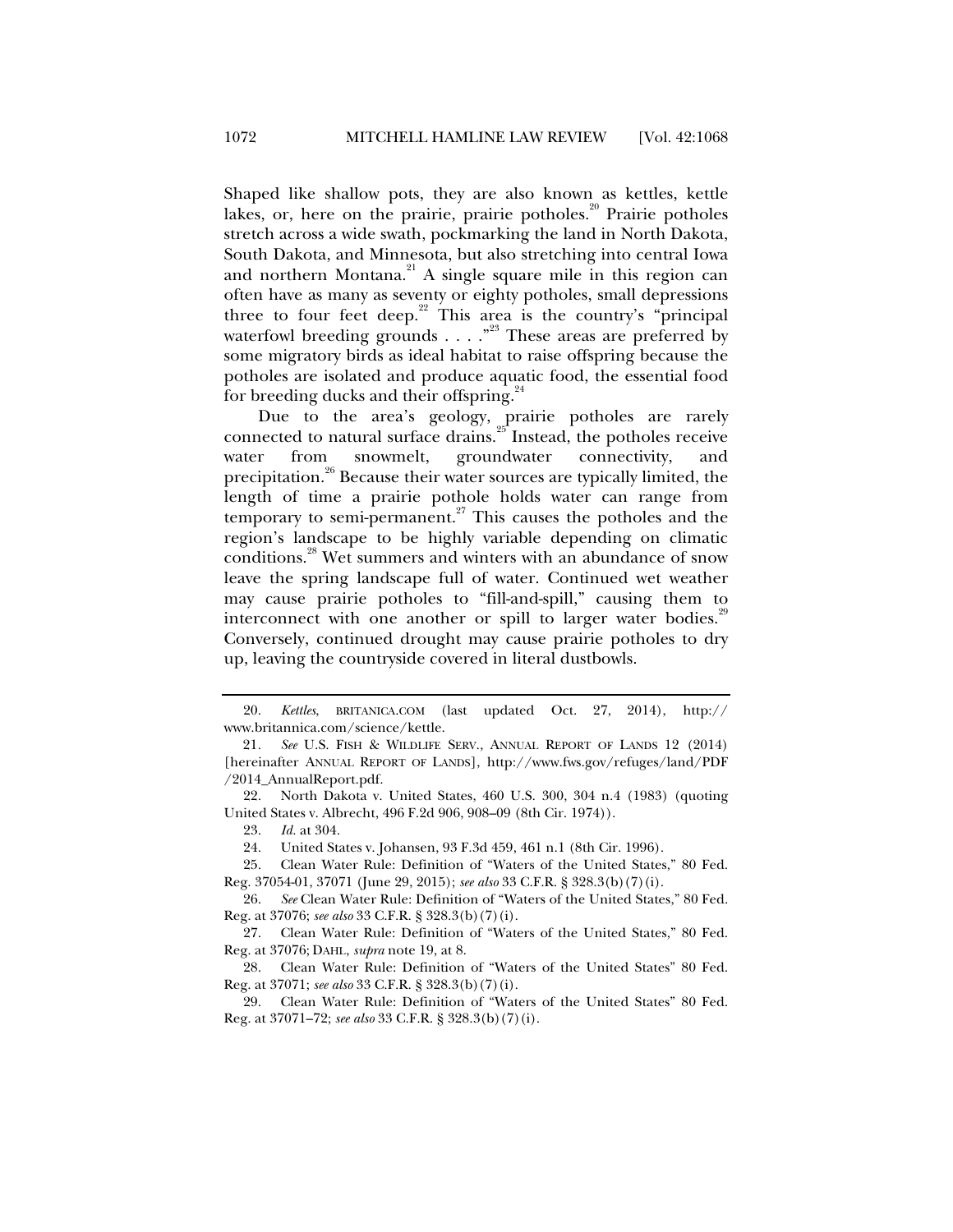These "regional treasures"<sup>30</sup> have several areas of functional importance. They provide a home and breeding ground for eighteen species and over fifty percent of North America's migratory waterfowl,<sup>31</sup> ninety-six species of songbirds, thirty-six species of water birds, seventeen species of raptors, and five species of upland game birds.<sup>32</sup> They also provide water and forage for livestock.<sup>35</sup>

In addition to the wildlife benefits, the prairie potholes' impact on hydrology is generally of even greater impact on human life—both positive and negative. On the positive side, potholes "serve as natural sponges," holding excess water on the landscape and reducing downstream flooding.<sup>34</sup> They provide important sources of groundwater to recharge aquifers. $35$  On the negative side—at least to farmers—wet areas are not only an inconvenience in operating farm machinery, but also an economic "sponge." Landowners often have expenses related to the presence of wetlands on their lands in the form of taxes or drainage costs, but this is without offsetting income production. Additionally, if a spring is dry and crops are planted to the edge of the pothole, a wet summer or fall will expand the pothole, drowning the crop.

Consequently, farmers have constructed diversion ditches to deprive wetlands of water, dug ditches to drain wetlands, and installed drain tiles to reduce the water table.<sup>36</sup> When the United States was founded, it had about 215 million acres of wetlands, which included not just prairie potholes, but also coastal, lacustrine, and riverine wetlands, as well as bogs and fens.<sup>37</sup> But fewer than 99 million acres of wetlands remain today.<sup>38</sup> Of course,

 <sup>30.</sup> Gina McCarthy, Adm'r, U.S. Envtl. Prot. Agency, Remarks to the National Farmers Union: As Prepared (Mar. 16, 2015), http://yosemite.epa.gov/opa /admpress.nsf/8d49f7ad4bbcf4ef852573590040b7f6

<sup>/1</sup>a067fd006d60d4585257e0a005ed14e!OpenDocument.

 <sup>31.</sup> *Prairie Potholes*, U.S. ENVTL. PROTECTION AGENCY, http://www.epa.gov /wetlands/prairie-potholes (last visited May 28, 2016).

 <sup>32.</sup> *Prairie Potholes*, NAT'L WILDLIFE FED'N, http://www.nwf.org/Wildlife /Wild-Places/Prairie-Potholes.aspx (last visited May 28, 2016).

 <sup>33.</sup> *Id.*

 <sup>34.</sup> *Id.*

 <sup>35.</sup> *Id.* 

 <sup>36.</sup> *See, e.g.*, DAHL, *supra* note 19, at 10.

 <sup>37.</sup> WILLIAM A. NIERING, WETLANDS OF NORTH AMERICA 15 (1991).

 <sup>38.</sup> *Id.* There is uncertainty about wetland acreage. For example, a 1976 congressional report stated there were originally about 127 million wetland acres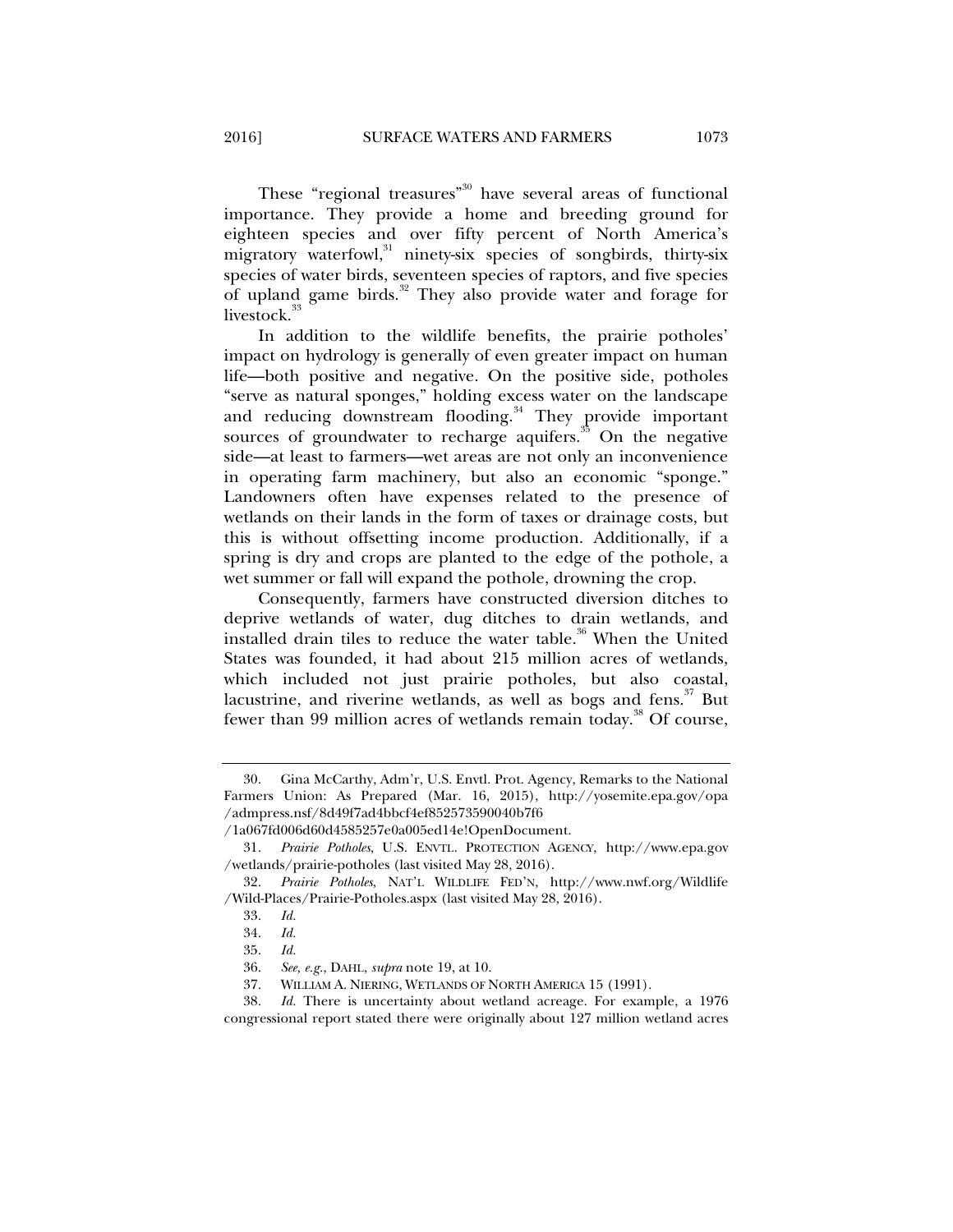not all wetland losses are due to farmers, but in the prairie pothole region where originally there were about 17 million acres of wetlands,<sup>39</sup> about fifty percent have been drained since the turn of the twentieth century, $40^{\frac{1}{40}}$  and it is likely that most of these former wetlands are now agricultural land.<sup>41</sup>

For many years, draining wetlands was federal policy<sup>42</sup> and encouraged and facilitated by state law.<sup>43</sup> An Iowa statute states that draining wetlands is "presumed to be a public benefit,"<sup>44</sup> and the state's drainage laws—like many other state laws—were enacted "mainly to render wetlands tillable for agricultural purposes."<sup>45</sup> If Iowa's "low and swampy lands" could not "be reclaimed," that would, according to the Iowa Supreme Court, produce "incalculable mischief."<sup>46</sup> The national policy to drain rather than

 40. U.S. Fish & Wildlife Serv., *New Report on Prairie Potholes Announced*, OPEN SPACES BLOG (July 1, 2014), http://usfws.tumblr.com/post/90475376839/new -report-on-prairie-potholes-announced. According to the Fish & Wildlife Service, about 6200 acres of prairie potholes are lost annually. *Id.*

 41. *See* THOMAS E. DAHL, U.S. FISH & WILDLIFE SERV., STATUS AND TRENDS OF WETLANDS IN THE CONTERMINOUS UNITED STATES 1986 TO 1997, at 45 (1997), http://www.fws.gov/wetlands/Documents/Status-and-Trends-of-Wetlands-in-the -Conterminous-United-States-1986-to-1997.pdf.

The Swamp and Overflowed Lands Act, ch. 84, 9 Stat. 519 (1850), required the Secretary of the Interior to convey swamp and overflowed lands to states requesting title to such lands. The purpose of the Act was "to enable the several states . . . to construct the necessary levees and drains to reclaim the lands . . . ." Wright v. Roseberry, 121 U.S. 488, 496 (1887).

 43. For example, a Missouri statute states landowners may, for "sanitary or agricultural purposes," "drain[] or protect[]" land covered by a wetland, and in doing so may construct a ditch or levy "through or across any tract or parcel of land situate[d] between such land to be drained and protected" and any body of water or depression or other kind of outlet. MO. ANN. STAT. § 244.010 (West, Westlaw through Feb. 18, 2016).

44. IOWA CODE ANN. § 468.2(1) (West, Westlaw through 2015 Reg. Sess.).

 45. Polk Cty. Drainage Dist. Four v. Iowa Nat. Res. Council, 377 N.W.2d 236, 241 (Iowa 1985).

46. Dorr v. Simmerson, 103 N.W. 806, 807 (Iowa 1905).

in the lower forty-eight states, and by 1955, this amount had been reduced to about 74 million acres, and only 22.5 million were of "significant value in the conservation of migratory waterfowl." S. REP. NO. 94-594 (1976), *as reprinted in*  1976 U.S.C.C.A.N. 271. However, a 1997 U.S. Fish & Wildlife Service report states "the conterminous United States has lost approximately 53% of its estimated original 221 million acres of wetlands . . . ." Flanagan, *supra* note 11, at 206 n.18 (citing THOMAS DAHL, STATUS AND TRENDS OF WETLANDS IN THE CONTERMINOUS UNITED STATES 1986 TO 1997 (1997)).

 <sup>39.</sup> *See* DAHL, *supra* note 19, at 32.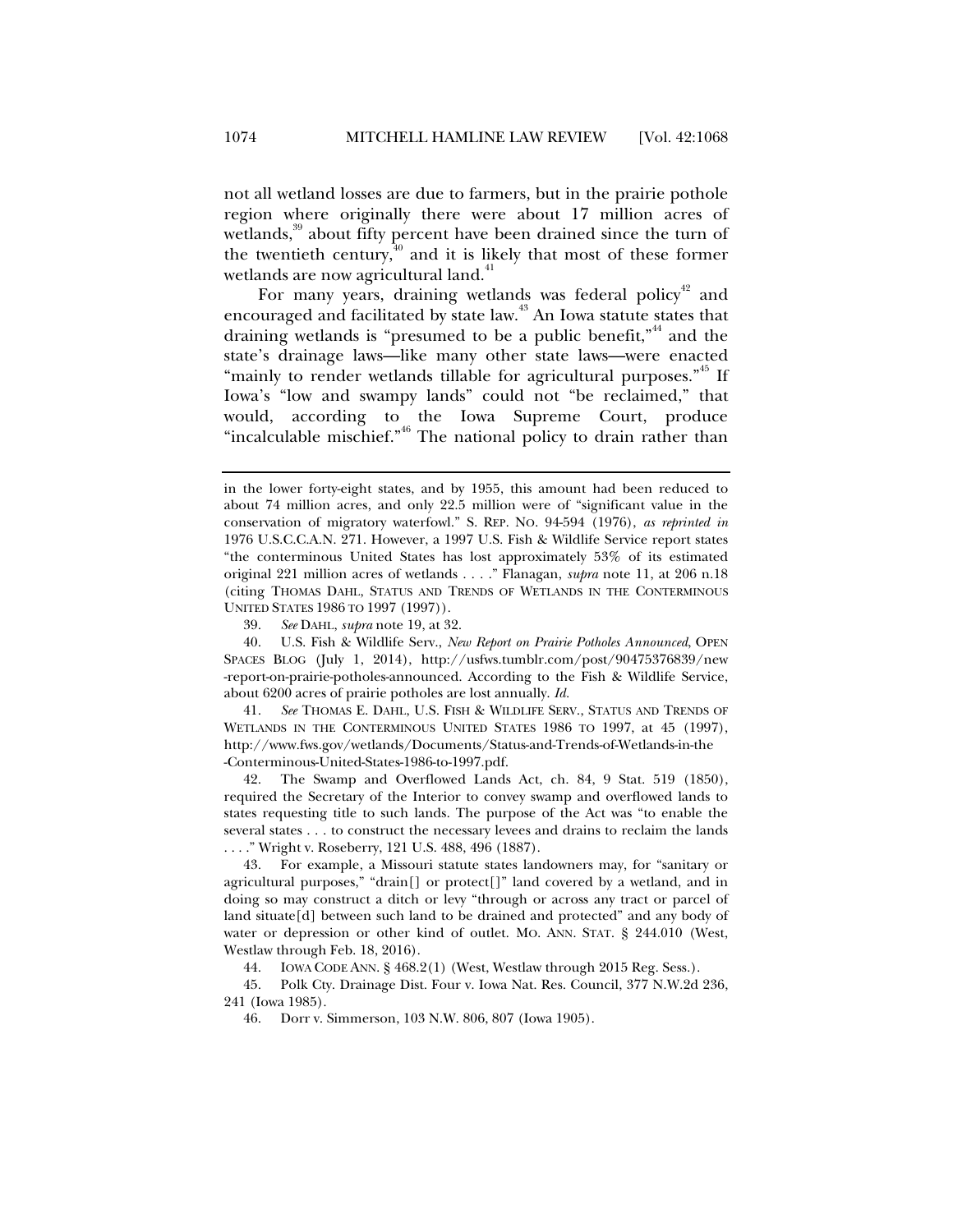preserve wetlands is exemplified by a 1922 Oregon Supreme Court opinion: "The law of this state favors the drainage of land . . . . The interest of the people . . . demands that as far as possible all the swamps, marshes, swales, and wet land that can be successfully and conveniently drained and reclaimed should be permitted so to be treated  $\dots$ ."<sup>47</sup>

As with many land use issues, the benefits and drawbacks of prairie potholes cause tension between the competing interests of conservation and agricultural productivity.<sup>48</sup> In efforts to preserve waterfowl habitat, the Fish & Wildlife Service has acquired thousands of easements.49 This has led to problems interpreting the geographic scope of those easements, and may give—to the surprise of landowners—the federal government some regulatory control over land adjacent to or near wetlands protected by federal easements.<sup>50</sup> Though not all wetlands are protected by a federal property interest, nonetheless, efforts to drain or fill wetlands may fall within federal oversight under the Migratory Bird Treaty Act of 1918 or the EPA and Corps' new WOTUS rule.<sup>51</sup> Additionally, if Des Moines' lawsuit against drainage districts succeeds, this could have a chilling effect on efforts to improve agricultural productivity through drainage. $52$  These issues are explored in the following sections.

#### III. FEDERAL WETLAND EASEMENTS: A FEDERAL PROPERTY INTEREST IN PRIVATE LAND

In 1995, the Johansen farm in Steele County, North Dakota had a wet spring. $53$  The spring was wetter than usual anyway, and the Johansen's land is in the heart of the nation's "duck factory," an area that stretches from central Iowa through Minnesota, South Dakota, North Dakota, Montana, and then into Canada and what was "once the largest expanse of grasslands and small wetlands on earth."<sup>54</sup>

 <sup>47.</sup> Harbison v. City of Hillsboro, 204 P. 613, 618 (Or. 1922).

 <sup>48.</sup> *See* DAHL, *supra* note 19, at 2.

 <sup>49.</sup> ANNUAL REPORT OF LANDS, *supra* note 21, at 7.

 <sup>50.</sup> *See infra* Part III.

 <sup>51.</sup> *See infra* Parts IV–V.

 <sup>52.</sup> *See infra* Part VI.

 <sup>53.</sup> United States v. Johansen, 93 F.3d 459, 462 (8th Cir. 1996).

 <sup>54.</sup> ANNUAL REPORT OF LANDS*, supra* note 21, at 12; *see also* U.S. Fish & Wildlife Serv., *supra* note 40 ("The prairie pothole region is known as the 'duck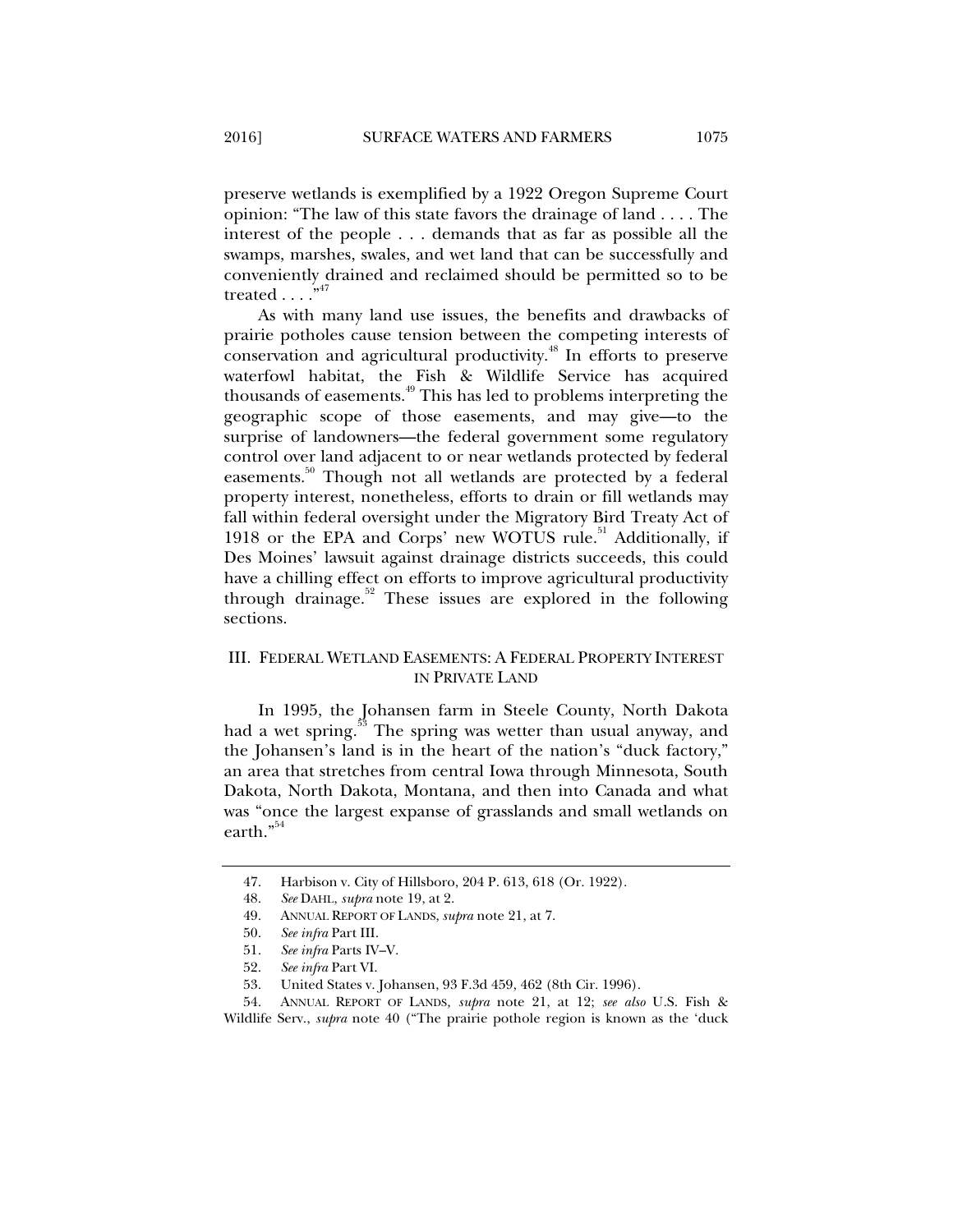Mike Johansen and his brother, Kerry, were accustomed to farming around wetlands, but the wet spring of 1995 followed a wet 1994, which created new wetlands in lower areas of their land and expanded wetlands that had typically been part of their farm.<sup>35</sup> The land that was not covered by water was saturated and unable to support machinery.<sup>56</sup> The Johansens knew they did not have time to let inundated land dry naturally, for the Dakota growing season is short, with narrow windows during which crops must be planted, fertilized, and harvested. They needed to act to give themselves a chance to get their crop in the ground; they needed to dig ditches and drain wetlands, and so they dug several ditches to reduce the size of some wetlands.<sup>57</sup> As a result, they were arraigned before a federal magistrate on criminal charges, accused of damaging federal property.<sup>58</sup>

The Johansen's entry into the federal criminal system had its origin in one of America's first federal laws seeking to protect the environment: the 1916 Migratory Bird Treaty between the United States and Great Britain, with the latter acting on behalf of Canada.<sup>59</sup> It arose out of growing concern for the health and future of America's wildlife. $60$  By the end of the nineteenth century, the passenger pigeon was extinct, and other bird species were nearly

 59. Convention Between the United States and Great Britain for the Protection of Migratory Birds in the United States and Canada, U.S.-Gr. Brit., Aug. 16, 1916, 39 Stat. 1702. The United States later entered into treaties with Mexico, Japan, and the Soviet Union. Convention Between the United States and the Union of Soviet Socialist Republics Concerning the Conservation of Migratory Birds and Their Environment, U.S.-U.S.S.R., Nov. 19, 1976, 29 U.S.T. 4647; Convention Between the Government of the United States and the Government of Japan for the Protection of Migratory Birds and Birds in Danger of Extinction, and Their Environment, U.S.-Japan, Mar. 4, 1972, 25 U.S.T. 3329; Convention Between the United States and Mexico for the Protection of Migratory Birds and Game Mammals, U.S.-Mex., Feb. 7, 1936, 50 Stat. 1311. These treaties obligate the United States "to preserve and protect migratory birds through the regulation of hunting, the establishment of refuges, and the protection of bird habitats." North Dakota v. United States, 460 U.S. 300, 309–10 (1983).

 60. *See generally* Robert E. Beck, *The Movement in the United States to Restoration and Creation of Wetlands*, 34 NAT. RESOURCES J. 781 (1994).

factory' of North America because it is the primary breeding area for all species of waterfowl.").

 <sup>55.</sup> *Johansen*, 93 F.3d at 462.

 <sup>56.</sup> *Id.*

 <sup>57.</sup> *Id.*

 <sup>58.</sup> *Id.* at 461 (citing 16 U.S.C. § 668dd (1994)).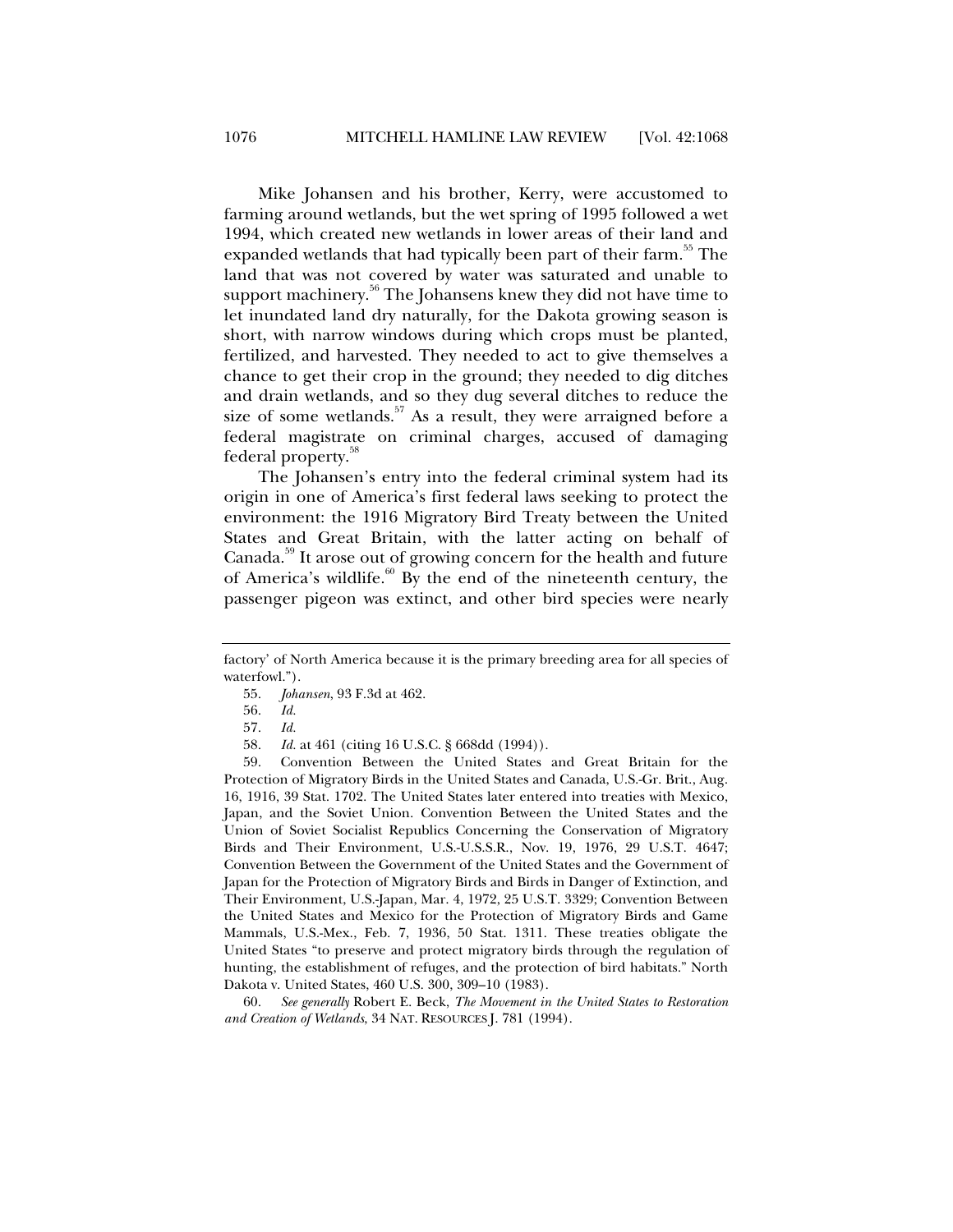extinct.<sup>61</sup> Hunters and shooters caused most of the damage looking for meat and sport, but hunting birds for feathers to adorn women's hats and decorate restaurant cuisine also contributed to the alarm over the rapid decline of migratory species and to a bird protection movement.<sup>62</sup> The most important result of this was the 1916 Migratory Bird Treaty.

The treaty called upon the signatories to enact implementing legislation. The United States did so by enacting the Migratory Bird Treaty Act of 1918,<sup>63</sup> which makes it unlawful—unless permitted by regulation—to "at any time," and "by any means," and "in any manner" take, capture, or kill "any migratory bird."64 The 1918 Act has been described by the Supreme Court as "comprehensive," "exhaustive," and "expansive,"65 implementing a national interest protecting migratory birds—"of very nearly the first magnitude," which can be accomplished "only by national action."<sup>66</sup>

But prohibiting the killing of waterfowl insufficiently protects the birds if their habitat is lost. As a congressman stated when the Migratory Bird Treaty Act was enacted: "If we are going to have a treaty about migratory birds, let us have some place where they can come and remain safely and be a pleasure and companions."<sup>67</sup> To protect habitat, in 1929 Congress enacted the Migratory Bird Conservation Act,<sup>68</sup> which authorizes the government to acquire

 63. Migratory Bird Treaty Act, ch. 128, § 2, 40 Stat. 755 (1918) (codified as amended at 16 U.S.C. §§ 703–712).

 <sup>61.</sup> Meredith Blaydes Lilley & Jeremy Firestone, *Wind Power, Wildlife, and the Migratory Bird Treaty Act: A Way Forward*, 38 ENVTL. L. 1167, 1178 (2008).

 <sup>62.</sup> *Id.* There was also an opinion that farmland drainage contributed to the population declines in migratory birds. In a letter to President Wilson urging his approval of the 1916 treaty, Secretary of State Robert Lansing stated: "[T]he extension of agriculture, and particularly the draining on a large scale of swamps and meadows, together with improved firearms and a vast increase in the number of sportsmen, have so altered conditions that comparatively few migratory game birds nest within our limits." United States v. Moon Lake Elec. Ass'n, 45 F. Supp. 2d 1070, 1080–81 (D. Colo. 1999) (citing H.R. NO. 65-243, at 2 (1918)).

 <sup>64. 16</sup> U.S.C. § 703(a) (2012).

 <sup>65.</sup> Andrus v. Allard, 444 U.S. 51, 56, 59–60 (1979).

 <sup>66.</sup> Missouri v. Holland, 252 U.S. 416, 435 (1920); *see also* United States v. FMC Corp., 572 F.2d 902, 908 (2d Cir. 1978) ("Congress recognized the important public policy behind protecting migratory birds.").

 <sup>67.</sup> *Moon Lake Elec. Ass'n*, 45 F. Supp. 2d at 1081 (quoting 56 CONG. REC. 7458 (1918) (statement of Rep. Smith)).

 <sup>68.</sup> Pub. L. No. 70-770, ch. 257, 45 Stat. 1222 (codified as amended at 16 U.S.C. § 715 (1929)).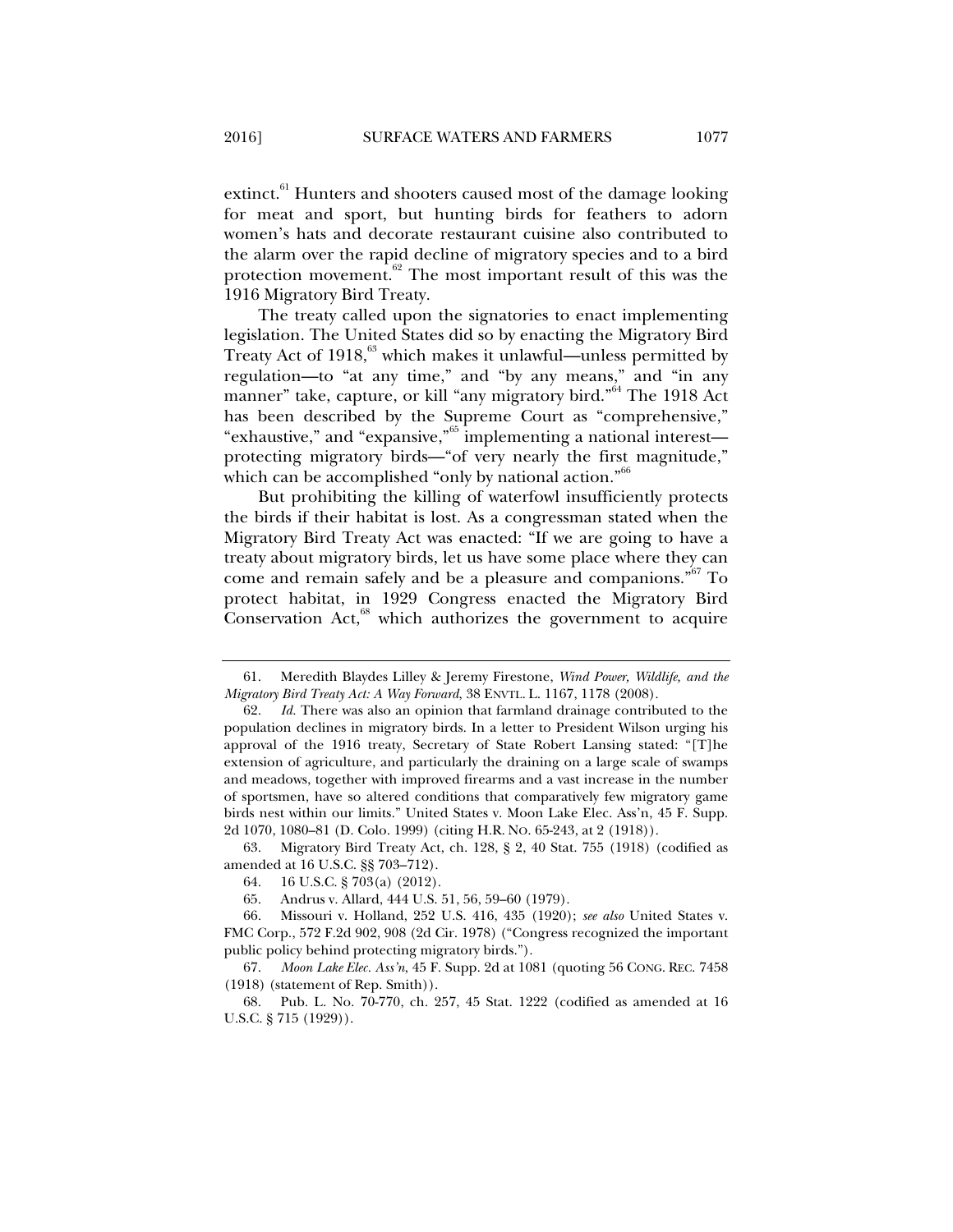and protect waterfowl habitat. $69$  Funding was provided under the 1934 Migratory Bird Hunting and Conservation Stamp Act (Stamp Act), requiring bird hunters to buy "duck stamps."<sup>70</sup> Since 1934, the government has spent more than one billion dollars to protect more than five million acres of habitat, including more than three million acres in the prairie pothole region.<sup>71</sup>

In 1958, Congress amended the Stamp Act to hasten land acquisitions for habitat protection and to shift conservation efforts from establishing large bird sanctuaries to preserving wetlands on private property.<sup>72</sup> The Stamp Act authorized the Department of the Interior to acquire "small wetland and pothole areas" on private property, "to be designated 'Waterfowl Protection Areas.'"<sup>73</sup>

In the 1960s, the Department of the Interior, through its Fish & Wildlife Service, began acquiring fee interests in wetlands and also acquiring wetland easements.<sup>74</sup> By 2014, the Department had purchased title to more than 712,000 acres, acquired easements over more than 2.6 million acres, received gift interests in over 300,000 acres, and received another 45,000 acres from federal sources, for a total of about 3.8 million acres classified as "waterfowl production areas."75 Most of this acreage is in Iowa, Minnesota, Montana, Nebraska, North Dakota, South Dakota, and Wisconsin.<sup>76</sup>

 73. *Id. See generally* Murray G. Sagsveen, *Waterfowl Production Areas: A State Perspective*, 60 N.D. L. REV. 659 (1980).

 74. North Dakota v. United States, 460 U.S. 300, 303–05 (1983); *see, e.g.*, Steven D. Schultz & Duane Pool, *The Impact of Combined Grass and Wetland Easements on Agricultural Land Values in South Dakota*, J. AM. SOC'Y FARM MANAGERS & RURAL APPRAISERS 111 (2005), http://ageconsearch.umn.edu/bitstream/190719/2 /236.pdf.

 75. ANNUAL REPORT OF LANDS, *supra* note 21, at 6; *see also* MIGRATORY BIRD CONSERVATION COMMISSION, *supra* note 71, at 35 (stating that about 3.7 million acres comprise "waterfowl production areas").

 76. MIGRATORY BIRD CONSERVATION COMMISSION, *supra* note 71, at 30–35. The Department of the Interior manages an additional 2.4 million acres throughout the country as part of its national migratory bird refuge system. *Id.* at 28. In

 <sup>69. 38</sup> C.J.S. *Game* § 30 (2015).

 <sup>70.</sup> Pub. L. No. 73-124, 48 Stat. 452 (1934), *repealed by* Electronic Duck Stamp Act of 2005, Pub. L. No. 109-266, 120 Stat. 677 (codified as amended at 16 U.S.C. § 718 (2006)).

 <sup>71.</sup> U.S. FISH & WILDLIFE SERV., 2014 ANNUAL REPORT: MIGRATORY BIRD CONSERVATION COMMISSION 2 (2014) [hereinafter MIGRATORY BIRD CONSERVATION COMMISSION], http://www.fws.gov/refuges/realty/pdf/MBCC\_2014.pdf.

 <sup>72.</sup> Act of Aug. 1, 1958, Pub. L. No. 85-585, 72 Stat. 486 (1958) (codified as amended at 16 U.S.C. § 718d(b)(3) (2014)).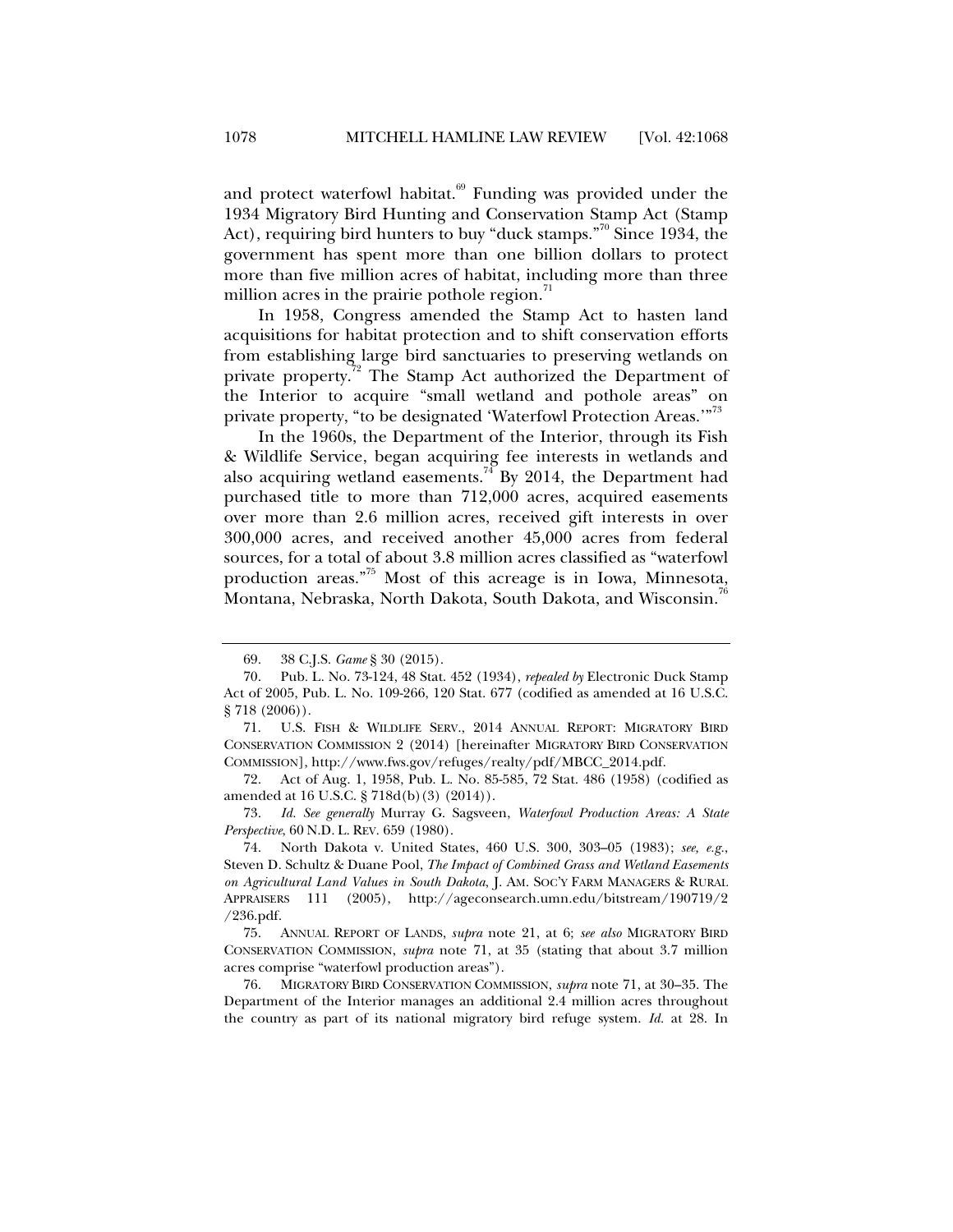However, because North Dakota in particular is "rich in wetlands suitable for waterfowl breeding,"<sup>77</sup> the Fish & Wildlife Service concentrated habitat protection efforts there.

Three easements were acquired from the Johansens' predecessors in title.78 The easements burdened three separate tracts, comprising 318 acres, 320 acres, and 396 acres.<sup>79</sup> The easements required the Johansens to maintain the land as wetlands and granted the government the right to maintain the easements as waterfowl production areas in perpetuity.<sup>80</sup>

When the Fish & Wildlife Service acquired the three easements, it prepared an internal document called an "Easement Summary" that included particular information about the wetlands on each tract.<sup>81</sup> The Easement Summary for the Johansen easements stated that the wetlands on each of the two smaller tracts covered thirty-three acres and the wetlands on the larger tract covered thirty-five  $\arccos$ .<sup>82</sup> The Fish & Wildlife Service also published reports reiterating that this was the amount of acreage it controlled on the three tracts.<sup>83</sup>

Before Mike and Kerry Johansen did any ditching in the spring of 1995, they contacted the Fish & Wildlife Service and asked what they could do to cut ditches to reduce the size of the wetlands<sup>84</sup> while leaving them large enough to exceed the size set forth in the Easement Summaries, that is, larger than the thirty-three acres, thirty-three acres, and thirty-five acres the Johansens believed the easements protected and what they thought they were obligated to preserve.<sup>85</sup> The Fish & Wildlife Service, however, stated its easements covered the entire tracts of 318, 320, and 396 acres, and therefore it controlled water anywhere on those 1034 acres, no matter how large the wetlands may expand.<sup>86</sup> The trial court, relying on its understanding of Eighth Circuit Court of Appeals

- 85. *Id.*
- 86. *Id.*

addition to the 2.4 million acres, the Commission states the Department of the Interior controls as "Other Acres" 7.7 million acres for migratory bird refuges. *Id.* 

 <sup>77.</sup> *North Dakota*, 460 U.S. at 304.

 <sup>78.</sup> United States v. Johansen, 93 F.3d 459, 461–62 (8th Cir. 1996).

 <sup>79.</sup> *Id.*

 <sup>80.</sup> *Id.*

 <sup>81.</sup> *Id.* at 462.

 <sup>82.</sup> *Id.*

 <sup>83.</sup> *Id.*

 <sup>84.</sup> *Id.*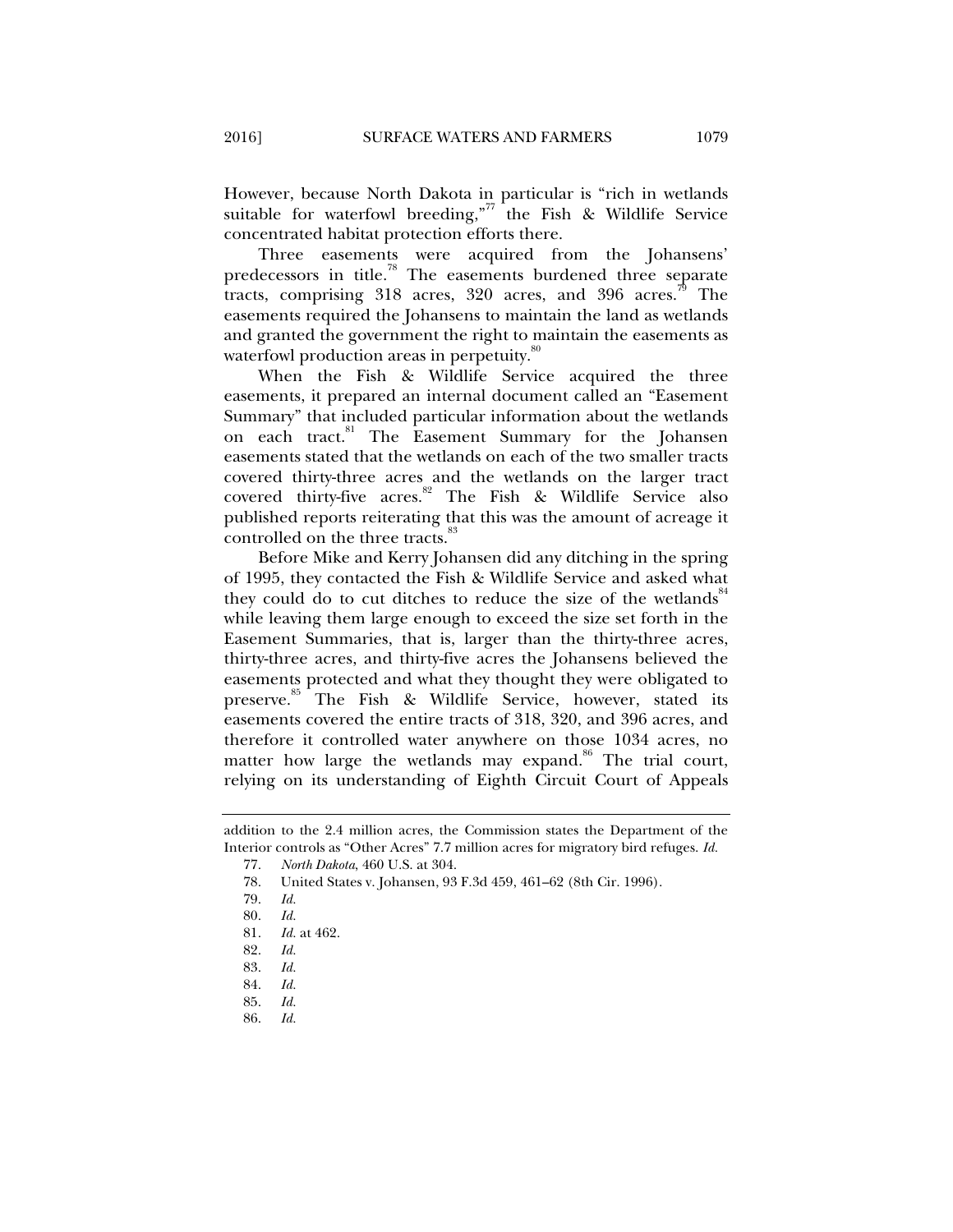case law, did not allow the Johansens to introduce the Easement Summaries into evidence or otherwise present their "acreage defense," and so they entered conditional guilty pleas and appealed.<sup>87</sup>

The Johansen easements were acquired prior to 1976.<sup>88</sup> Pre-1976 easements lacked specificity and often referred to the entire tract of land on which the wetland was located.<sup>89</sup> This practice, coupled with the fluctuating nature of wetlands, created what the appellate court described as, "a considerable amount of confusion" over what the easements covered.<sup>90</sup> The court found the Fish & Wildlife Service's interpretation of its easements was "stringent" and inconsistent with the good relationship the federal government needs with states, farmers, and political subdivisions, a relationship that is "fundamental to the success of conservation programs."

The appellate court ruled that the easements covering Johansen land were limited to the acreage set out in the Easement Summaries: thirty-three acres, thirty-three acres, and thirty-five acres.<sup>92</sup> It stated there must be room in the waterfowl conservation program for "normal farming practices" and the Service cannot ignore the "significant economic impediment" its interpretation

 <sup>87.</sup> *Id.* For discussions of the *Johansen* case and other court opinions interpreting federal wetland easements, see Sagsveen & Sagsveen, *supra* note 8; Laura Krasser, Note, *The Eighth Circuit Declares New Law for Owners of Land Encumbered by FWS Easements: Drain Those After-Expanded Wetlands, But Ask Nicely First*, 4 MO. ENVTL. L. & POL'Y REV. 158 (1997); Paul D. Odegaard, Comment, *Waters and Water Course—Game: What Does the Future Hold for Eleven Thousand Federal Wetland Easements in North Dakota?* United States v. Johansen*, 93 F.3d 459 (8th Cir. 1996)*, 73 N.D. L. REV. 345 (1997).

 <sup>88.</sup> *Johansen*, 93 F.3d at 461.

 <sup>89.</sup> *Id.* at 463.

 <sup>90.</sup> *Id.* After 1976, the Fish & Wildlife Service changed its easement acquisition practice; that is, the Service recorded a map depicting where the wetland was located. *Id.* The maps may bring more certainty to the geographic extent of the government's property rights, although it remains unclear whether the Fish & Wildlife Service believes the maps define the boundaries of its easement, or whether the map is merely illustrative of the wetland at the time of easement acquisition and does not preclude the Service from asserting its easement covers a broader area should the wetland expand under wet conditions.

 <sup>91.</sup> *Id.*; *see also* Krasser, *supra* note 87, at 168–69 (describing the Fish & Wildlife Service's conduct in *Johansen* as "troubling" and suggesting it act more as a partner with landowners, rather than "an inflexible bureaucracy").

 <sup>92.</sup> *Johansen*, 93 F.3d at 468.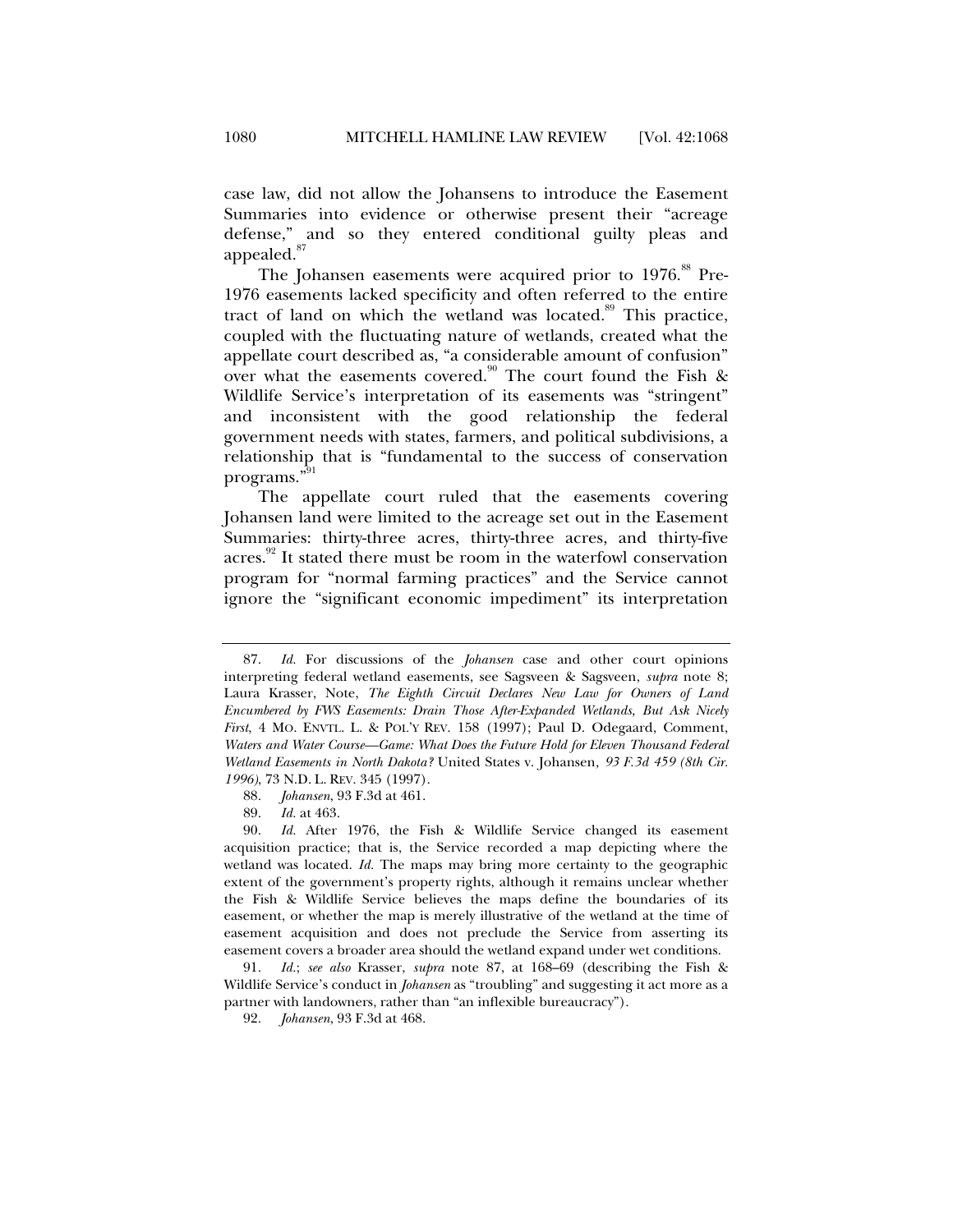would cause farmers.<sup>93</sup> Thus, the court rejected the argument that all 1034 acres of Johansen land were under federal control and limited the Service's easements to 101 acres. $94$ 

Some commentators question whether the Eighth Circuit's decision limiting federal wetland easements to the acreage set out in Easement Summaries is consistent with the Supreme Court's decision in *North Dakota v. United States*, 95 in which the Court invalidated certain state actions as hostile to federal interests in protecting habitat.<sup>96</sup> The Supreme Court described wetlands as "inherently fluctuating" and implied that federal wetland easements can, or perhaps do, cover "after-expanded wetlands as well as those described in the easement itself."<sup>97</sup> The Court also stated that easement "restrictions apply only to wetlands areas and not to the entire parcels,"98 but whether it meant that "wetlands areas" were those existing or contemplated when the easement was acquired, or cover "after-expanded" wetlands, is uncertain.

What is important is how the Fish & Wildlife Service interprets *Johansen*. In communications among the Fish & Wildlife Service, U.S. Department of Justice, and the North Dakota Attorney General after *Johansen* was issued, the federal government appeared disinclined to acknowledge limitations on its easements.<sup>99</sup>

- 97. *North Dakota*, 460 U.S. at 319.
- 98. *Id.* at 311 n.14.

 99. *See* Sagsveen & Sagsveen, *supra* note 8, at 869–71 (discussing post-*Johansen* correspondence among the North Dakota Attorney General, the Fish & Wildlife Service, and the U.S. Department of Justice). The Attorney General asked the Fish & Wildlife Service to confirm that its pre-1976 easements were confined to the acreage in Easement Summaries and that farmers could drain to reduce wetlands to that acreage. *Id.* at 869. The Service declined to confirm this. *Id.* at 870. The Service stated that the Attorney General may have misunderstood *Johansen,* and also stated "no one may do any draining . . . without prior consultation and the approval of the Service." *Id*. at 870 n.54 (quoting Letter from Ralph Morgenweck, Reg'l Dir., U.S. Fish & Wildlife Serv., to Heidi Heitkamp, N.D. Att'y Gen. (Nov. 19,

 <sup>93.</sup> *Id.*

 <sup>94.</sup> *Id.* at 463, 465.

 <sup>95. 460</sup> U.S. 300 (1983). Under federal law, wetland easement acquisitions require state approval, and in the 1960s and 1970s, North Dakota governors consented to acquisitions up to a certain acreage amount per county. *Id.* at 304. But then cooperation between the state and the Fish & Wildlife Service broke down, and the 1977 state legislature enacted laws revoking the gubernatorial consent, restricting the Service's ability to acquire easement, and limiting any easements acquired to ninety-nine years. *Id.* at 306–08.

 <sup>96.</sup> Odegaard, *supra* note 87, at 357.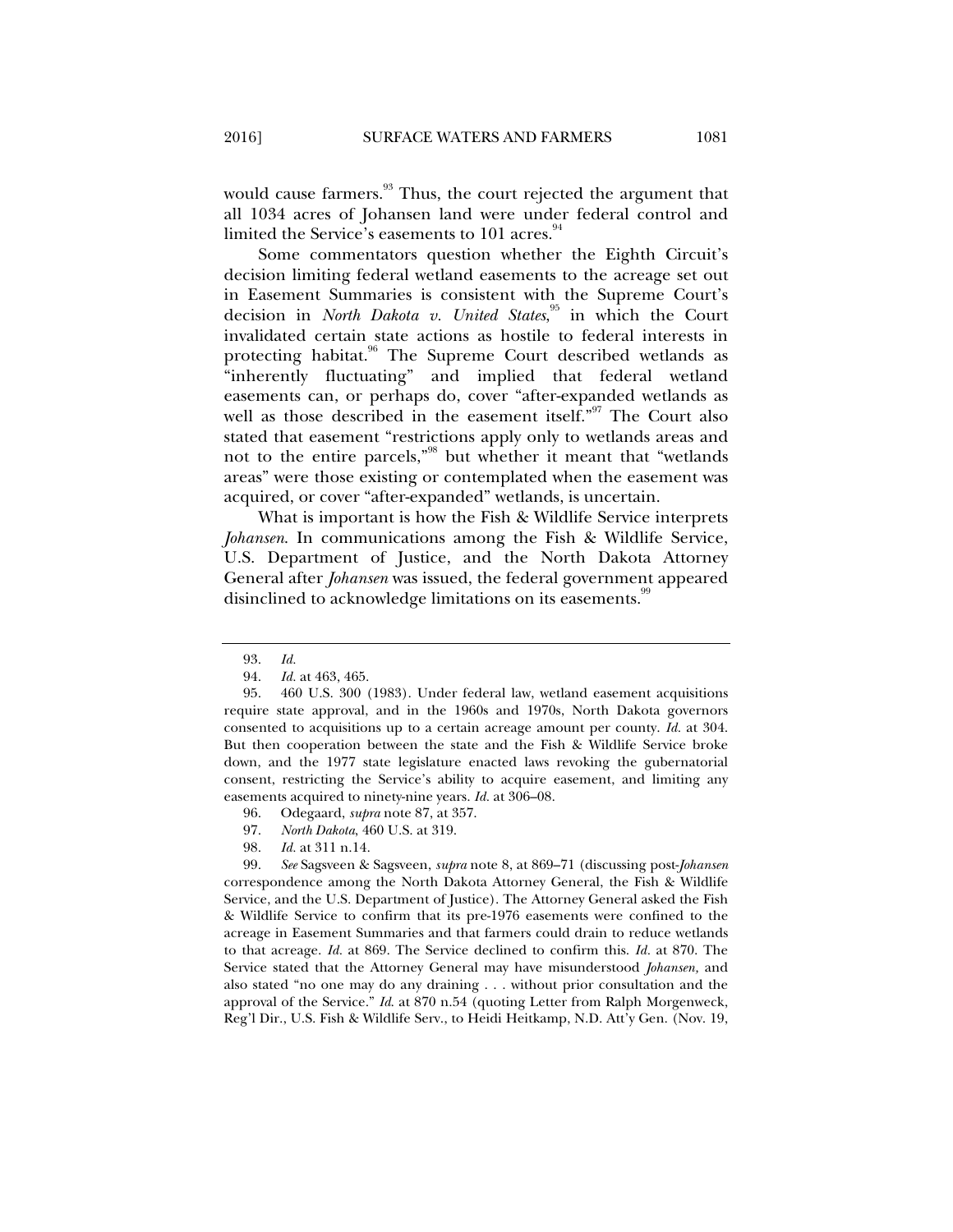Besides the amount of wetland acreage covered by a federal wetland easement, other issues exist for farmers who own land burdened by these easements. For example, the Fish & Wildlife Service asserts that its easements give it the right to prohibit farmers from using groundwater to irrigate if doing so draws down the water table and reduces water in wetlands under easement. $100$ The Fish & Wildlife Service has written landowners who contemplated groundwater irrigation, stating that if they proceed, "the United States may take you to court for violating the terms of the waterfowl protection easement on your property."<sup>101</sup> Taking someone to court for violating an easement usually means civil proceedings, but after waterfowl production areas were included in the National Wildlife Refuge System in 1966, easement violations "are no longer merely contractual transgressions; they are crimes" and can be punished accordingly. $102$ 

The Fish & Wildlife Service has also asserted that its easements give it the right to control activities on the land surrounding the wetland if those activities adversely impact the easement.<sup>103</sup> For example, the Fish & Wildlife Service has objected to groundwater appropriation permits being issued to farmers who do not have a federal wetland easement on their land but where the Service believes the appropriation will damage easements on neighboring  $land.<sup>104</sup>$ 

A government toehold on private property opens the door to assertions of authority over nearby land. While the government may not have a property interest in adjacent or nearby land, the toehold acquired through a wetland easement gives the government the opportunity to assert an expanded regulatory

<sup>1999)).</sup> The Department of Justice stated *Johansen* is confined to its facts, implying the decision does not provide general guidance for understanding and administering the government's easements. *Id*. at 879.

 <sup>100.</sup> *Id.* at 872–78; *see* Sagsveen, *supra* note 73, at 673–74.

 <sup>101.</sup> Sagsveen & Sagsveen, *supra* note 8, at 873 (quoting Letter from Cheryl C. Williss, Chief, Div. of Water Res., Mountain-Prairie Region, U.S. Fish & Wildlife Serv., to Lorenz and Opal Rohde (Nov. 4, 1996)).

 <sup>102.</sup> Sagsveen, *supra* note 73, at 667.

 <sup>103.</sup> *Id.* at 668.

 <sup>104.</sup> *E.g.*, Letter from Megan A. Estep, Chief, Div. of Water Res., Mountain-Prairie Region, U.S. Fish & Wildlife Serv., to Todd Sando, N.D. State Eng'r (July 27, 2015); Letter from Cheryl C. Williss, Chief, Div. of Water Res., Mountain-Prairie Region, U.S. Fish & Wildlife Serv., to David A. Spryncynatyk, N.D. State Eng'r (Jan. 19, 2000).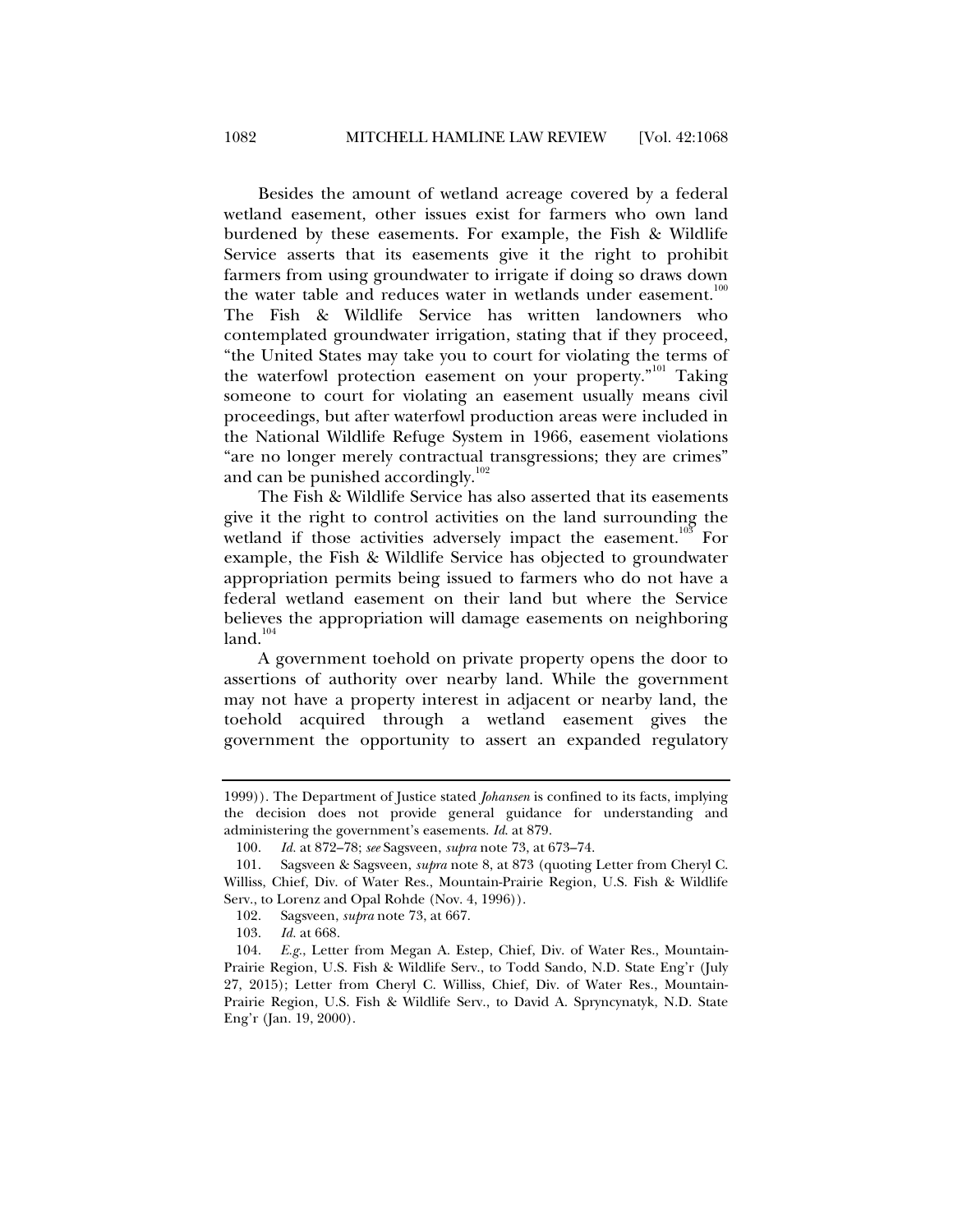interest. One court views federal authority over federal lands to include the power to regulate activities on non-federal land "in order to protect wildlife and visitors on the [federal] lands."<sup>105</sup> Also, the government's regulatory authority under the Migratory Bird Treaty Act "has been liberally construed."106 The United States prosecuted a Minnesota farmer for damaging an easement, even though it appears he did nothing directly to the wetland; rather, he installed drain tiles and dug two large pits on his land to store water for irrigation pumping.107 These actions "interfered with the natural state of the land" and "altered the flow of natural waters," which was a "clear violation of the easement."<sup>108</sup>

How the Fish & Wildlife Service and the criminal division at the Department of Justice interpret *Johansen* and the scope of authority acquired over adjacent land has significant ramifications. By 2007, the Fish & Wildlife Service had acquired more than 29,000 waterfowl production easements,<sup>109</sup> and each year it acquires more. In 2014, it acquired easements over  $74,000$  acres.<sup>110</sup> Even if the federal government does not own an easement over wetlands on a farmer's land, the Migratory Bird Treaty Act, discussed in the next section, may authorize the federal government to regulate the wetlands. $111$ 

#### IV. THE MIGRATORY BIRD TREATY ACT AND ITS REACH INTO FARMLAND MANAGEMENT

As stated above, the Migratory Bird Treaty Act of 1918 implements migratory bird treaties entered into by the United States and prohibits killing or taking migratory birds.<sup>112</sup> The 1918

 <sup>105.</sup> United States v. Brown, 552 F.2d 817, 822 (8th Cir. 1977); *see also*  Montero v. Babbitt, 921 F. Supp. 134, 139 (E.D.N.Y. 1996) ("[G]overnmental restrictions may even be placed on private land which abuts public land when such restrictions are reasonably necessary to protect the federal interest . . . .").

 <sup>106.</sup> Bailey v. Holland, 126 F.2d 317, 322 (4th Cir. 1942) (prohibiting hunting migratory birds on land and water not owned by the United States but on land adjacent to a federal bird refuge).

 <sup>107.</sup> United States v. Seest, 631 F.2d 107, 109 (8th Cir. 1980).

 <sup>108.</sup> *Id.*

 <sup>109.</sup> U.S. FISH & WILDLIFE SERV., WATERFOWL PRODUCTION AREAS: PRAIRIE JEWELS OF THE NATIONAL WILDLIFE REFUGE SYSTEM 2 (2007), http://www.fws.gov /refuges/smallwetlands/WPAs/FactSheetWPA-june2007.pdf.

 <sup>110.</sup> ANNUAL REPORT OF LANDS*, supra* note 21, at 7.

 <sup>111.</sup> *See infra* Part IV.

 <sup>112.</sup> *Supra* notes 59–66 and accompanying text.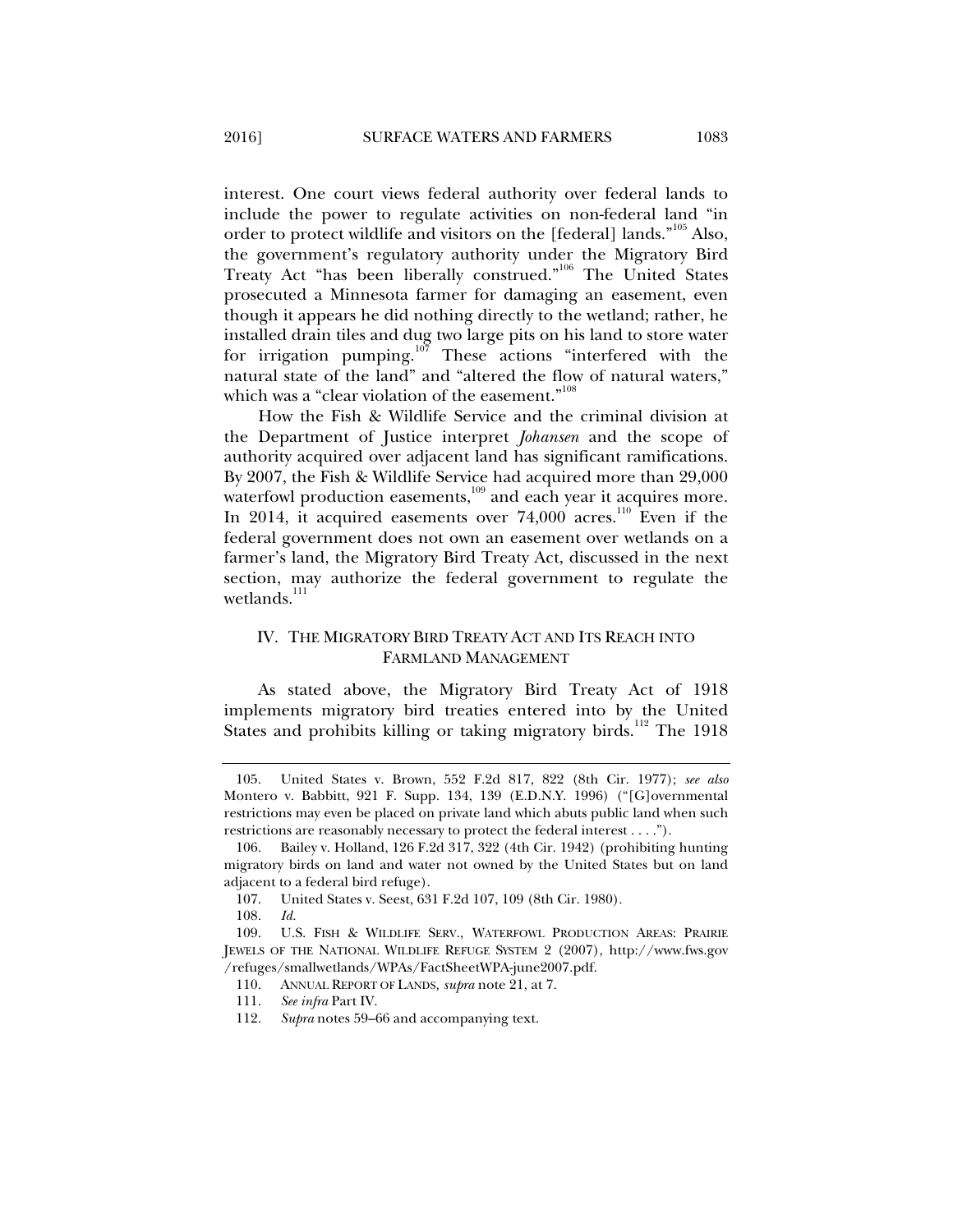Act is generally considered to focus on hunters and poachers. However, there have been efforts to extend the 1918 Act to activities not intended to have any effect on protected species, but that indirectly kill protected species or destroy their habitats.

For example, *United States v. Corbin Farm Service* involved criminal actions after a pesticide was applied to an alfalfa field and caused the deaths of a number of American widgeons, a protected migratory bird.<sup>113</sup> The defendants asserted the 1918 Act is confined to hunting and does not cover farming activities resulting in unintended harm to birds.<sup>114</sup> The court ruled that while Congress was primarily concerned with hunting, that was not its sole concern, and if protected birds are killed, at least under the circumstances in *Corbin Farm*, the 1918 Act applies.<sup>115</sup> Other courts, however, confine the 1918 Act to hunting and hunting-related activities and refuse to extend it to acts that indirectly, or unintentionally, kill protected birds. $^{116}$ 

Courts have also addressed whether damaging or destroying wildlife habitat can amount to a "taking" under the 1918 Act. Some courts reject the argument, stating, for example, that the 1918 Act's prohibitions address the conduct of hunters and poachers, and neither the 1918 Act nor its implementing regulations mention habitat modification or destruction.<sup>117</sup> But a court has found that where logging would occur during nesting and young migratory birds would be killed as a result of this logging, the 1918 Act applies. $118$ 

 117. Seattle Audubon Soc'y v. Evans, 952 F.2d 297, 302–03 (9th Cir. 1991) (clarifying that the Act is unlike the Endangered Species Act, which does protect habitat). The court distinguished *Corbin Farm* by stating it does not suggest that habitat destruction amounts to a "taking" within the terms of the Act. *Id.* at 303.

 118. Sierra Club v. Martin, 933 F. Supp. 1559, 1564–65 (N.D. Ga. 1996). The court relied on *Corbin Farm* for the proposition that hunting is not the Act's sole concern. *Id.* at 1565; *see also* United States v. Moon Lake Elec. Ass'n, 45 F. Supp. 2d

 <sup>113. 444</sup> F. Supp. 510, 514–15 (E.D. Cal. 1978). The case also involved criminal counts under the Federal Insecticide, Fungicide, and Rodenticide Act, 7 U.S.C. § 136 (1996). *Id.*

 <sup>114.</sup> *Id.* at 531–32.

 <sup>115.</sup> *Id.*; *see also* United States v. FMC Corp., 572 F.2d 902, 907 (2d Cir. 1978) (providing that Migratory Bird Treaty Act applies where birds died after ingesting a chemical allowed to reach a pond through a waste water discharge).

 <sup>116.</sup> *E.g.*, United States v. Brigham Oil & Gas L.P., 840 F. Supp. 2d 1202, 1211 (D.N.D. 2012) (stating that the use of reserve pits at oil wells "is [a] legal, commercially-useful activity that stands outside the reach of the federal Migratory Bird Treaty Act").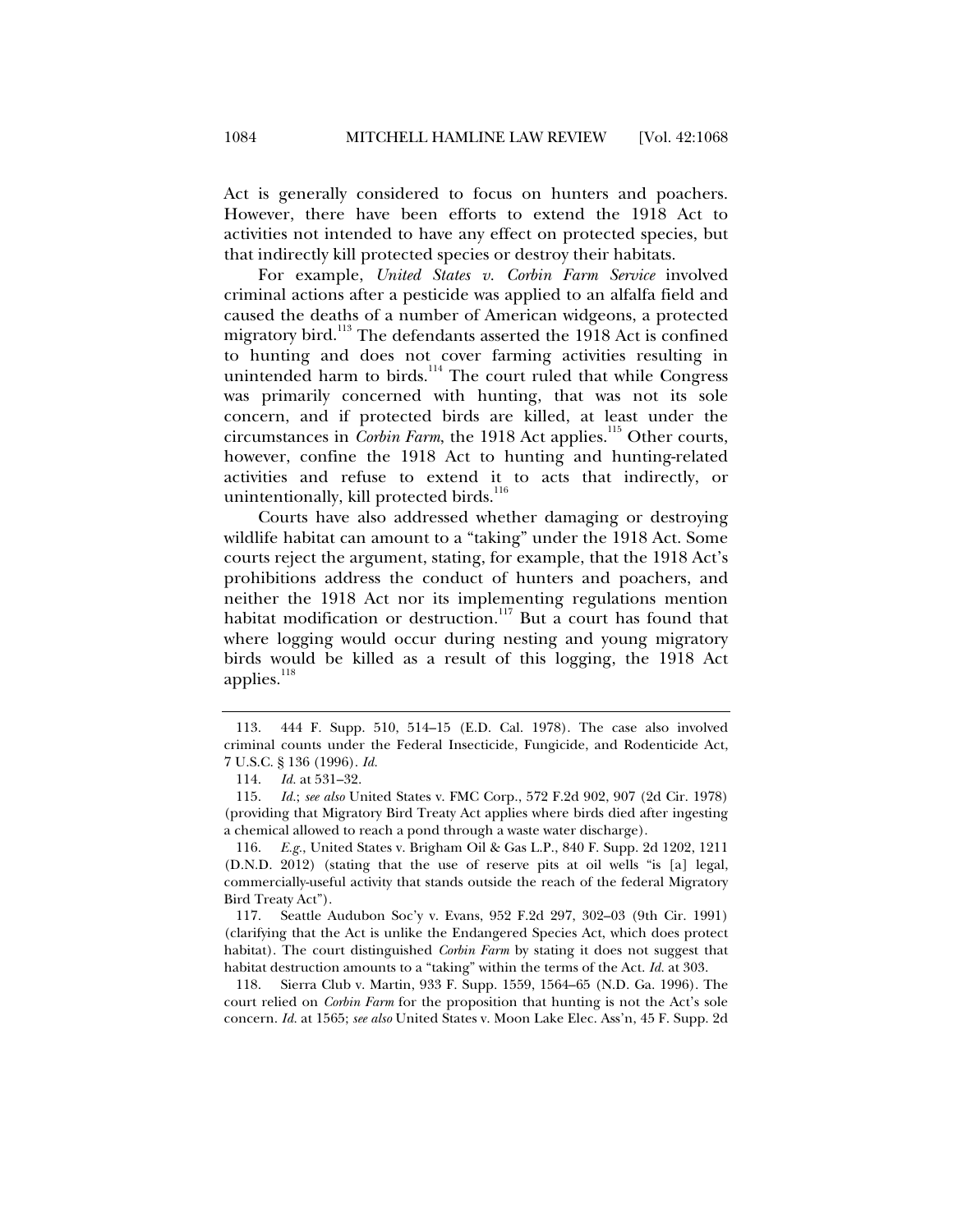The scope of the 1918 Act is unsettled. One court, after stating a number of courts limit the 1918 Act to hunting-related activities, added: "An almost equal number of courts . . . have explicitly rejected the argument that the [Act] is limited to activities such as hunting, trapping, and poaching, but instead reaches other conduct that results in the taking and killing of migratory birds."<sup>119</sup> If wetlands unprotected by a federal easement cannot be protected under other regulatory authority—the subject of the next section on the new WOTUS rule—efforts will be made to use the 1918 Act to stop farmers from draining or filling wetlands, $120$  and a court will at some point consider the merits of the argument that the 1918 Act protects not only migratory birds, "but also their environments," including "isolated wetlands."<sup>121</sup> Such an effort, if successful, will be additionally disconcerting for landowners because most violations under the 1918 Act are not only criminal violations, but strict liability misdemeanors, meaning a conviction can be obtained "without proof of guilty knowledge or of evil or wrongful purpose—the defendant may not even know the facts that subject him or her to criminal liability."<sup>122</sup>

<sup>1070, 1080 (</sup>D. Colo. 1999) (applying the Act to the operation of electrical power lines and stating Congress intended the Act "to regulate more than just hunting and poaching").

 <sup>119.</sup> United States v. CITGO Petro. Corp., 893 F. Supp. 2d 841, 843 (S.D. Tex. 2012), *rev'd on other grounds*, 801 F.3d 477, 488 (5th Cir. 2015) (noting that "with significant nuances in reasoning, cases can be found to support either position"); *see also* Adkins Giese, *supra* note 11, at 1169 (2010) ("Environmental plaintiffs wishing to use the [Act] to protect migratory bird habitat have been largely unsuccessful."). *See generally* Scott Finet, *Habitat Protection and the Migratory Bird Treaty Act*, 10 TUL. ENVTL. L.J. 1 (1996); Andrew G. Ogden, *Dying for a Solution: Incidental Taking Under the Migratory Bird Treaty Act*, 38 WM. & MARY ENVTL. L. & POL'Y REV. 1 (2013).

 <sup>120.</sup> Adkins Giese, *supra* note 11, at 1176 ("[E]nvironmental groups test legal theories and try to find new ways to use the [Act] to shape land management."). Such efforts might not be confined to environmental groups. The federal government may be equally interested in testing the scope of the Act to shape land management.

 <sup>121.</sup> Flanagan, *supra* note 11, at 179.

 <sup>122.</sup> Larry Martin Corcoran, *Migratory Bird Treaty Act: Strict Criminal Liability for Non-Hunting, Human Caused Bird Deaths*, 77 DENV. U. L. REV. 315, 318–20 (1999).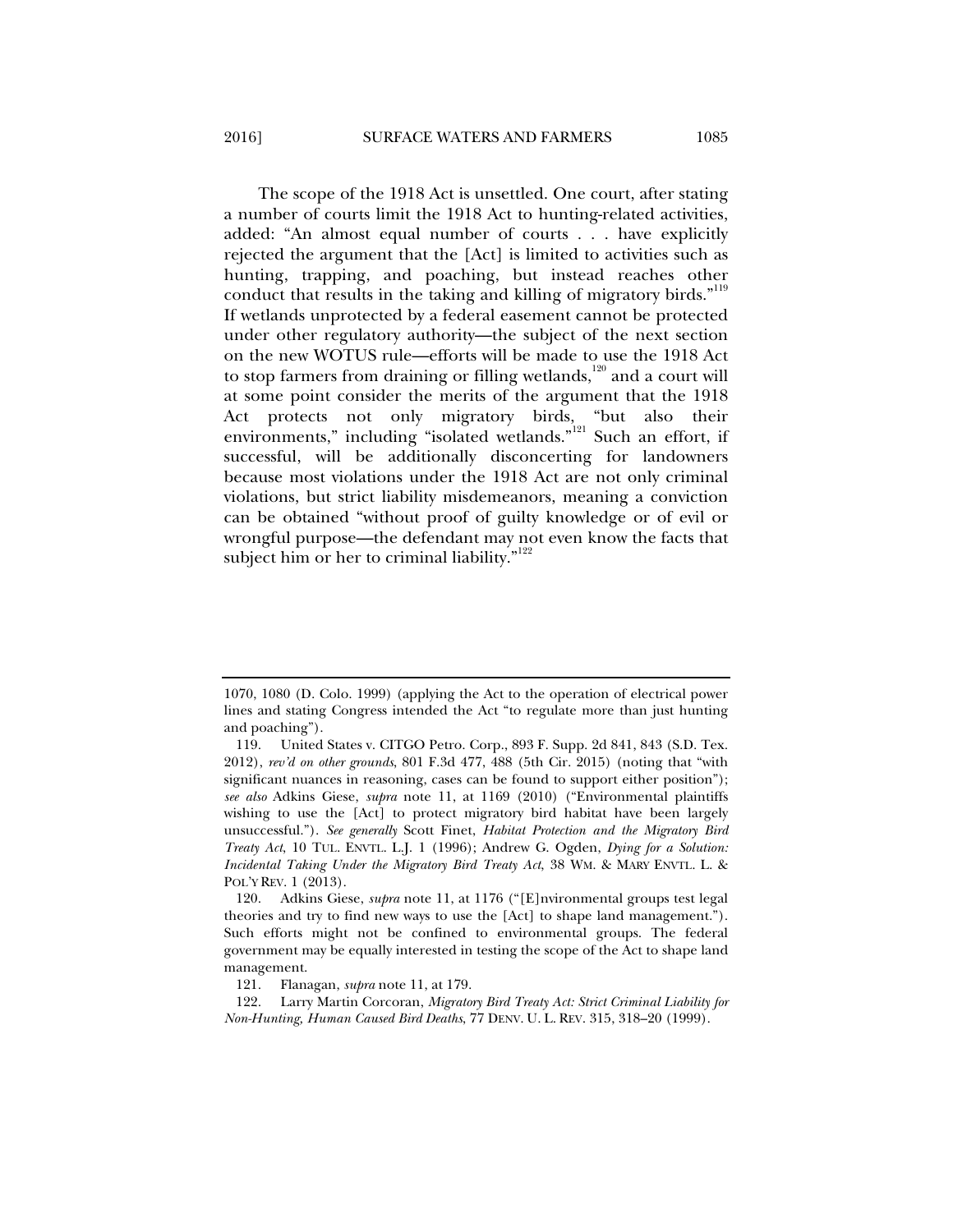V. ALL PATHS LEAD TO "WATERS OF THE UNITED STATES"

*[T]he Clean Water Act is . . . arguably unconstitutionally vague.*<sup>123</sup>

*– Justice Kennedy* 

*The reach of the Clean Water Act is notoriously unclear.*<sup>124</sup> *– Justice Alito* 

*The reader will be curious . . . to know what all the fuss is*  about.<sup>12</sup>

*– Justice Scalia* 

Congress passed the Federal Water Pollution Control Act Amendments of 1972, better known as the Clean Water Act, "to restore and maintain the chemical, physical, and biological integrity of the Nation's waters."126 Through various sections of the Clean Water Act, the EPA and Corps have regulatory authority over "navigable waters," which is defined as "the waters of the United States, including the territorial seas."<sup>127</sup> Congress left "waters of the United States" undefined, "and the words themselves are hopelessly indeterminate."128 As one might imagine, this nebulous definition spawned conflict and confusion. "Unsurprisingly, the EPA and the Army Corps of Engineers interpreted the phrase as an essentially limitless grant of authority"129—the logical result of which became litigation.

Though not discussed here, the three main cases addressing which waters are and are not "navigable waters" are: (1) *United States v. Riverside Bayview Homes, Inc.*, holding that given the "language, policies, and history of the Clean Water Act," the Corps acted reasonably in requiring permits for the discharge of "material into wetlands adjacent to the 'waters of the United States'";<sup>130</sup> (2) *Solid Waste Agency of Northern Cook County v. United States Army Corps* 

 <sup>123.</sup> Transcript of Oral Argument at 18, U.S. Army Corps of Eng'rs v. Hawkes Co., No. 15-290 (U.S. Mar. 30, 2016).

 <sup>124.</sup> Sackett v. EPA, 132 S. Ct. 1367, 1375 (2012) (Alito, J., concurring).

 <sup>125.</sup> *Id.* at 1370 (Scalia, J., majority).

 <sup>126. 33</sup> U.S.C. § 1251(a) (2012).

 <sup>127.</sup> *Id.* § 1362.

 <sup>128.</sup> *Sackett*, 132 S. Ct. at 1375 (Alito, J., concurring).

 <sup>129.</sup> *Id.*

 <sup>130. 474</sup> U.S. 121, 139 (1985).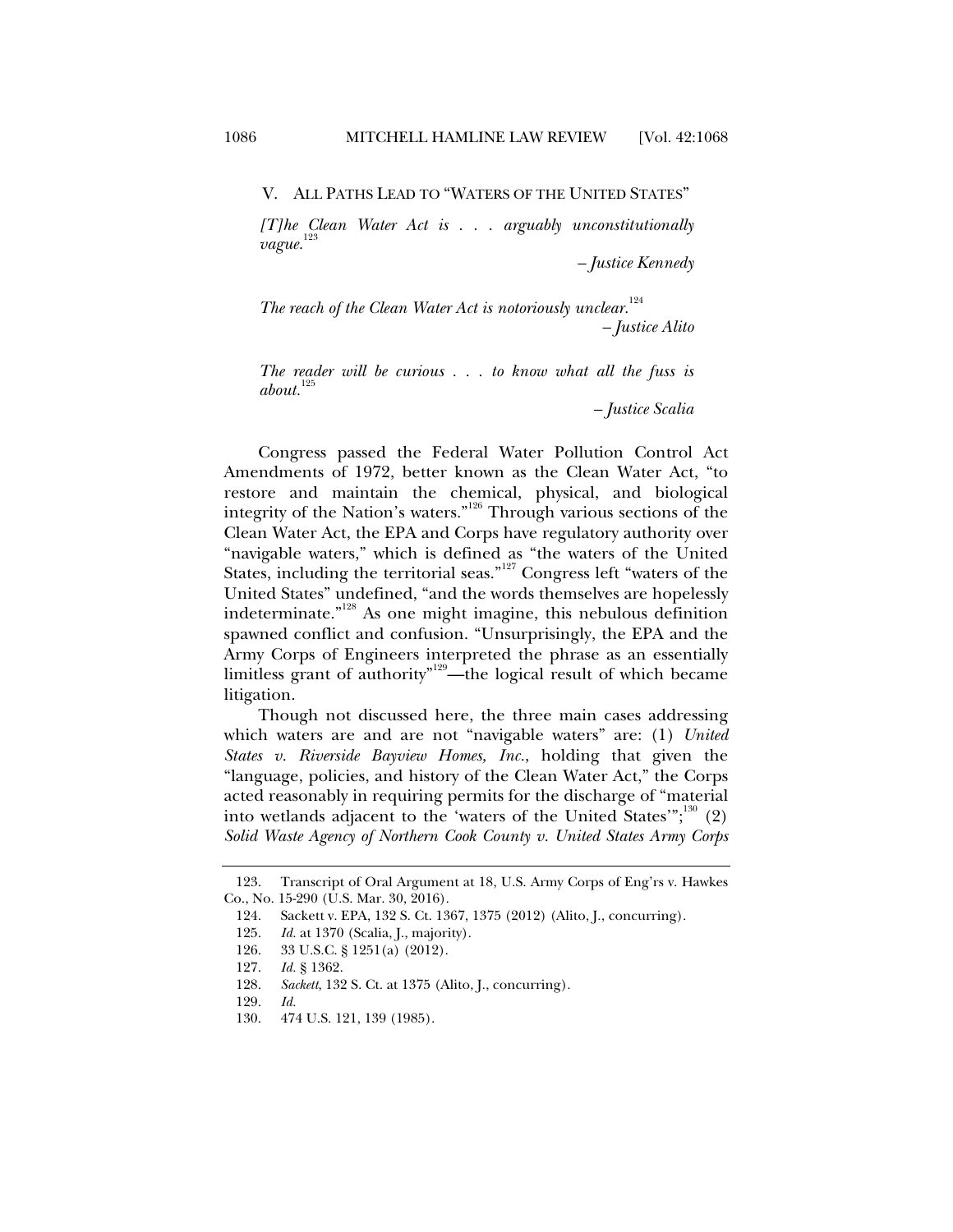*of Engineers*, holding that the Corps exceeded its authority under the Clean Water Act by extending "navigable waters" to include intrastate waters used as habitat by migratory birds;  $^{131}$  and (3) *Rapanos v. United States*, a plurality decision in which Justice Kennedy recognized that a water or wetland constitutes "'navigable waters' under the [Clean Water] Act if it possesses a 'significant nexus" to what are traditionally considered navigable waters.<sup>132</sup>

A near-decade of confusion reigned after *Rapanos*, 133 during which time the courts, agencies, and, most importantly, landowners, especially farmers, did not have a clear understanding of what waters were federally regulated, and were left "to feel their way on a case-by-case basis."<sup>134</sup> This results in two paths for unsuspecting landowners who own a "piece of land that is wet at least part of the year  $\ldots$  . . . . . . They can either proceed with developing their land under the cloud of a potential Clean Water Act violation and risk both civil and criminal penalties, including jail time, or, before development, ask for a Jurisdictional Determination (JD) and seek a permit if jurisdiction is found.<sup>136</sup> Michael and Chantell Sackett of Idaho unwittingly chose the first path—proceeding as if the water on their land was not WOTUS; while Kevin Pierce of North Dakota chose the second path—asking for a JD of whether the water was WOTUS. 137 Both ended up at the U.S. Supreme Court.

#### *A.* Sackett v. EPA

The Sacketts purchased a 0.63-acre lot near Priest Lake, Idaho, on which to build their home.<sup>138</sup> The lot was located within a builtout subdivision, with roads on two sides and other homes on two sides.<sup>139</sup> The Sacketts completed typical due diligence before

<sup>131. 531</sup> U.S. 159, 173–74 (2001).<br>132. 547 U.S. 715, 717 (2006).

<sup>547</sup> U.S. 715, 717 (2006).

 <sup>133.</sup> *See, e.g.*, Christopher Brooks, *Clean Water Act Confusion: Federal Courts Split on Application of the* Rapanos *Decision*, 18 SEC. ENV'T ENERGY & RES. 3, 9 (2014).

 <sup>134.</sup> *Rapanos*, 547 U.S. at 758 (Roberts, C.J., concurring).

 <sup>135.</sup> Sackett v. EPA, 132 S. Ct. 1367, 1375 (2012) (Alito, J., concurring).

 <sup>136.</sup> *Id.*

 <sup>137.</sup> *Id.* at 1369 (Scalia, J., majority); Hawkes Co. v. U.S. Army Corps of Eng'rs, 782 F.3d 994, 996 (8th Cir. 2015), *cert. granted*, 136 S. Ct. 615 (2015).

 <sup>138.</sup> Petitioners' Brief on the Merits at 5, *Sackett*, 132 S. Ct. 1367 (No. 10-1062), 2011 WL 4500687, at \*6.

<sup>139</sup>*. Id.*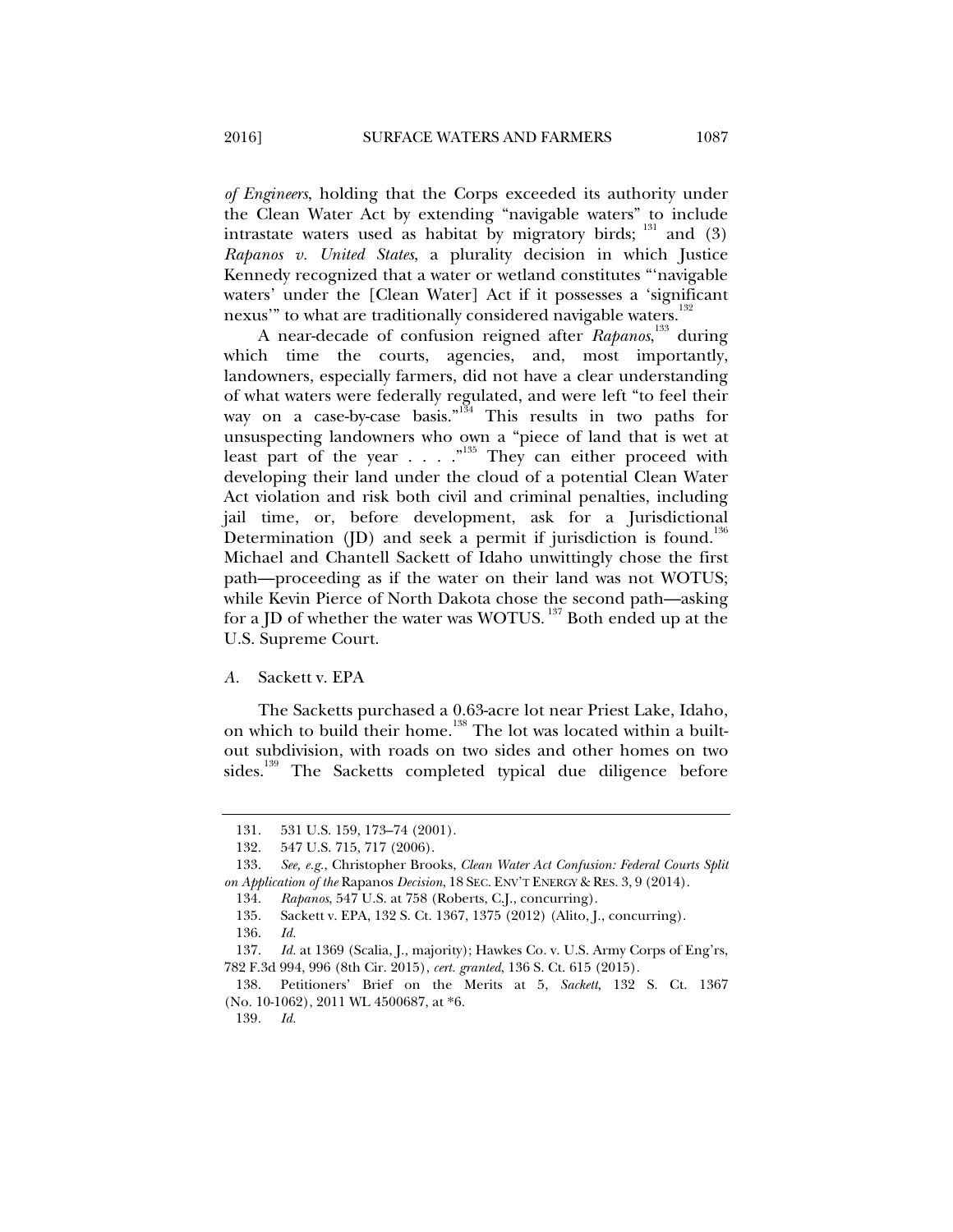purchasing the lot and obtained no information giving them reason to believe their property contained Clean Water Act regulated wetlands.<sup>140</sup> After obtaining what they believed to be all required permits, they filled part of their lot with dirt and rock to prepare for construction.<sup>141</sup> But the site's wetlands were adjacent to Priest Lake, which the EPA considered WOTUS.<sup>142</sup> The EPA issued the Sacketts an administrative compliance order under § 309 of the Clean Water Act, asserting they placed fill material in a jurisdictional wetland and ordered them to restore the property as the EPA directed.<sup>143</sup> The compliance order subjected the Sacketts to a \$37,500 per day civil penalty for the alleged violation, and an additional \$37,500 per day penalty for violating the compliance order.<sup>144</sup> The Sacketts, who did not believe their property was subject to the Clean Water Act, asked for a hearing, which was denied, and eventually brought a case in federal district court.<sup>145</sup>

When the case reached the Supreme Court, the questions presented were twofold: (1) whether the Sacketts could seek preenforcement judicial review of the compliance order under the Administrative Procedure Act  $(APA);$ <sup>46</sup> and  $(2)$  if not, whether such inability violates the Due Process Clause.<sup>147</sup> In a unanimous opinion, Justice Scalia stated that "there is no reason to think that the Clean Water Act was uniquely designed to enable the strongarming of regulated parties into 'voluntary compliance' without the opportunity for judicial review."<sup>148</sup> To hold otherwise "would have put the property rights of ordinary Americans entirely at the mercy of  $[EPA]$  employees."<sup>149</sup> Thus, landowners who do not believe their waters are WOTUS could choose to proceed at their own risk, and if challenged by the EPA or the Corps, at least now have the opportunity to ask a court to intercede. $\overline{1}$ 

146. Petitioners' Brief on the Merits, *supra* note 138, at i.

- 149. *Id.* at 1375 (Alito, J., concurring).
- 150. *See id.*

 <sup>140.</sup> *Id.*

 <sup>141.</sup> *Id.*

 <sup>142.</sup> *Sackett*, 132 S. Ct. at 1370–71.

 <sup>143.</sup> *Id.* at 1369.

 <sup>144.</sup> *Id.* at 1370.

 <sup>145.</sup> *Id.* at 1371.

 <sup>147.</sup> *Id.*

 <sup>148.</sup> *Sackett*, 132 S. Ct. at 1374.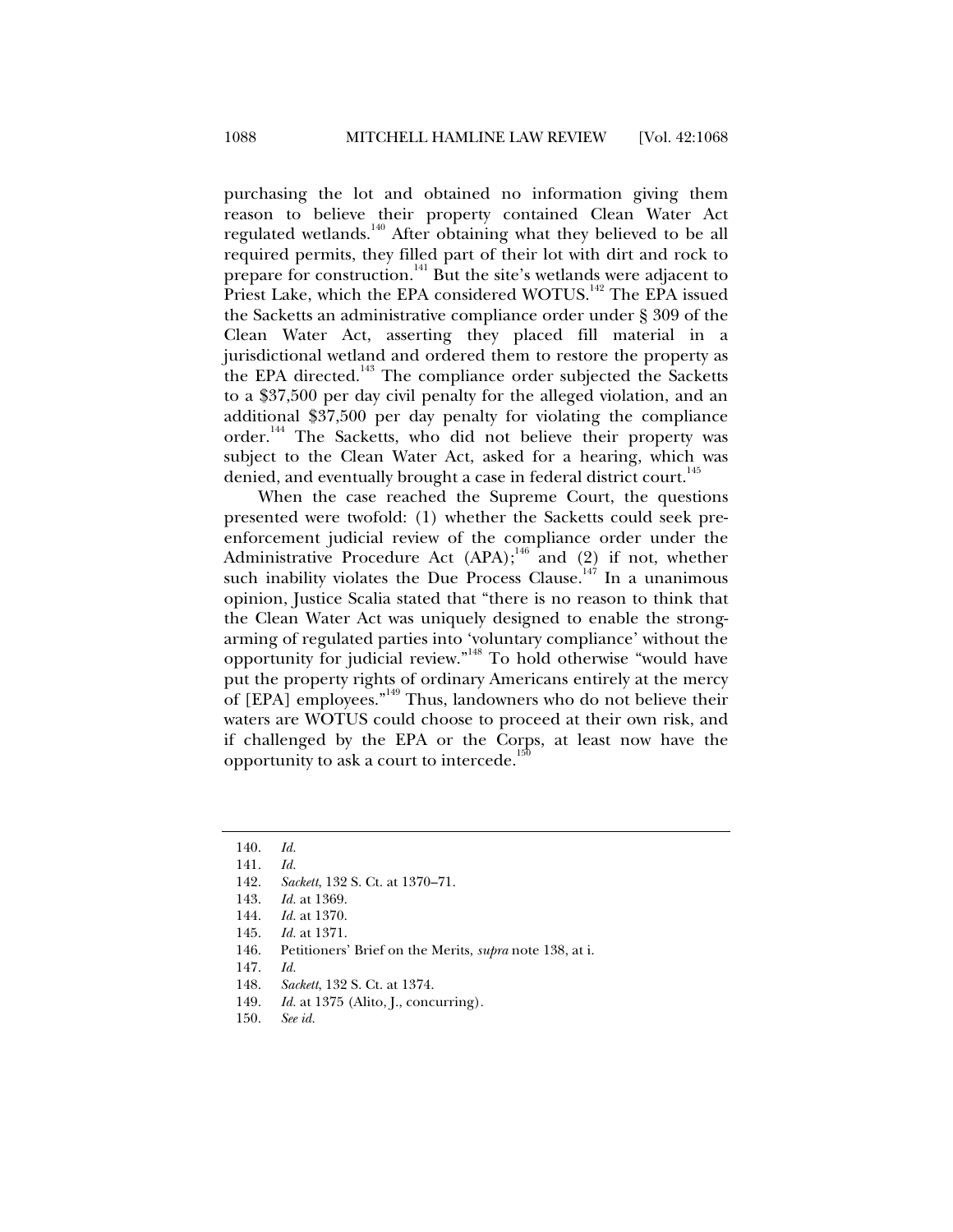Conversely, the Kevin Pierces of the world may choose the other path: ask for a JD prior to development. Mr. Pierce is an officer in businesses, including the Hawkes Company, which owns approximately 530 acres in Marshall County, Minnesota, on which peat mining is contemplated.<sup>151</sup> Peat mining necessarily occurs in wetlands because peat is only found in such environments.<sup>152</sup> The mining would occur over 120 miles from the Red River of the North, the nearest traditional navigable water.<sup>153</sup>

As part of his due diligence in purchasing the property, Mr. Pierce met several times with the Corps to determine what actions would be necessary to mine peat on the land, which would provide approximately seven to ten years of future operations, extending its overall operations between ten and fifteen years.<sup>154</sup> Mr. Pierce's initial meeting with the Corps took place on March 20, 2007, and an Initial JD was finally approved on February 7, 2012.<sup>155</sup> During this time, a Corps employee allegedly suggested to a Hawkes Company representative that "he should start looking for another job."<sup>156</sup> The Initial JD concluded there was a significant relationship between the property and the Red River, and thus the property was a WOTUS subject to the Clean Water Act.157 After an administrative appeal, a Revised JD was issued on December 31, 2012, containing no new information and still asserting the property was WOTUS subject to the Act. $158$ 

Hawkes sued in the U.S. District Court for the District of Minnesota, asserting the court had jurisdiction under the APA, but the court dismissed the suit, concluding a JD was not a "final agency action" within the APA.<sup>159</sup> Hawkes appealed to the Eighth

 <sup>151.</sup> Amended Complaint for Declaratory and Injunctive Relief ¶¶ 7, 27, Hawkes Co. v. U.S. Army Corps of Eng'rs, 963 F. Supp. 2d 868 (D. Minn. 2013) (No. 13-107), 2013 WL 11263183.

 <sup>152.</sup> *Id.* ¶ 27.

 <sup>153.</sup> *Id.* For discussion on traditional navigable waters, see *infra* note 175 and accompanying text.

 <sup>154.</sup> Amended Complaint for Declaratory and Injunctive Relief, *supra* note 151, ¶¶ 35–37.

 <sup>155.</sup> *Id.*

 <sup>156.</sup> *Id.* ¶ 43.

 <sup>157.</sup> *Id.* ¶ 50.

<sup>158</sup>*. Id.* ¶¶ 52–54.

 <sup>159.</sup> Hawkes Co. v. U.S. Army Corps of Eng'rs, 963 F. Supp. 2d 868, 877 (D.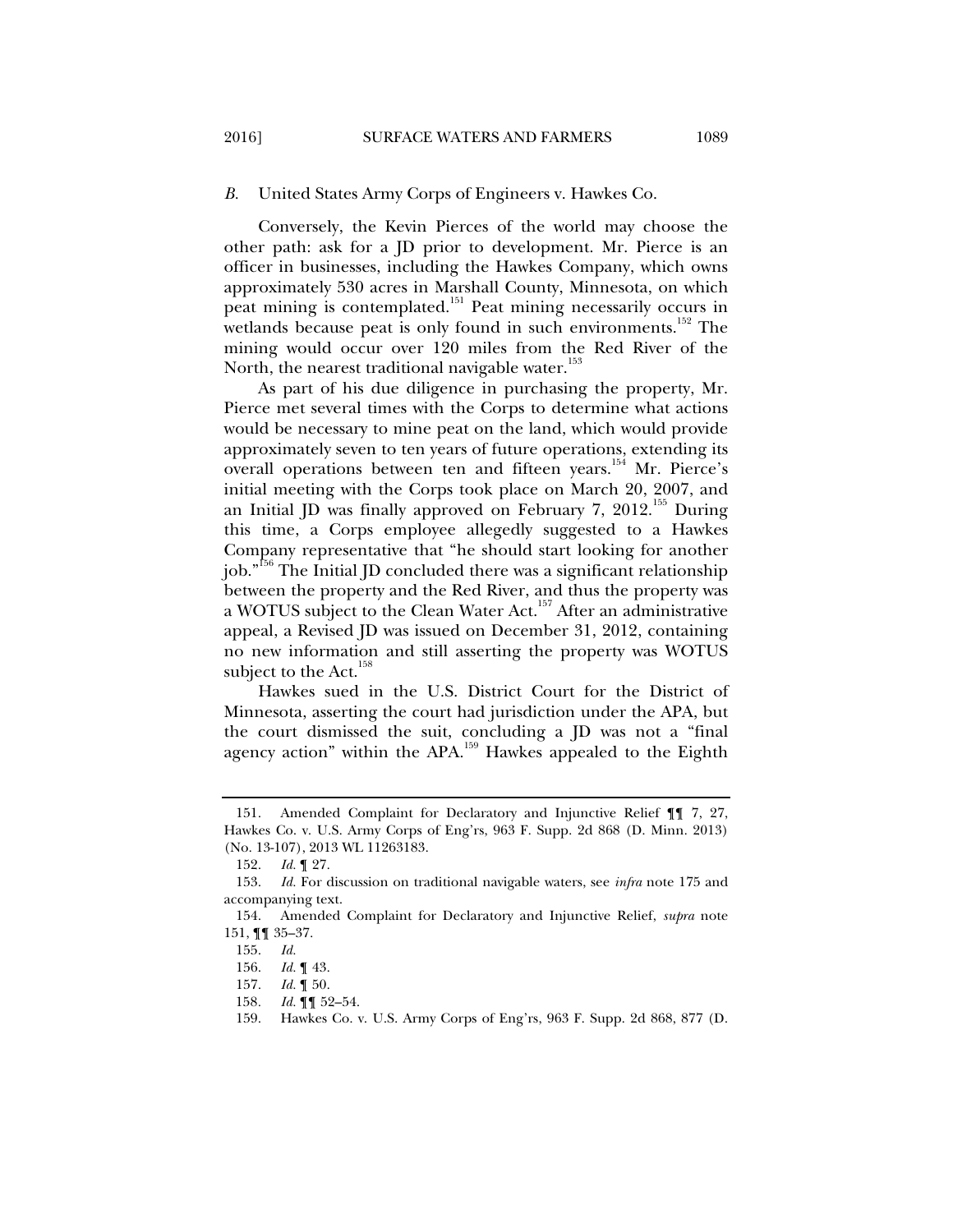Circuit, and while its appeal was pending, the Fifth Circuit Court of Appeals, in a similar case originating in Louisiana, reached the same conclusion about jurisdiction as did the Minnesota district court.160 But the Eighth Circuit Court of Appeals concluded that both those courts misapplied *Sackett*. 161 The Corps sought certiorari, presenting the U.S. Supreme Court with a circuit split, and the question of whether the Corps' determination that the property contains WOTUS constitutes final agency action and is subject to judicial review under the APA.<sup>162</sup> The Supreme Court granted certiorari and oral argument was held on March  $30, 2016$ .<sup>16</sup>

In answering Justice Scalia's question of "what all the fuss is about," Justice Alito stated, "[T]he combination of the uncertain reach of the Clean Water Act and the draconian penalties imposed . . . leaves most property owners with little practical alternative but to dance to the EPA's tune."<sup>164</sup> The dance down the path of presumption that land does not contain WOTUS may subject the landowner up to \$75,000 per day in penalties.<sup>165</sup> The alternative dance in asking for a JD and permit triggers a process that lasts on average approximately 788 days and costs an average of \$271,596,<sup>1</sup> a relative bargain in comparison to \$75,000 per day in penalties.

In his *Sackett* concurrence, Justice Alito stated that "[a]llowing aggrieved property owners to sue under the [APA] is better than nothing, but only clarification of the reach of the Clean Water Act can rectify the underlying problem."<sup>167</sup> He further stated that "[r]eal relief requires Congress to do what it should have done in

Minn. 2013).

 <sup>160.</sup> Belle Co. v. U.S. Army Corps of Eng'rs, 761 F.3d 383, 394 (5th Cir. 2014), *cert. denied*, 135 S. Ct. 1548 (Mar. 23, 2015).

 <sup>161.</sup> Hawkes Co. v. U.S. Army Corps of Eng'rs, 782 F.3d 994, 996 (8th Cir. 2015), *cert. granted*, 136 S. Ct. 615 (Dec. 11, 2015).

 <sup>162.</sup> *Hawkes Co.*, 136 S. Ct. 615.

 <sup>163.</sup> *See* Transcript of Oral Argument at 1, *Hawkes Co.*, 136 S. Ct. 615 (Mar. 30, 2016) (No. 15-290).

 <sup>164.</sup> Sackett v. EPA, 132 S. Ct. 1367, 1375 (2012) (Alito, J., concurring).

 <sup>165.</sup> *Id.* at 1370 ("[W]hen the EPA prevails against any person who has been issued a compliance order but has failed to comply, that amount is increased to \$75,000—up to \$37,500 for the statutory violation and up to an additional \$37,500 for violating the compliance order.").

 <sup>166.</sup> Rapanos v. United States, 547 U.S. 715, 721 (2006).

 <sup>167.</sup> *Sackett*, 132 S. Ct. at 1375–76 (Alito, J., concurring).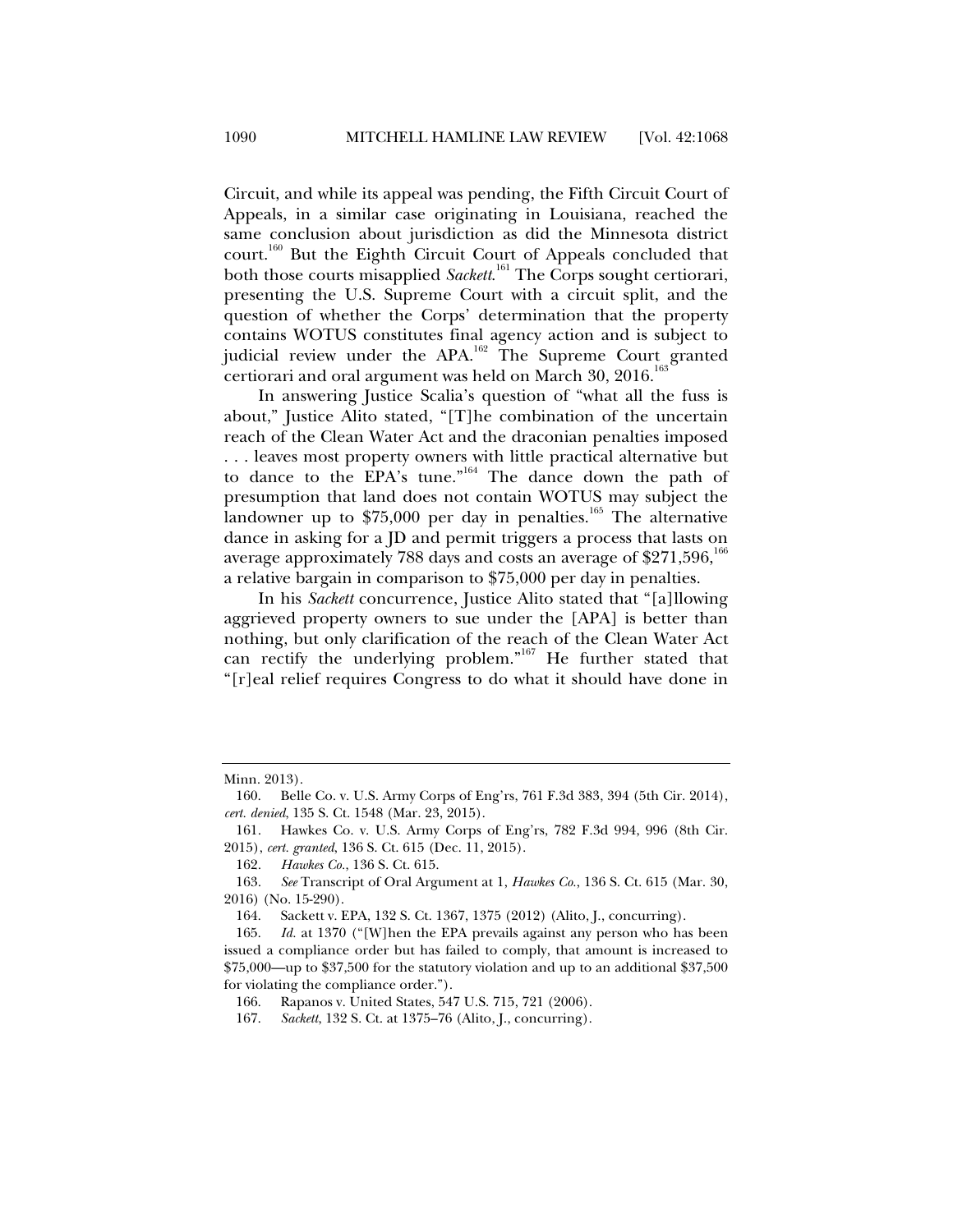the first place: provide a reasonably clear rule regarding the reach of the Clean Water Act."<sup>168</sup>

Sufficiently criticized by Justice Alito's admonition that "the EPA has not seen fit to promulgate a rule providing a clear and sufficiently limited definition of  $[WOTUS]$ ,<sup> $*$ 169</sup> the EPA and Corps (collectively, the Agencies) did just that.

## *C. The New (Pending)*<sup>170</sup> *WOTUS Rule*

In April 2014, the Agencies released a draft rule defining WOTUS, several related terms, and listing various exemptions.<sup>1</sup> After comments and revisions, the final rule was published on June 29,  $2015$ .<sup>172</sup> According to the Agencies, "The rule will ensure protection for the nation's public health and aquatic resources, and increase [Clean Water Act] program predictability and consistency by clarifying the scope of 'waters of the United States' protected under the Act."<sup>173</sup>

Under the new rule, WOTUS includes eight categories of waters:<sup>174</sup> (1) traditional navigable waters,<sup>175</sup> (2) interstate waters,<sup>176</sup> (3) territorial seas,<sup>177</sup> (4) impoundments,<sup>178</sup> (5) tributaries,<sup>179</sup> (6) adjacent waters,<sup>180</sup> (7) non-adjacent case specific waters,<sup>181</sup> and (8)

173. *Id.*

 174. The first three categories of waters (traditional navigable waters, interstate waters, and territorial seas) will be collectively referred to as "Primary Waters," also known as "listed waters." The terms "listed water" and "primary water" are the terms used by the EPA in discussion.

 175. Traditional navigable waters, in this context, means "[a]ll waters which are currently used, or were used in the past, or may be susceptible to use in interstate or foreign commerce, including all waters which are subject to the ebb and flow of the tide." 33 C.F.R. § 328.3 (2015).

176. This category includes interstate wetlands. *Id.*

177. *Id.*

 178. This category includes the "impoundments of waters otherwise identified as [WOTUS]." *Id.*

 <sup>168.</sup> *Id.* at 1375.

 <sup>169.</sup> *Id.* 

 <sup>170.</sup> *See infra* Part V.D.

 <sup>171.</sup> Clean Water Rule: Definition of "Waters of the United States", 80 Fed. Reg. 37054-01, 37075 (June 29, 2015) ("The agencies proposed a rule clarifying the scope of waters of the United States . . . and solicited comments for over 200 days.").

 <sup>172.</sup> *Id.*

 <sup>179.</sup> This category includes all tributaries of Primary Waters. *Id.*

 <sup>180.</sup> This category includes all waters adjacent to Primary Waters,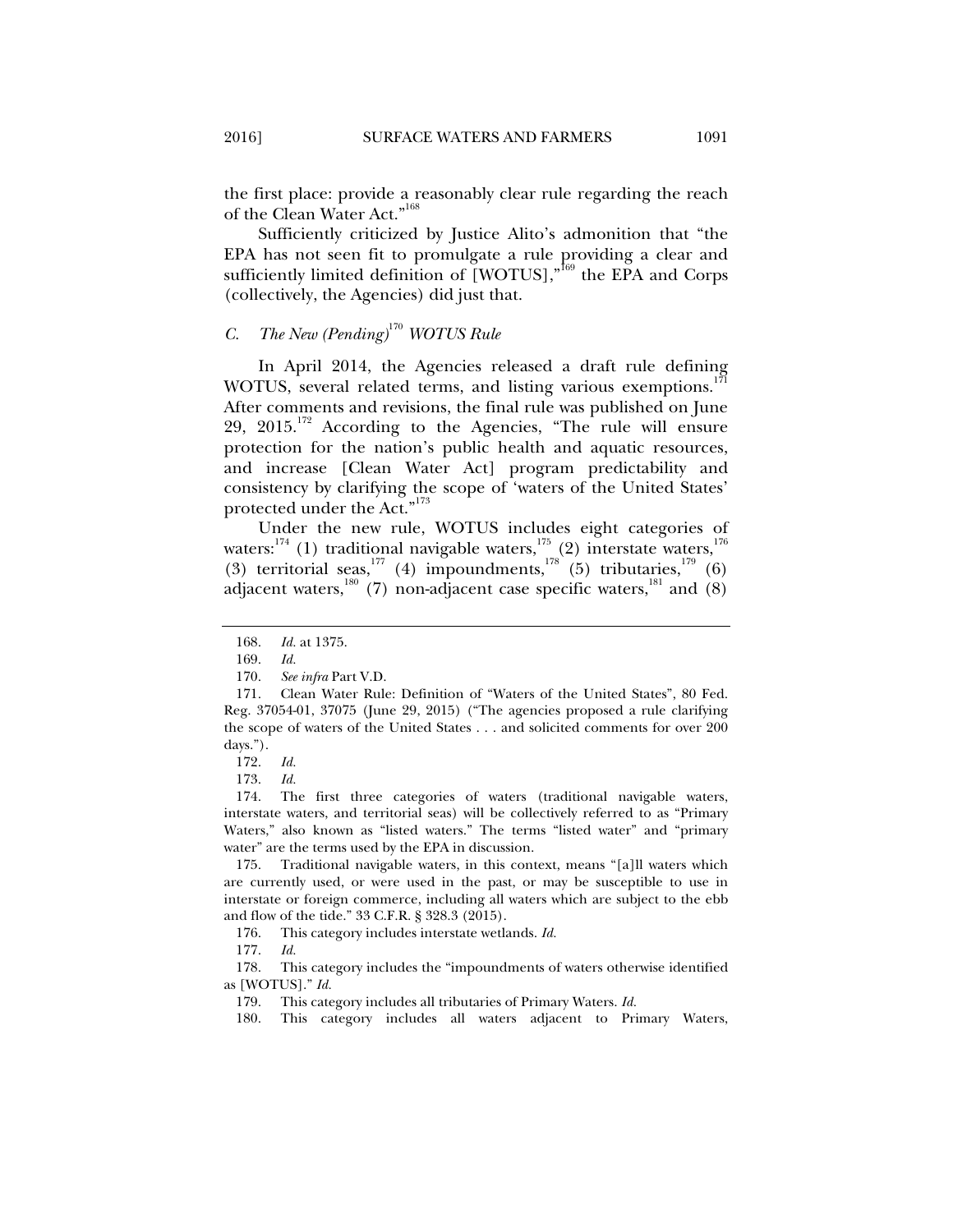non-adjacent floodplain/ordinary high water mark waters.<sup>182</sup> The eight categories are sometimes referred to as "listed waters" because they are the waters covered by the list, and the first three categories on the list will be collectively referred to as "Primary Waters."<sup>183</sup> The new rule also defines seven new terms that are used to explain the new categories in further detail. The new terms are: (1) adjacent,<sup>184</sup> (2) neighboring,<sup>185</sup> (3) tributary/tributaries,<sup>186</sup> (4) wetlands, $^{187}$  (5) significant nexus, $^{188}$  (6) ordinary high water mark, $^{189}$ 

impoundments, or tributaries. *Id.*

 <sup>181.</sup> This category includes all: (i) prairie potholes; (ii) Carolina bays and Delmarva bays; (iii) pocosins; (iv) western vernal pools; and (v) Texas coastal prairie wetlands with a significant nexus to a Primary Water. *Id.*

 <sup>182.</sup> This category includes all waters located within the one-hundred-year floodplain of a Primary Water, and waters that are within 4000 feet of the high tide line or ordinary high water mark of a Primary Water, impoundment, or tributary where they have a significant nexus to a Primary Water. *Id.*

 <sup>183.</sup> *See* Murray Energy Corp. v. EPA, No. 1:15CV110, 2015 WL 5062506, at \*2 (N.D. W. Va. Aug. 26, 2015) ("According to Murray, the Clean Water Rule greatly extends the Agencies' reach by "declar[ing] that expansive new categories of nonprimary waters are 'waters of the United States.'" (citation omitted)).

 <sup>184. &</sup>quot;[*A*]*djacent* means bordering, contiguous, or neighboring" a Primary Water, impoundment, or tributary, including waters separated by constructed "dikes or barriers, natural river berms, beach dunes and the like. . . ." 33 C.F.R.  $§ 328.3(c)(1).$ 

 <sup>185. &</sup>quot;[*N*]*eighboring* means: (i) All waters located within 100 feet of the ordinary high water mark of a" Primary Water, impoundment, or tributary. "The entire water is neighboring if a portion is located within 100 feet of the ordinary high water mark; (ii) All waters located within the 100-year floodplain of a" Primary Water, impoundment, or tributary "and not more than 1,500 feet from the ordinary high water mark of such water. The entire water is neighboring if a portion is located within 1,500 feet of the ordinary high water mark and within the 100-year floodplain; (iii) All waters located within 1,500 feet of the high tide line of a" Primary Water, and "all waters within 1,500 feet of the ordinary high water mark of the Great Lakes. The entire water is neighboring if a portion is located within 1,500 feet of the high tide line or within 1,500 feet of the ordinary high water mark of the Great Lakes." *Id.* § 328.3(c)(2).

 <sup>186.</sup> *Tributary* means "a water that contributes flow, either directly or through another water (including an impoundment . . .)," to a Primary Water "that is characterized by the presence of the physical indicators of a bed and banks and an ordinary high water mark." *Id.* § 328.3(c)(3).

 <sup>187.</sup> *Wetlands* "means those areas that are inundated or saturated by surface or groundwater at a frequency and duration sufficient to support, and that under normal circumstances do support, a prevalence of vegetation typically adapted for life in saturated soil conditions. Wetlands generally include swamps, marshes, bogs, and similar areas." *Id.* § 328.3(c)(4).

 <sup>188.</sup> *Significant nexus* "means that a water, including wetlands, either alone or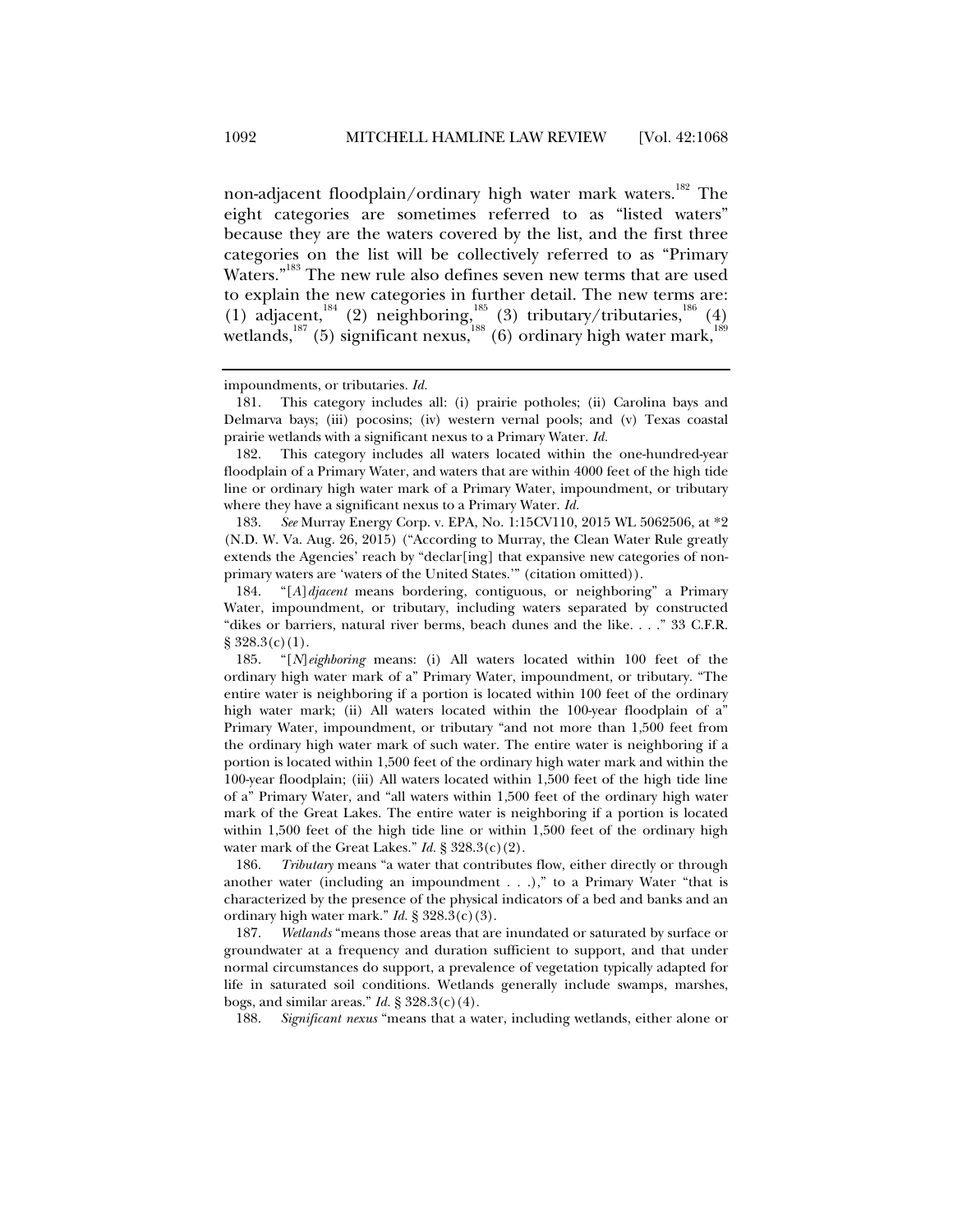and  $(7)$  high tide line.<sup>190</sup> Finally, the new rule lists several categories that will not be considered WOTUS even where they otherwise meet the definition.<sup>191</sup> Exemptions of interest to farmers include: prior converted cropland;<sup>192</sup> some ditches;<sup>193</sup> artificially irrigated  $\arccos$ ;<sup>194</sup> artificial ponds such as farm, stock watering, or irrigation ponds; and groundwater,<sup>195</sup> including groundwater drained through subsurface drainage systems.<sup>196</sup>

#### *D. Controversies and Courtrooms*

As expected, there has been no shortage of controversy or litigation since the WOTUS rule was enacted. Those criticizing the rule as government overreach include "pesticide manufacturers, mining companies, home builders, governors, local governments, water utilities, flood control districts, the timber industry, railroads, real estate developers, golf course operators, food and beverage companies, more than forty energy companies, and two dozen

in combination with other similarly situated waters in the region, significantly affects the chemical, physical, or biological integrity of a" Primary Water. "The term 'in the region' means the watershed that drains to the nearest" Primary Water. *Id.* § 328.3(c)(5).

 <sup>189.</sup> *Ordinary high water mark* means "that line on the shore established by the fluctuations of water and indicated by physical characteristics such as a clear, natural line impressed on the bank, shelving, changes in the character of soil, destruction of terrestrial vegetation, the presence of litter and debris, or other appropriate means that consider the characteristics of the surrounding areas." *Id.*  $§ 328.3(c)(6).$ 

 <sup>190. &</sup>quot;[*H*]*igh tide line* means the line of intersection of the land with the water's surface at the maximum height reached by a rising tide." *Id.* § 328.3(c)(7).

 <sup>191.</sup> *Id.* § 328.3(b).

 <sup>192. &</sup>quot;Notwithstanding the determination of an area's status as prior converted cropland by any other Federal agency . . . the final authority regarding Clean Water Act jurisdiction remains with EPA." *Id.* § 328.3(b)(2).

 <sup>193.</sup> Ditches: (i) "with ephemeral flow that are not a relocated tributary or excavated in a tributary"; (ii) "with intermittent flow that are not a relocated tributary, excavated in a tributary, or drain wetlands"; (iii) "that do not flow, either directly or through another water," into a Primary Water. *Id.* § 328.3(b)(3).

 <sup>194.</sup> *Id.* § 328.3(b)(4)(i).

 <sup>195.</sup> *Id.* § 328.3(b)(4)(ii)–(vii). The definition of "adjacent" indicates that "[a]djacency is not limited to waters located laterally . . . ." *Id.* § 328.3(c)(1). Though not explicit, this necessarily implicates groundwater. Thus, while there is an exemption for groundwater, questions remain about the extent of the exemption.

 <sup>196.</sup> *Id.* § 328.3(b)(5).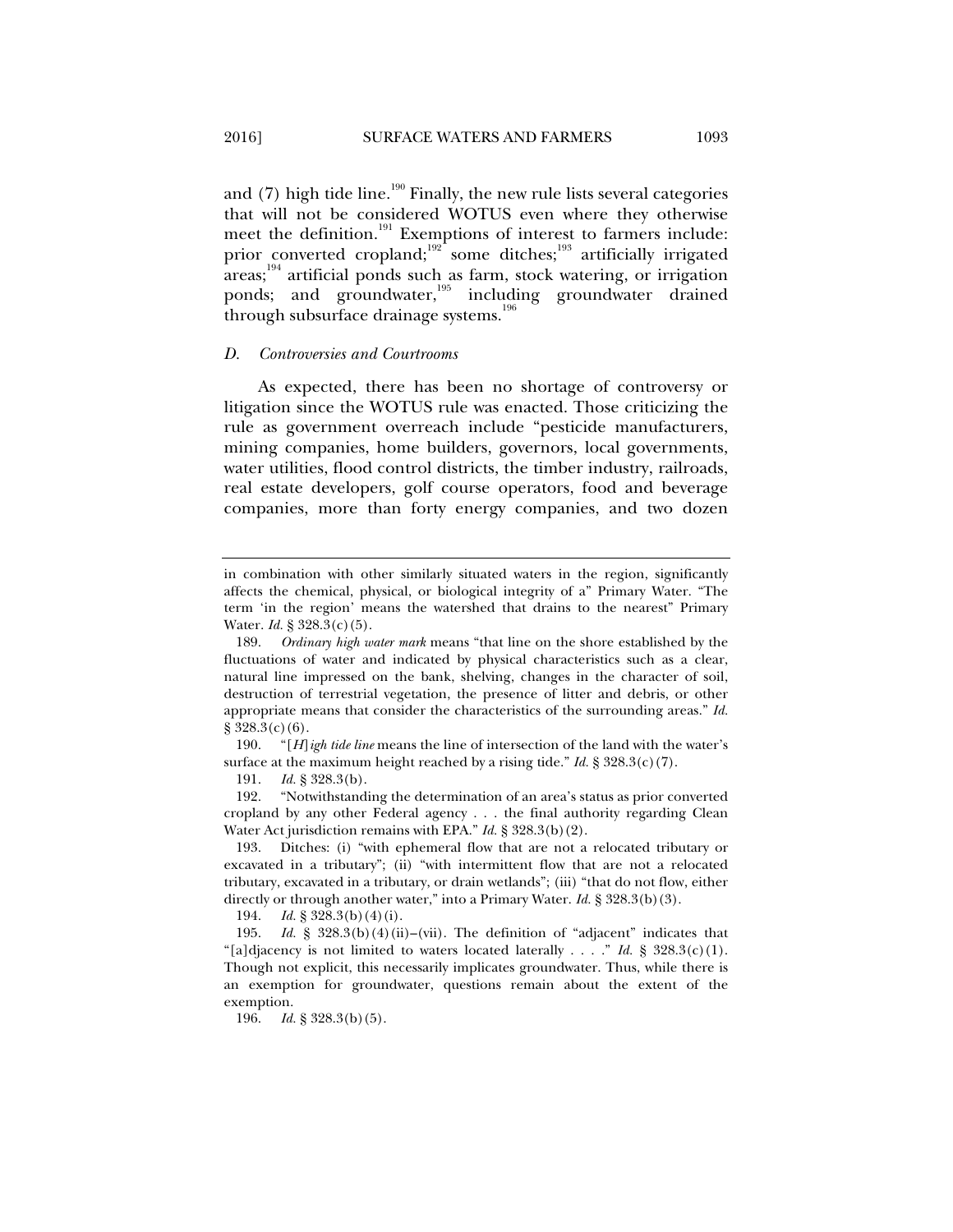electric power companies."197 Farmers are distraught because their interpretation of the rule indicates nearly all waters will now be considered WOTUS.198 The American Farm Bureau has prepared a series of interactive maps for several states to illustrate the expansive federal jurisdiction over land use.<sup>199</sup> Environmental advocacy groups are upset that the rule "inadequately protect[s] or exclud[es] certain waters that otherwise meet the legal and scientific standards that the Agencies have identified as prerequisites for protection."200 Among other complaints, states feel their sovereignty is challenged and are struggling with how the rule impacts infrastructure development and regulatory authority.<sup>201</sup> Congress, no doubt responding to constituent complaints, passed a joint resolution under the Congressional Review Act that provides for congressional disapproval of the WOTUS rule.<sup>202</sup> Though vetoed by President Obama, Senate Joint Resolution 22 serves as an opportunity to show where lawmakers stand on the hotly contested issue during an election year.<sup>203</sup>

Controversy has also plagued the rule's passage. Senator James Inhofe, Chairman of the Committee on Environment and Public Works, is widely credited with bringing to light "the Peabody Memos,"204 documents illustrating disagreement between the

 <sup>197.</sup> Timothy Benson, *Sixth Circuit Provides Bridge over Troubled WOTUS*, THE HILL (Oct. 28, 2015, 2:30 PM), http://thehill.com/blogs/congress-blog/energy -environment/258287-sixth-circuit-provides-bridge-over-troubled-wotus.

 <sup>198.</sup> *See, e.g.*, CLAUDIA COPELAND, CONG. RESEARCH SERV., RL43455, EPA AND THE ARMY CORPS' RULE TO DEFINE "WATERS OF THE UNITED STATES" 12–13 (2016), https://www.fas.org/sgp/crs/misc/R43455.pdf; *EPA/Corps "Waters of the U.S." Rule*, MINN. FARM BUREAU, http://www.fbmn.org/pages/clean-water-act (last visited May 28, 2016).

 <sup>199.</sup> *Completed Maps Showing WOTUS Jurisdiction*, AM. FARM BUREAU FED'N, http://www.fb.org/issues/wotus/resources/ (last visited May 28, 2016).

 <sup>200.</sup> Complaint for Declaratory and Injunctive Relief ¶ 4, Nat. Res. Def. Council, Inc., v. EPA, No. 1:15-cv-01324 (D.D.C. Aug. 14, 2015), BL-1 (Bloomberg).

 <sup>201.</sup> States' Memorandum in Support of Motion for Preliminary Injunction at 8–9*,* North Dakota v. EPA, No. 3:15-cv-00059-RRE-ARS (D.N.D. Aug. 10, 2015), 2015 WL 5307554.

 <sup>202.</sup> S.J. Res. 22, 114th Cong. (2016).

 <sup>203.</sup> Press Release, Office of the Press Sec'y, Veto Message from the President-S.J. Res. 22 (Jan. 19, 2016), https://www.whitehouse.gov/the-press -office/2016/01/19/president-obama-vetoes-sj-22.

 <sup>204.</sup> Letter from James M. Inhofe, Chairman, Comm. on Envtl. & Pub. Works, to the Honorable Jo Ellen Darcy, Assistant Sec'y of the Army (Civil Works) (July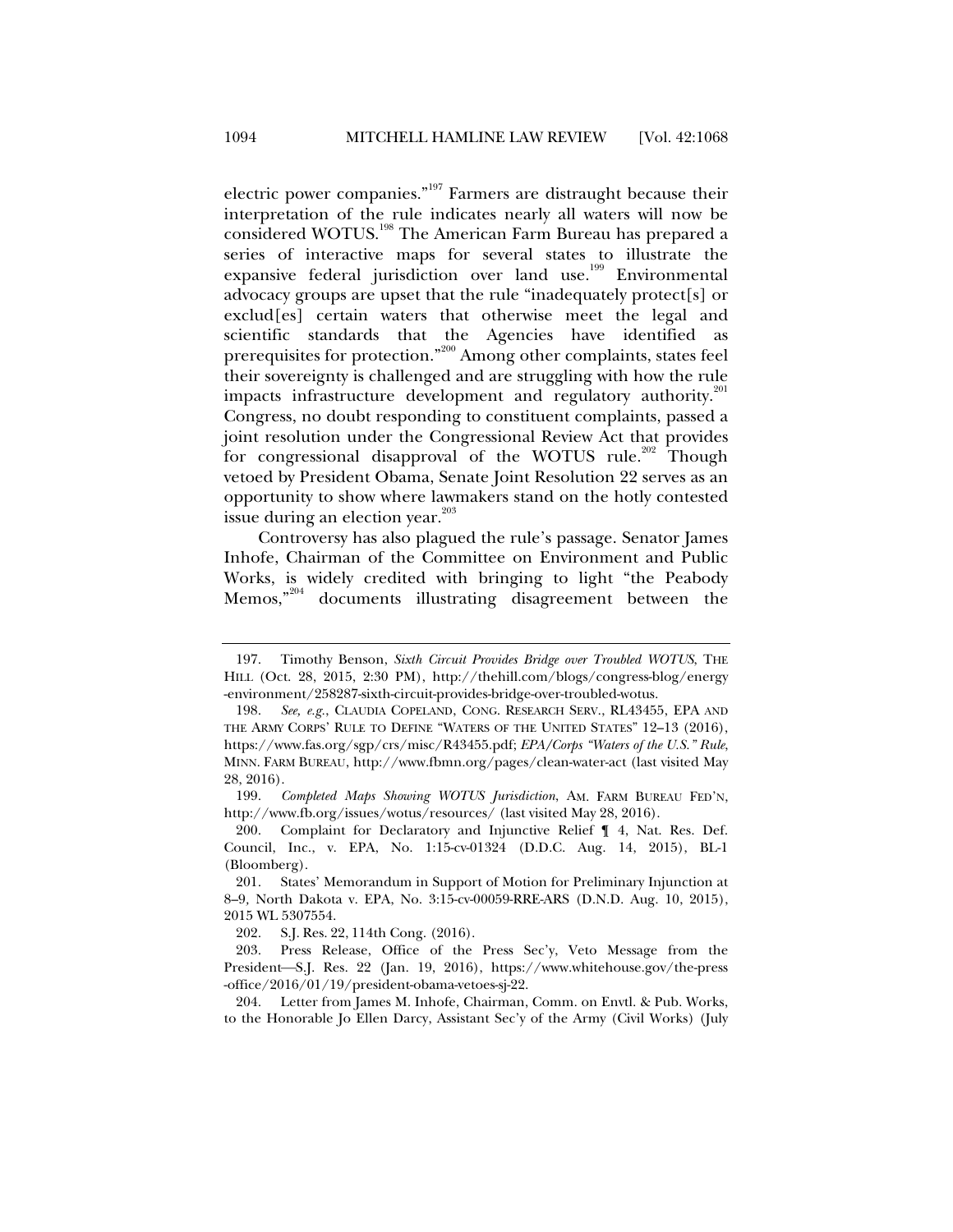Agencies in the rule's development and questioning its legality, which he characterizes as documents the EPA "wish[es] to keep confidential and hidden from the American public."205 In the memos, Corps staff argued the EPA's economic analysis and technical support documents "are flawed in multiple respects" and "[i]n the Corps' judgment, the documents contain numerous inappropriate assumptions with no connection to the data provided, misapplied data, analytical deficiencies and logical inconsistencies."206 Additionally, on December 14, 2015, the Government Accountability Office issued an opinion that the EPA's role in the rulemaking violated publicity or propaganda and antilobbying provisions. $207$ 

Meanwhile, the WOTUS rule is caught up in jurisdictional determinations of its own. Immediately upon the rule's passage, litigation challenging the rule was filed in district courts throughout the country.<sup>208</sup> However, due to the Agencies' claim

<sup>27, 2015),</sup> http://www.epw.senate.gov/public/\_cache/files/0b3784b6-a338-4b23 -9afe-7f1a4428f1ab/07.27.2015-dear-secretary-darcy-re-facts-in-peabody-memos.pdf; *see* Press Release, Congressman Kevin Cramer, Cramer Concerned After Corps Memos Question EPA's Implementation of WOTUS (Aug. 3, 2015), https:// cramer.house.gov/media-center/press-releases/cramer-concerned-after-corps -memos-question-epa-s-implementation-of.

 <sup>205.</sup> Letter from James M. Inhofe, *supra* note 204.

 <sup>206.</sup> Press Release, Congressman Kevin Cramer, *supra* note 204.

 <sup>207.</sup> Letter from Susan A. Poling, Gen. Counsel, to James M. Inhofe, Chairman, Comm. on Envtl. & Pub. Works (Dec. 14, 2015), http://www.gao.gov /assets/680/674163.pdf.

 <sup>208.</sup> Expedited Complaint for Declaratory and Injunctive Relief, Se. Stormwater Ass'n, Inc. v. EPA, No. 4:15-cv-00579 (N.D. Fla. Nov. 30, 2015) (Bloomberg); Complaint for Declaratory and Injunctive Relief, Texas All. for Responsible Growth v. EPA, No. 3:15-cv-00322 (S.D. Tex. Nov. 13, 2015) (Bloomberg); Complaint for Declaratory and Injunctive Relief, Ariz. Mining Ass'n v. EPA, No. 2:15-cv-01752 (D. Ariz. Sept. 1, 2015) (Bloomberg); Complaint for Declaratory and Injunctive Relief, Waterkeeper All., Inc., v. EPA, No. 3:15-cv-03927 (N.D. Cal. Aug. 27, 2015) (Bloomberg); Georgia v. McCarthy, No. 2:15-cv-00079 (S.D. Ga. Aug. 27, 2015), 2015 WL 5092568; Complaint for Declaratory and Injunctive Relief, Puget Soundkeeper All. v. McCarthy, No. 2:15-cv-01342 (W.D. Wash. Aug. 20, 2015) (Bloomberg); Complaint, Am. Expl. & Mining Ass'n v. EPA, No. 1:15-cv-01323 (D.D.C. Aug. 14, 2015) (Bloomberg); Complaint for Declaratory and Injunctive Relief, Nat. Res. Def. Council, Inc. v. EPA, No. 1:15-cv-01324 (D.D.C. Aug. 14, 2015) (Bloomberg); Complaint, Wash. Cattlemen's Ass'n v. EPA, No. 0:15-cv-03058 (D. Minn. July 15, 2015) (Bloomberg); Complaint, Se. Legal Found. Inc. v. EPA, No. 1:15-cv-02488 (N.D. Ga. July 13, 2015) (Bloomberg); Complaint, Chamber of Commerce v. EPA, No. 4:15-cv-00386 (N.D. Okla. July 10,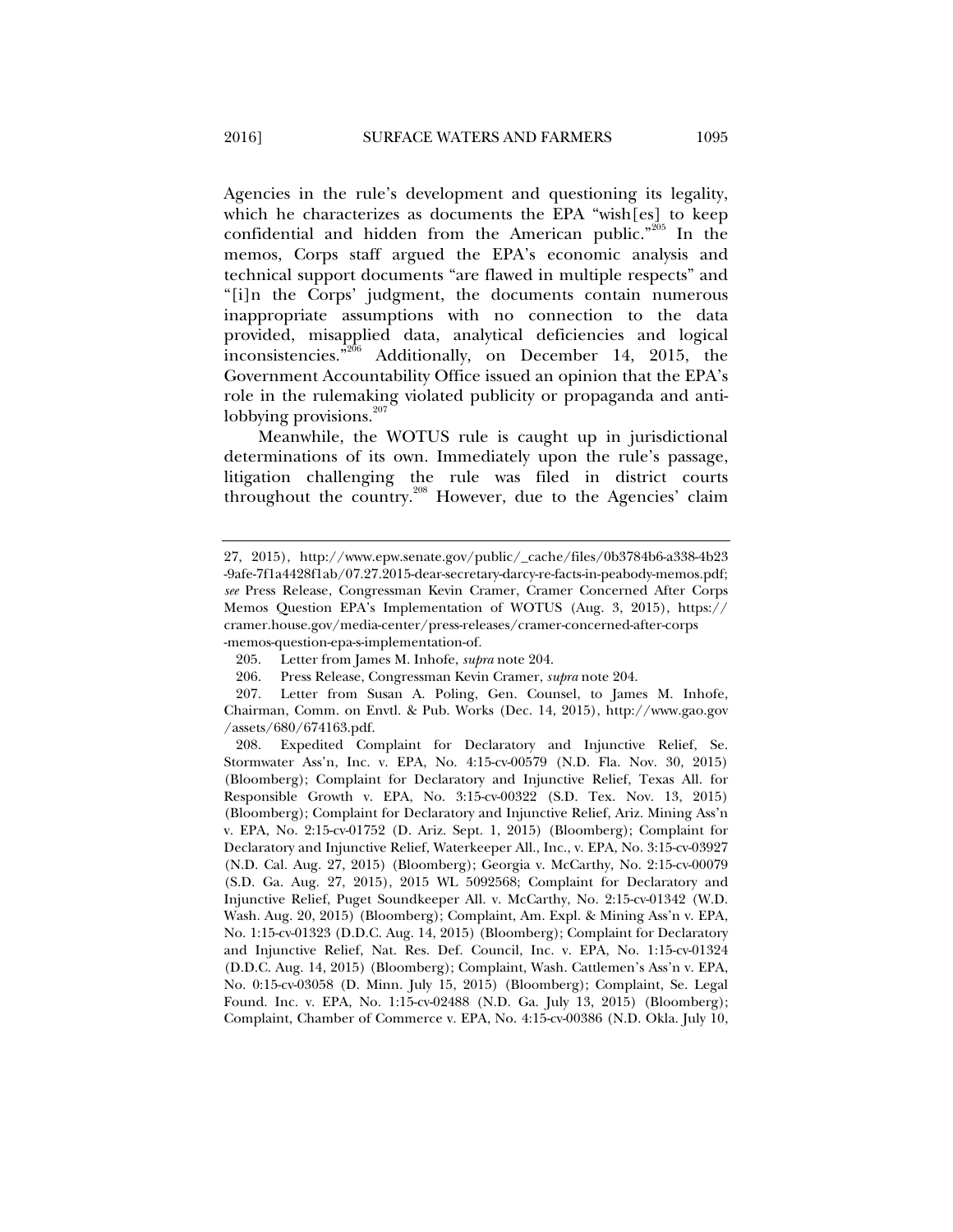that the rule was subject to direct judicial review in the circuit courts of appeals under 33 U.S.C.  $\frac{8}{3}$  1369(b),<sup>209</sup> an abundance of protective petitions for review were filed in the various circuit courts. These were consolidated in the Sixth Circuit under *Murray Energy Corp. v. EPA*. 210 Oral argument was held on December 8,

 209. Clean Water Rule: Definition of "Waters of the United States," 80 Fed. Reg. 37054-01 (June 29, 2015). 33 U.S.C. § 1369(b) sets out seven specific items under the Clean Water Act that must be appealed directly to the circuit courts. Two of the items are "approving or promulgating any effluent limitation or other limitation" and "issuing or denying any permit. . . ." The EPA argues the WOTUS rule falls within these exceptions that must be appealed at the circuit court level. 33 U.S.C. § 1369 (2015).

 210. Order of Stay, Murray Energy Corp. v. EPA, No. 15-3751 (6th Cir. Oct. 9, 2015) (Bloomberg). The cases consolidated and most were stayed at the district court level. *See* Ass'n of Am. R.Rs. v. EPA, No. 15-04211 (6th Cir. Dec. 1, 2015) (Bloomberg); Mich. Farm Bureau v. U.S. Army Corps of Eng'rs, No. 15-04162 (6th Cir. Dec. 1, 2015) (Bloomberg); Georgia v. EPA, No. 15-3887 (6th Cir. Oct. 9, 2015) (Bloomberg); Nat'l Wildlife Fed'n v. EPA, No. 15-03817 (6th Cir. Oct. 9, 2015) (Bloomberg); Nat. Res. Def. Council, Inc. v. EPA, No. 15-03820 (6th Cir. Oct. 9, 2015) (Bloomberg); Ohio v. U.S. Army Corps of Eng'rs, No. 15-03799 (6th Cir. Oct. 9, 2015) (Bloomberg); One Hundred Miles v. EPA, No. 15-03948 (6th Cir. Oct. 9, 2015) (Bloomberg); Puget SoundKeeper v. EPA, No. 15-03839 (6th Cir. Oct. 9, 2015) (Bloomberg); Util. Water Act Grp. v. EPA, No. 15-03858 (6th Cir. Oct. 9, 2015) (Bloomberg); Order Staying Case, Se. Stormwater Ass'n, Inc. v. EPA, No. 4:15-cv-00579 (N.D. Fla. Feb. 9, 2016), BL-29 (Bloomberg); Complaint for Declaratory and Injunctive Relief, Texas All. for Responsible Growth v. EPA, No. 3:15-cv-00322 (S.D. Tex. Nov. 13, 2015) (Bloomberg) (case pending since Jan. 2016); Memorandum Opinion and Order Granting Plaintiffs' Motion for Preliminary Injunction, North Dakota v. EPA, No. 3:15-cv-59 (D.N.D. Aug. 27, 2015), 2015 WL 5060744; Memorandum Opinion and Order Dismissing Without Prejudice Plaintiffs Complaint for Lack of Jurisdiction, Murray Energy Corp. v. EPA, No. 1:15-cv-00110 (N.D. W. Va. Aug. 26, 2015), 2015 WL 5062506 (case status closed); Order Granting Motion to Stay, Texas v. EPA, No. 3:15-cv-00162 (S.D. Tex. Aug. 14, 2015), BL-14 (Bloomberg); Order Granting Motion to Stay, *Wash. Cattlemen's Ass'n*, No. 0:15-cv-03058, BL-14 (Bloomberg); Order to Stay, Am. Farm Bureau Fed'n v. EPA, No. 3:15-cv-00165 (S.D. Tex. Aug 3, 2015), BL-22 (Bloomberg); Opinion and Order Staying Case, *Chamber of Commerce*, No.

<sup>2015) (</sup>Bloomberg); Complaint for Declaratory and Injunctive Relief, Oklahoma v. EPA, No. 15-cv-0381 (N.D. Okla. July 8, 2015), 2015 WL 4462248; Complaint for Declaratory and Injunctive Relief, Am. Farm Bureau Fed'n v. EPA, No. 3:15-cv-00165 (S.D. Tex. July 2, 2015) (Bloomberg); Complaint, North Dakota v. EPA, No. 3:15-cv-00059 (D.N.D. June 29, 2015), 2015 WL 3955508; Complaint, Ohio v. EPA, No. 2:15-cv-02467 (S.D. Ohio June 29, 2015), 2015 WL 9269459; Complaint and Petition for Review, Texas v. EPA, No. 3:15-cv-00162 (S.D. Tex. June 29, 2015), 2015 WL 3952929; Complaint, Murray Energy Corp. v. EPA, No. 1:15-cv-00110 (N.D. W. Va. June 29, 2015), 2015 WL 7259552.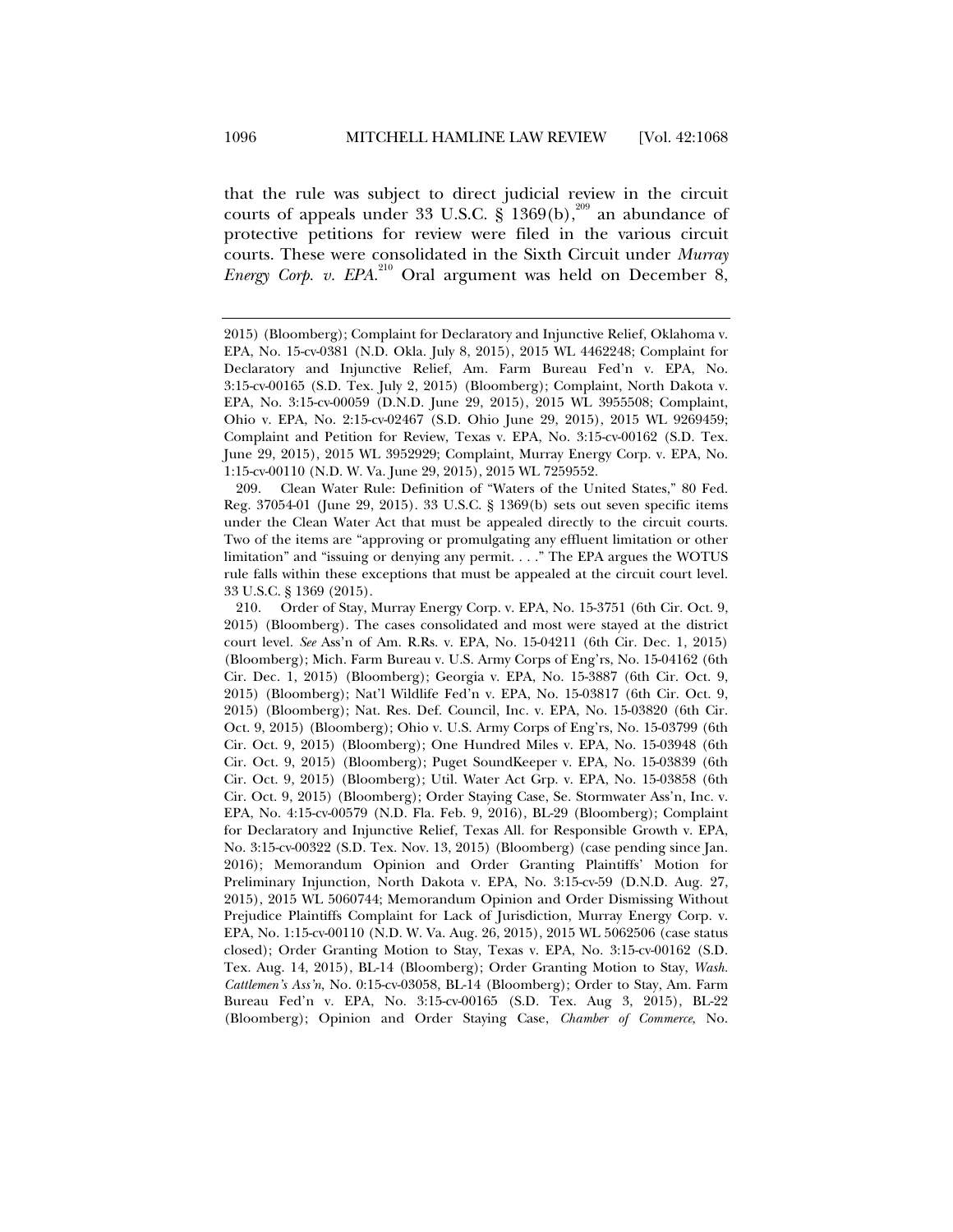2015, to address motions to dismiss for lack of jurisdiction. $2^{11}$  The Sixth Circuit Court of Appeals also issued an order on October 9, 2015, staying the WOTUS rule nationwide, pending further order of the court.<sup>2</sup>

On February 22, 2016, the Sixth Circuit held it had jurisdiction and denied the motions to dismiss.<sup>213</sup> However, eerily reminiscent of *Rapanos*, the court's opinion was fractured.

Judge McKeague wrote the main opinion and stated that although "[o]n its face, the Agencies' argument is not compelling,"<sup>214</sup> "plain meaning, like beauty, is sometimes in the eye of the beholder."<sup>215</sup> He concluded that courts reviewing jurisdictional questions under the Clean Water Act have gradually expanded direct circuit court review, and reasoned that since Congress has not "otherwise taken 'corrective' action," direct circuit court review must further Congress' purposes.<sup>216</sup>

Judge Griffin wrote an opinion concurring in the judgment: "only because I am required to follow our precedentially-binding decision, *National Cotton Council of America v. EPA,* 553 F.3d 927 (6th Cir. 2009). Were it not for *National Cotton*, I would grant the motions to dismiss."217 His concurrence goes on to state that "*National Cotton*'s jurisdictional reach . . . has no end. . . . . It is a broad authorization to the courts of appeals to review *anything* related to permitting notwithstanding the statutory language to the contrary."<sup>218</sup> Finally, perhaps in an invitation for en banc review, Judge Griffin stated that "[a]lthough . . . the holding in *National Cotton* is incorrect, this panel is without authority to overrule it.<sup>"219</sup>

<sup>4:15-</sup>cv-00386, BL-32 (Bloomberg); Opinion and Order, Oklahoma v. EPA, No. 15 cv-038 (N.D. Okla. July 31, 2015), 2015 WL 4607903 (staying case); Order Granting Motion to Stay, Se. Legal Found., Inc., v. EPA, No. 1:15-cv-02488 (N.D. Ga. July 30, 2015), BL-5 (Bloomberg).

 <sup>211.</sup> Order of Stay, Murray Energy Corp. v. EPA, No. 15-3751 (6th Cir. Oct. 9, 2015), BL-49 (Bloomberg).

 <sup>212.</sup> *Id.*

 <sup>213.</sup> Murray Energy Corp. v. EPA, No. 15-3751, 2016 WL 723241 (6th Cir. Feb. 22, 2016).

 <sup>214.</sup> *Id.* at \*4.

 <sup>215.</sup> *Id.* at \*3 (quoting Fla. Power & Light Co. v. Lorion, 470 U.S. 729, 737  $(1985)$ .

 <sup>216.</sup> *Id.* at \*11.

 <sup>217.</sup> *Id.* at \*12.

 <sup>218.</sup> *Id.* at \*19.

 <sup>219.</sup> *Id.* (citing Bennett v. MIS Corp., 607 F.3d 1076, 1095 (6th Cir. 2010) ("It is a well-established rule in this Circuit that a panel of this court may not overrule a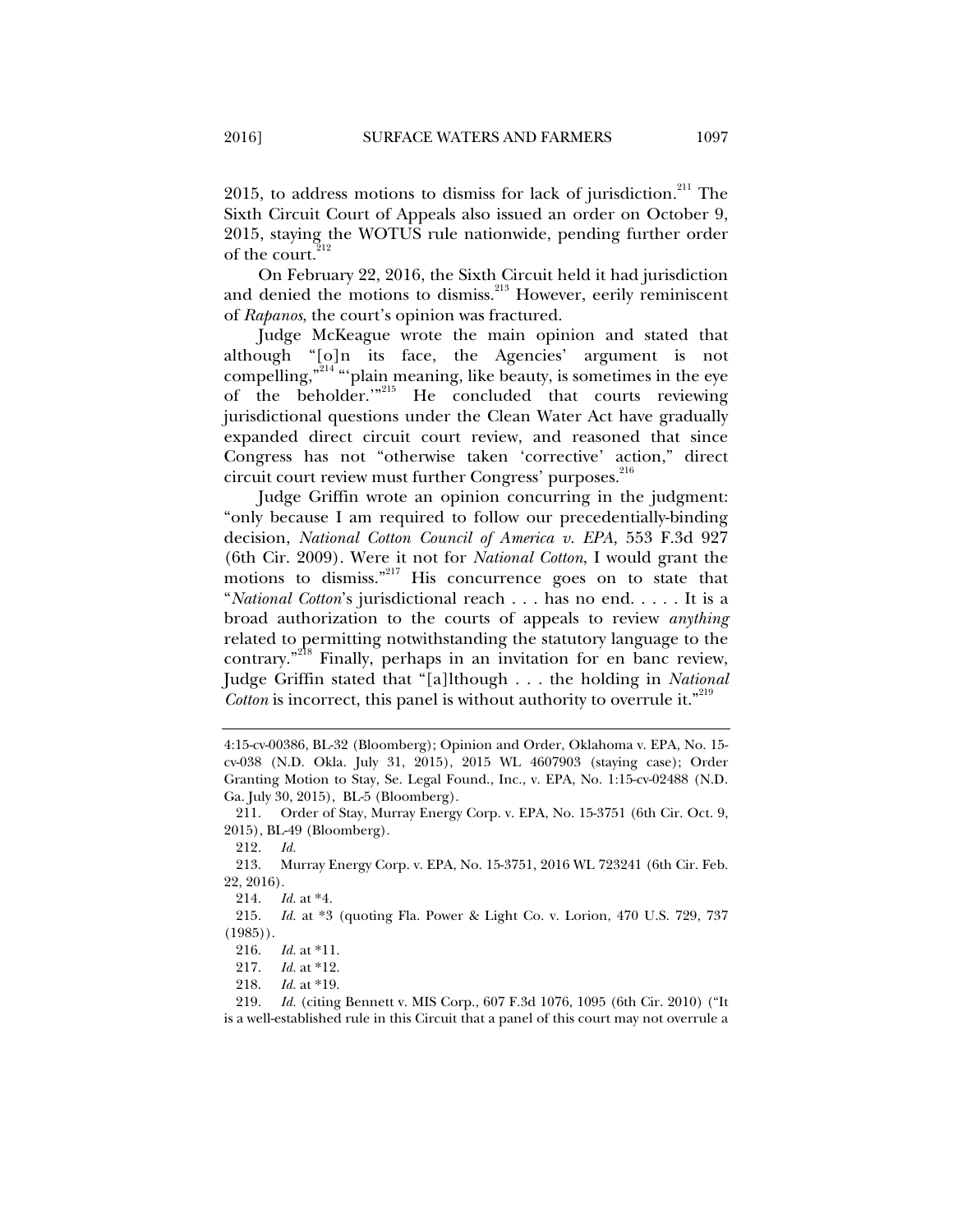Judge Keith in a brief dissent agreed with Judge Griffin's reasoning, but disagreed with Griffin's broad reading of *National Cotton*. 220

In response to the Sixth Circuit ruling, several parties quickly filed en banc petitions;<sup>221</sup> however, those petitions were denied.<sup>222</sup>

At the district court level, all cases have either been stayed or dismissed for lack of jurisdiction<sup>223</sup>—except one. In *North Dakota v*. *EPA,* Judge Ralph Erickson issued an order the day before the WOTUS rule was to take effect, finding jurisdiction and granting the thirteen states<sup>224</sup> in the case a preliminary injunction.<sup>225</sup> Judge Erickson found "[o]riginal jurisdiction is vested in [the district]

 222. Order Denying Petitions for En Banc Rehearing, No. 15-3751 (6th Cir. Apr. 21, 2016), ECF 92-1 (Bloomberg).

 223. *See supra* note 210. One of these cases, *Georgia v. McCarthy*, No. 2:15-cv-00079, 2015 WL 5092568 (S.D. Ga. Aug. 27, 2015), is on appeal to the Eleventh Circuit Court of Appeals regarding dismissal for lack of jurisdiction. Oral argument was scheduled for February 23, 2016, but on its own motion, the court cancelled argument and held the case in abeyance pending the Sixth Circuit decision. *See* Order, Georgia v. McCarthy, No. 15-14035 (11th Cir. Feb. 18, 2016), BL-98 (Bloomberg).

 224. The states are North Dakota, Alaska, Arizona, Arkansas, Colorado, Idaho, Missouri, Montana, Nebraska, Nevada, New Mexico, South Dakota, and Wyoming. *See* Memorandum Opinion and Order Granting Plaintiffs' Motion for Preliminary Injunction, North Dakota v. EPA, No. 3:15-cv-00059 (D.N.D. Aug. 27, 2015) (Bloomberg).

225. *Id.* 

prior published opinion of our court absent en banc review or an intervening and binding change in the state of the law.")).

 <sup>220.</sup> *Id.* at \*20–21.

 <sup>221.</sup> *E.g.*, Petition for Pan Rehearing and Petition for Rehearing En Banc for Petitioner Texas Alliance for Responsible Growth, Environment and Transportation, Murray Energy Corp. v. EPA, No. 15-3751 (Mar. 23, 2016), BL-83 (Bloomberg); Petition for Rehearing En Banc By Petitioners Washington Cattlemen's Ass'n. et al., Murray Energy Corp. v. EPA, No. 15-3751 (6th Cir. Mar. 23, 2016), BL-82 (Bloomberg); Petition for Rehearing En Banc for Petitioners Southeastern Legal Foundation, Inc., et al., Murray Energy Corp. v. EPA (6th Cir. Mar. 22, 2016), BL-80 (Bloomberg); State Petitioners' Petition for Rehearing En Banc, Murray Energy Corp. v. EPA, No. 15-3751 (6th Cir. Mar. 22, 2016), ECF No. 90 (Bloomberg); Petition for Rehearing En Banc of Intervenor Utility Water Act Group, Murray Energy Corp. v. EPA, No. 15-3751 (6th Cir. Mar. 11, 2016), BL-76 (Bloomberg); North Dakota et al.'s Petition for Rehearing En Banc, Murray Energy Corp. v. EPA, No. 15-3751 (6th Cir. Mar. 4, 2016), BL-74 (Bloomberg); Petition for Rehearing En Banc of Intervenors The National Ass'n of Manufacturers & American Farm Bureau Federation, et al., Murray Energy Corp. v. EPA, No. 15-3751 (6th Cir. Feb. 29, 2016), BL-73 (Bloomberg).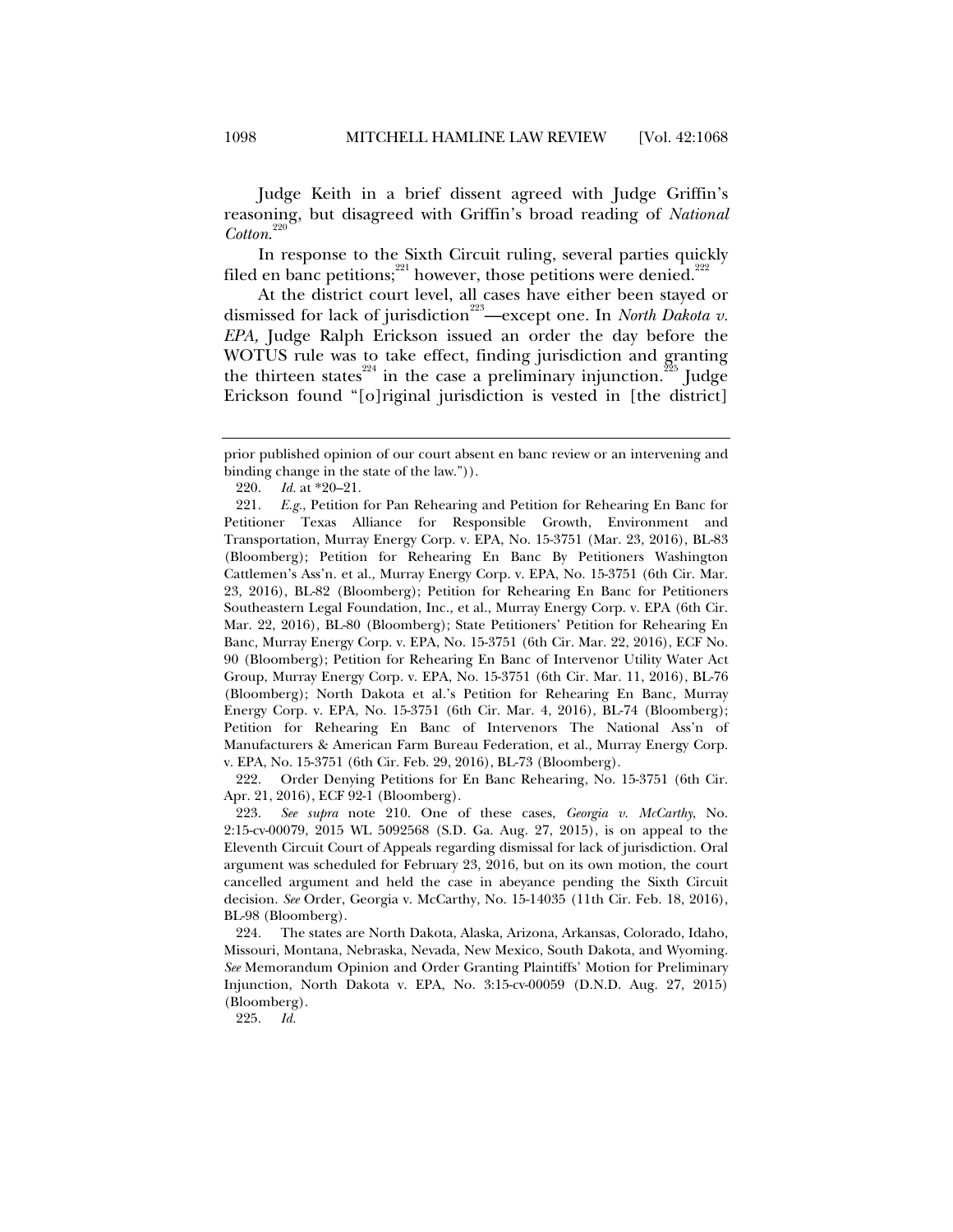court and not the court of appeals because the [rule], jointly promulgated by the [Agencies], has at best only an attenuated connection to any permitting process.<sup>"226</sup> To find otherwise would "encompass virtually all EPA actions under the Clean Water Act."<sup>227</sup> Additionally, Judge Erickson stated "the States are likely to succeed on their claim because (1) it appears likely that the EPA has violated its Congressional grant of authority in its promulgation of the Rule at issue, and (2) it appears likely the EPA failed to comply with APA requirements when promulgating the Rule."<sup>228</sup> Notably, the Agencies did not appeal Judge Erickson's ruling. The parties are currently quarreling over completion of the administrative record.<sup>229</sup> Additionally, since the Sixth Circuit has ruled that it has jurisdiction, the Agencies filed a motion to dissolve the preliminary injunction and dismiss the case, which the Plaintiff states oppose.<sup>250</sup>

The claims in the North Dakota case are generally representative of claims made in the majority of the other cases, and they are that the final rule: (1) exceeds the Agencies' authority under the Clean Water Act; (2) extends the Agencies' authority beyond the limits of the Commerce Clause; (3) violates state sovereignty reserved under the Tenth Amendment; (4) violates the procedural mandates of the National Environmental Protection Act;<sup>231</sup> (5) arbitrarily and capriciously violates the APA; (6) procedurally violates the APA; and (7) violates the Due Process Clause.<sup>232</sup>

 230. Federal Defendants' Motion to Dissolve Preliminary Injunction & Dismiss Amended Complaint, North Dakota v. EPA, No. 3:15-cv-00059-RRE-ARS (D.N.D. Mar. 3, 2016), BL-140 (Bloomberg); Plaintiff States' Response in Opposition to Motion to Dissolve Preliminary Injunction & Dismiss Amended Complaint, North Dakota v. EPA, No. 3:15-cv-00059 (D.N.D. Mar. 24, 2016), ECF No. 145 (Bloomberg).

 232. First Amended Complaint at 10–18, North Dakota v. EPA*,* No. 3:15-cv-00059 (D.N.D. Aug. 14, 2015), 2015 WL 5996796.

 <sup>226.</sup> *Id.* at \*1.

 <sup>227.</sup> *Id.* at \*2.

 <sup>228.</sup> *Id.* at \*1.

 <sup>229.</sup> *See* Plaintiff State's Reply in Support of their Motion to Complete the Administrative Record, North Dakota v. EPA, No. 3:15-cv-00059 (D.N.D. Dec. 31, 2015), 2015 WL 9875165; Federal Defendant's Opposition to Motion to Complete the Admin. Record, North Dakota v. EPA, No. 3:15-cv-00059 (D.N.D. Dec. 21, 2015), BL-110 (Bloomberg); State's Memorandum in Support of Their Motion to Complete the Admin. Record, North Dakota v. EPA, No. 3:15-cv-00059 (D.N.D. Dec. 4, 2015), BL-105 (Bloomberg).

 <sup>231.</sup> Only the *North Dakota v. EPA* case makes this claim.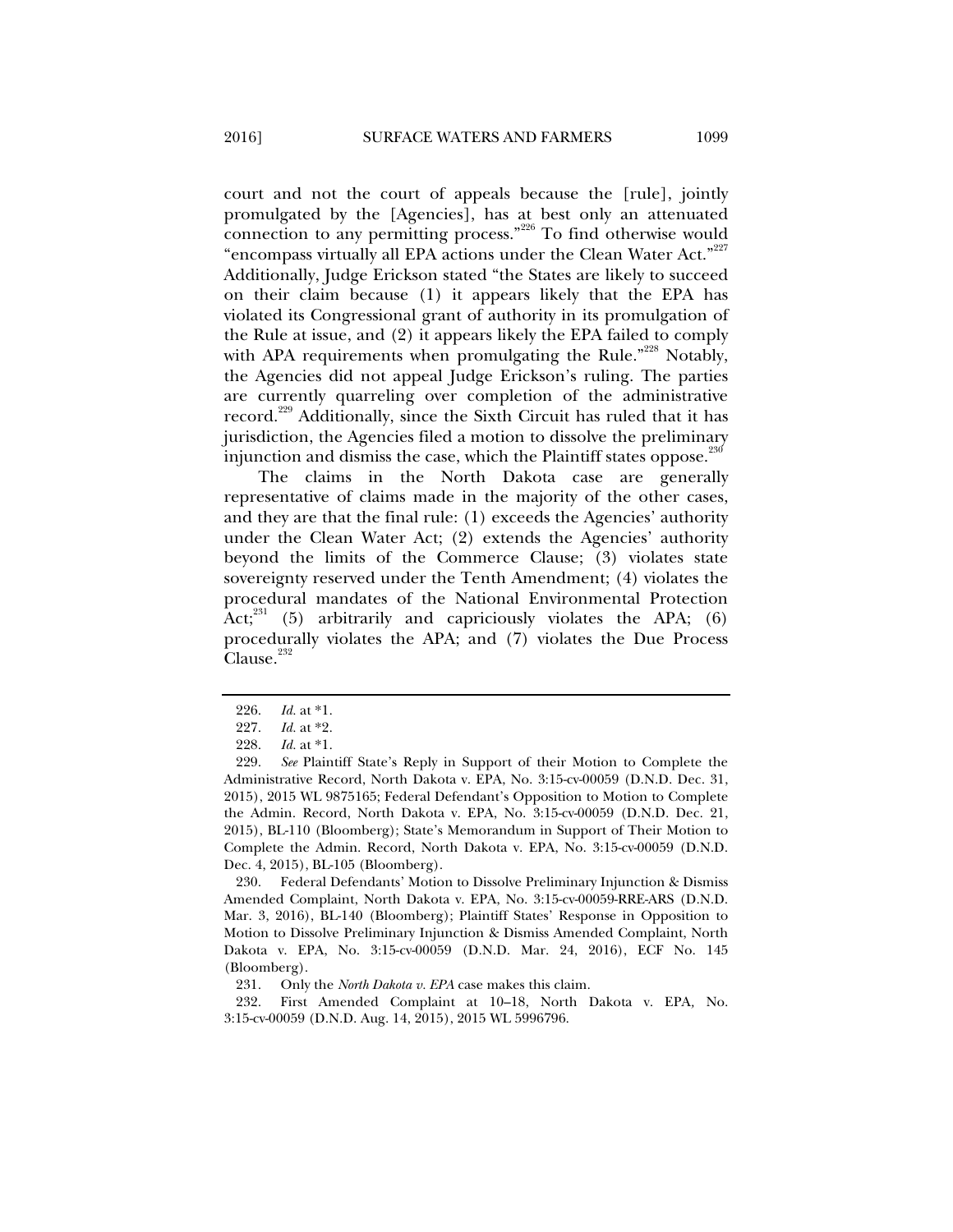The impacts of this rule will be unknown until the cases challenging it undoubtedly reach the U.S. Supreme Court. However, the widespread scope of waters covered under the rule should be of concern to landowners, who may find themselves entangled in a web of federal jurisdiction.

#### VI. THE RACCOON RIVER LITIGATION: A NEW CHALLENGE FOR FARMLAND DRAINAGE

About a half million people in Des Moines, Iowa and neighboring areas rely on the city's water utility to provide them with clean water.<sup>233</sup> A primary source for the city's water is the Raccoon River, but the river is polluted with nutrients, including nitrate.<sup>234</sup> Record peaks of nitrate levels occurred in the river during the past three years and will continue to occur, which in turn "threaten the security of the [city's] water supply" and its ability "to deliver safe water in reliable quantities at reasonable cost."<sup>235</sup> Most of the river's nitrate contamination, the city believes, comes from farmland, $^{236}$  and to obtain relief, the city's water utility filed a federal lawsuit against three counties in northwest Iowa that manage drainage districts.

The water utility has built infrastructure and developed strategies to test and clean its drinking water to ensure it complies with water quality standards. $^{237}$  These efforts are expensive and have become more expensive over the past several years during which the Raccoon River's nitrate load has spiked and become more persistent.<sup>238</sup> Due to the age and limited capacity of its nitrate removal facility, Des Moines anticipates that by 2020 it will need to design and construct a new facility at an anticipated cost of between \$76 million and \$183.5 million.<sup>239</sup> Operational and maintenance costs will further increase the facility's price tag. $240$ 

Located over one hundred miles from Des Moines are the farms the city has in its legal crosshairs. $241$  These farms are in the

 <sup>233.</sup> Des Moines Complaint, *supra* note 16.

 <sup>234.</sup> *Id.* ¶¶ 8, 32, 38.

 <sup>235.</sup> *Id.* ¶ 9.

 <sup>236.</sup> *Id.* ¶¶ 10, 38–40.

 <sup>237.</sup> *Id.* ¶¶ 5, 70–73, 75, 81, 84–93.

 <sup>238.</sup> *Id.* ¶¶ 98–106.

 <sup>239.</sup> *Id.* ¶ 106.

 <sup>240.</sup> *Id.*

 <sup>241.</sup> *See id.* ¶ 74.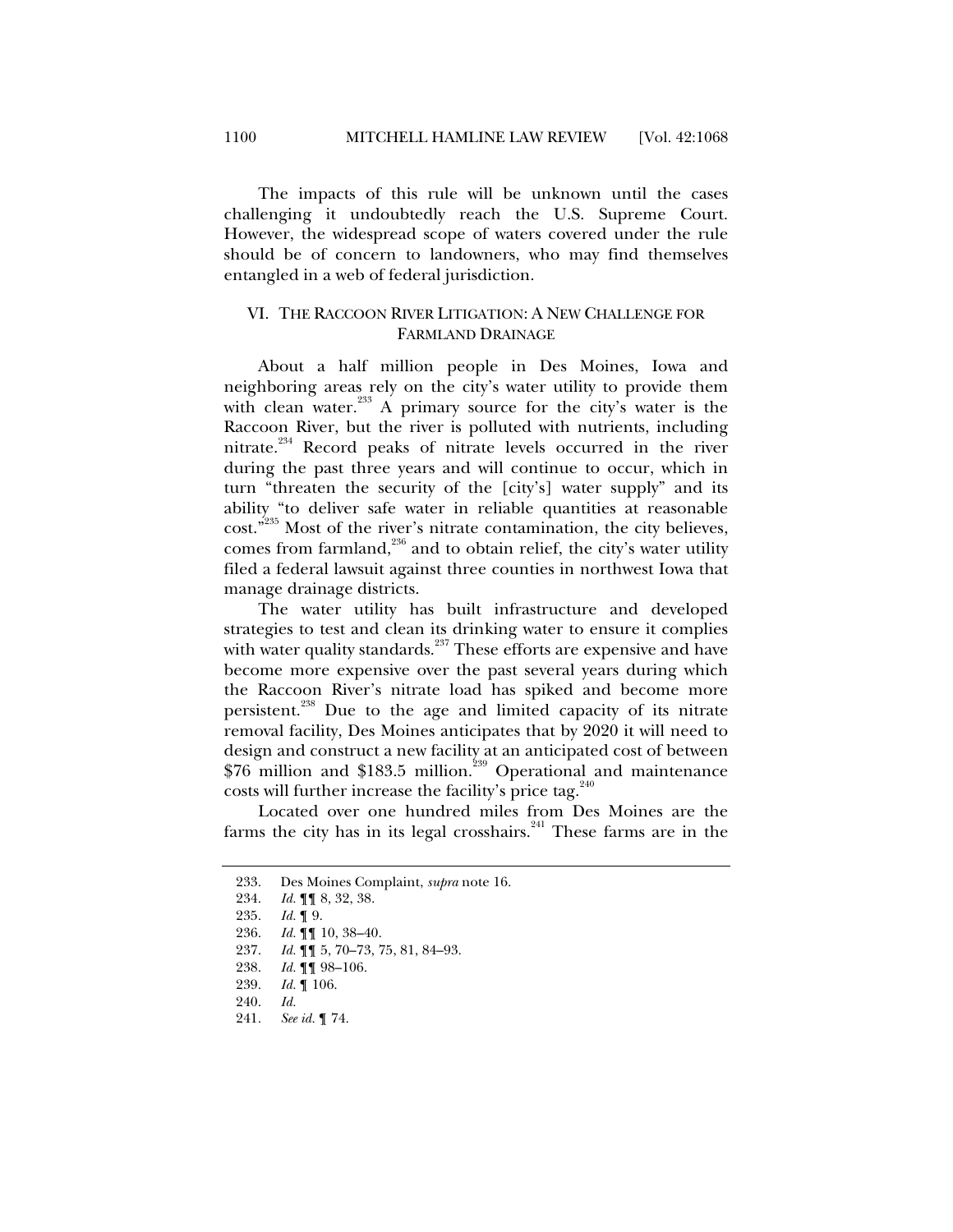Raccoon River watershed, where land use is primarily agricultural, consisting largely of corn and soybean farms.<sup> $242$ </sup> The city states that in territorial days much of this watershed was uninhabitable due to a "swampy landscape" filled with potholes.<sup>243</sup> But subsurface drain tiles were installed to lower the water table, removing water from the root zone of crops.<sup>244</sup> Networks of drain tiles have been installed, turning native wetlands into not only a "terrain suitable for farmland," but into "one of the most agriculturally productive areas in the world."245 While the tiles may be privately owned, they are connected with pipes, drains, collection pipes, surface ditches, culverts, and other water conveyance facilities controlled by the three drainage districts that Des Moines named as defendants.<sup>246</sup>

Nitrate is an ion of nitrogen found in the soil that moves only with water, which allows it to be readily absorbed by plants, but also easily leached through groundwater.<sup>247</sup> While under natural conditions little nitrate is discharged from groundwater to streams, artificial drainage, according to the city, accelerates the entry of nitrates into streams and rivers.<sup>248</sup>

The city of Des Moines' water utility states that the Clean Water Act gives it a cause of action against the drainage districts.<sup>249</sup> The Clean Water Act establishes the National Pollution Discharge Elimination System (NPDES), which requires EPA-issued permits for certain discharges of pollution into waters protected by the Clean Water Act, $250$  that is, "waters of the United States." While the Clean Water Act defines "pollutant" to include "agricultural waste discharged into water,"<sup>251</sup> pollution from agricultural sources is nonetheless largely beyond the scope of the Clean Water Act.<sup>252</sup> In summary, the Clean Water Act exempts all "agricultural stormwater discharges and return flows from irrigated agriculture" from its

- 245. *Id.* ¶¶ 110, 117, 128.
- 246. *Id.* ¶¶ 128–34.
- 247. *Id.* ¶ 144.
- 248. *Id.* ¶¶ 145–48.
- 249. *Id.* ¶¶ 159–86.
- 250. 33 U.S.C. § 1342(a) (2014).
- 251. *Id.* § 1362(6).

 252. *See generally* Jan G. Laitos & Heidi Ruckriegle, *The Clean Water Act and the Challenge of Agricultural Pollution*, 37 VT. L. REV. 1033 (2013).

 <sup>242.</sup> *Id.* ¶ 59.

 <sup>243.</sup> *Id.* ¶ 109.

 <sup>244.</sup> *Id.* ¶¶ 112–13.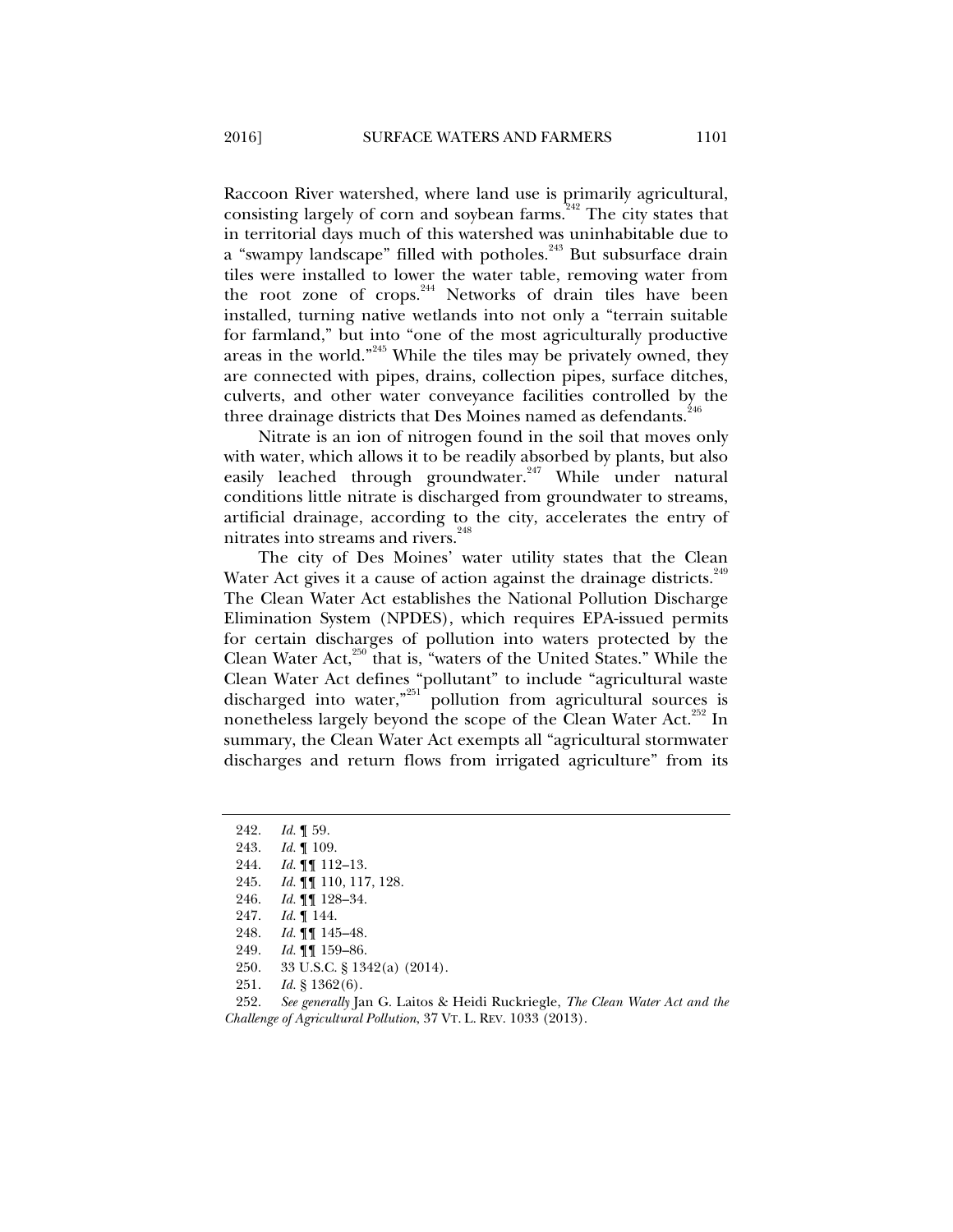permitting requirements.<sup>253</sup> More significantly, the Clean Water Act limits regulated "discharge[s]" to pollutants from a "point source," $254$  that is, a "discernible, confined and discrete conveyance."<sup>255</sup> The point source requirement excludes many sources of agricultural pollution, which are typically diffuse and therefore nonpoint sources.<sup>256</sup>

But the Des Moines water utility contends that because the drainage districts allow water contaminated with nitrate to enter Raccoon River through pipes and ditches, they are discharging a pollutant from point sources, and therefore, its activities fall under the Clean Water Act, $257$  which requires a permit and compliance with the effluent limitations that a permit would impose. $258$ 

The defendant drainage districts filed a motion for partial summary judgment on all counts that do not pertain to the Clean Water Act claim: counts dealing with nuisance, trespass, negligence, as well as constitutional claims dealing with taking, due process, and equal protection.<sup>259</sup> The motion raises a number of

 <sup>253. 33</sup> U.S.C. § 1362(14). Des Moines seeks to remove its lawsuit from these Clean Water Act exemptions by alleging that the drainage districts transport "little or no irrigation return flow." Des Moines Complaint, *supra* note 16, ¶¶ 135, 154. While they do transport storm-water, "the conveyance of nitrate is almost entirely by groundwater transport." *Id.*

 <sup>254. 33</sup> U.S.C. § 1362(14).

 <sup>255.</sup> *Id.* 

 <sup>256.</sup> Laitos & Ruckeridge, *supra* note 252, at 1058. The argument has been made that the Act's agricultural exemptions are broad, covering not just "agricultural stormwater discharges" and "return flows from irrigated agriculture," but all discharges related to crop production. Pac. Coast Fed'n of Fishermen's Ass'ns v. Glaser, No. CIV S-2:11-2980, 2013 WL 5230266, at \*2 (E.D. Cal. Sept. 16, 2013). The court, however, dismissed the suit without addressing this argument. *Id.* at \*16.

 <sup>257.</sup> *E.g.*, Des Moines Complaint, *supra* note 16, ¶ 178. In *Northwest Environmental Defense Center v. Brown*, the court stated that runoff is not inherently a point or nonpoint source of pollution; rather, its status depends on whether it runs off in a natural and unimpeded manner or "is collected, channeled, and discharged through a system of ditches, culverts, channels, and similar conveyances . . . ." 640 F.3d 1063, 1070–71 (9th Cir. 2011), *rev'd on other grounds sub nom.* Decker v. Nw. Envtl. Def. Ctr., 133 S. Ct. 1326 (2013).

 <sup>258.</sup> Des Moines Complaint, *supra* note 16, ¶¶ 168–69. The utility asserts other claims against the drainage districts, including a cause of action under Iowa state environmental law and claims of nuisance, trespass, negligence, taking without just compensation, and due process and equal protection claims. *Id.*  ¶¶ 187–282.

 <sup>259.</sup> Defendants' Memorandum in Support of Motion for Partial Summary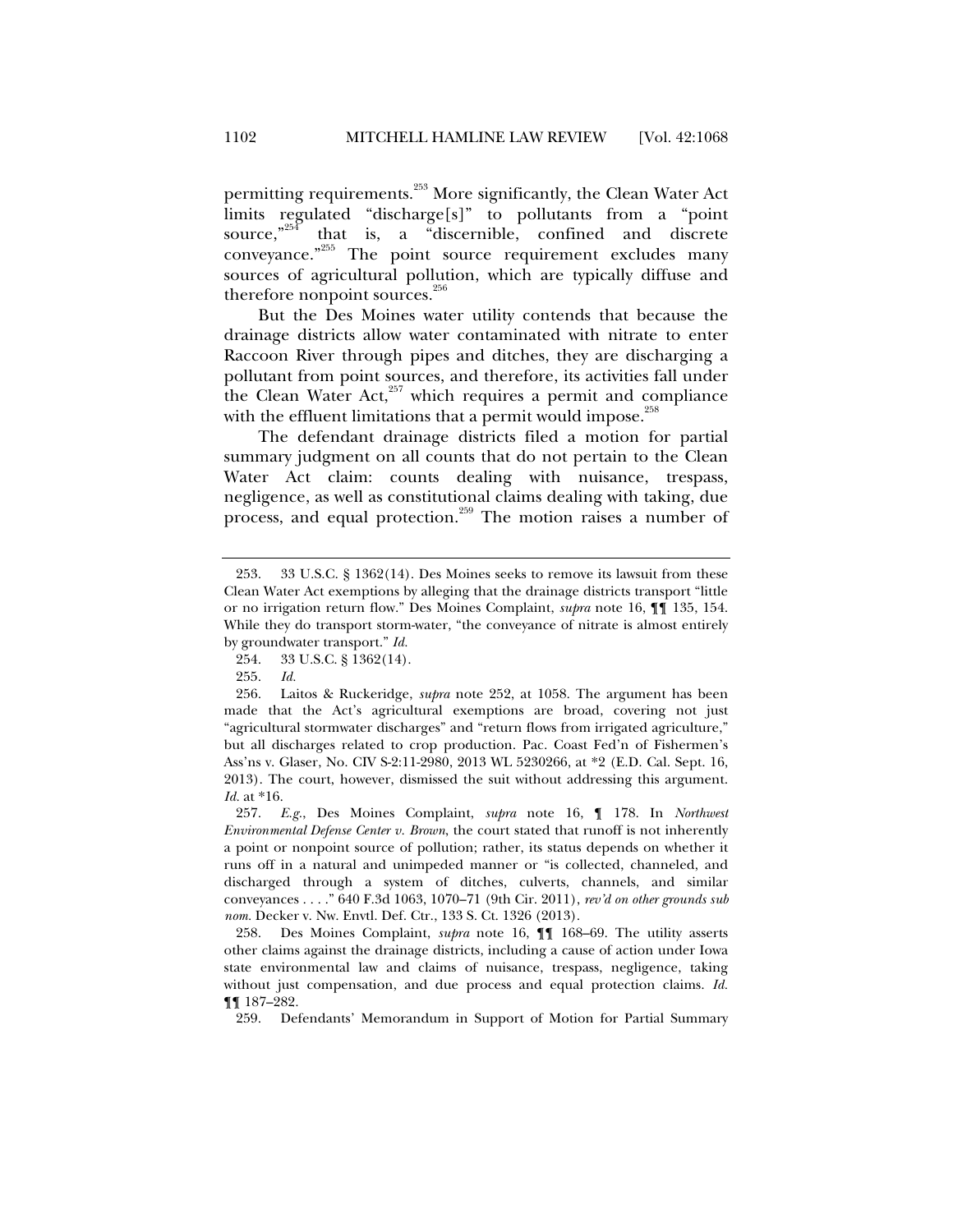defenses based on state law, essentially asserting that drainage districts have immunity, or, as the court put it, whether Iowa law recognizes drainage districts as proper parties to adversarial proceedings.<sup>260</sup> Believing that the interests of the parties and the public are best served by a definitive adjudication of the state law issues, and in light of the "novelty" of Des Moines' state law arguments, the fact that the case is one of first impression, and the case's "public importance," the federal court certified four questions to the Iowa Supreme Court.<sup>261</sup>

The federal court described the Raccoon River case as one about determining which Iowa political subdivisions will be required to "cover the costs of complying with federal and state clean water regulations due to increased nitrate levels, $\frac{1}{262}$  but it is much more than this for farmers whose livelihoods depend on the amount of land they can plant and harvest.

261. *Id.* at 25. The four questions are:

Question 1:

As a matter of Iowa law, does the doctrine of implied immunity of drainage districts . . . grant drainage districts unqualified immunity from all of the damage claims set forth in the Complaint . . . ?

Question 2:

As a matter of Iowa law, does the doctrine of implied immunity grant drainage districts unqualified immunity from equitable remedies and claims, other than mandamus?

Question 3:

As a matter of Iowa law, can the plaintiff assert protections afforded by the Iowa Constitution's Inalienable Rights, Due Process, Equal Protection, and Takings Clauses against drainage districts as alleged in the Complaint?

Question 4:

As a matter of Iowa law, does the plaintiff have a property interest that may be the subject of a claim under the Iowa Constitution's Takings Clause as alleged in the Complaint?

*Id.* at 3.

262. *Id.* at 4.

Judgment, Bd. of Water Works Trs. v. Sac Cty. Bd. of Supervisors, No. 5:15-cv-4020 (N.D. Iowa Sept. 24, 2015), 2015 WL 5950503.

 <sup>260.</sup> Order Certifying Questions to the Iowa Supreme Court at 12, Bd. of Water Works Trs. v. Sac Cty. Bd. of Supervisors, No. 5:15-cv-4020 (N.D. Iowa Jan. 11, 2016), BL-50 (Bloomberg).